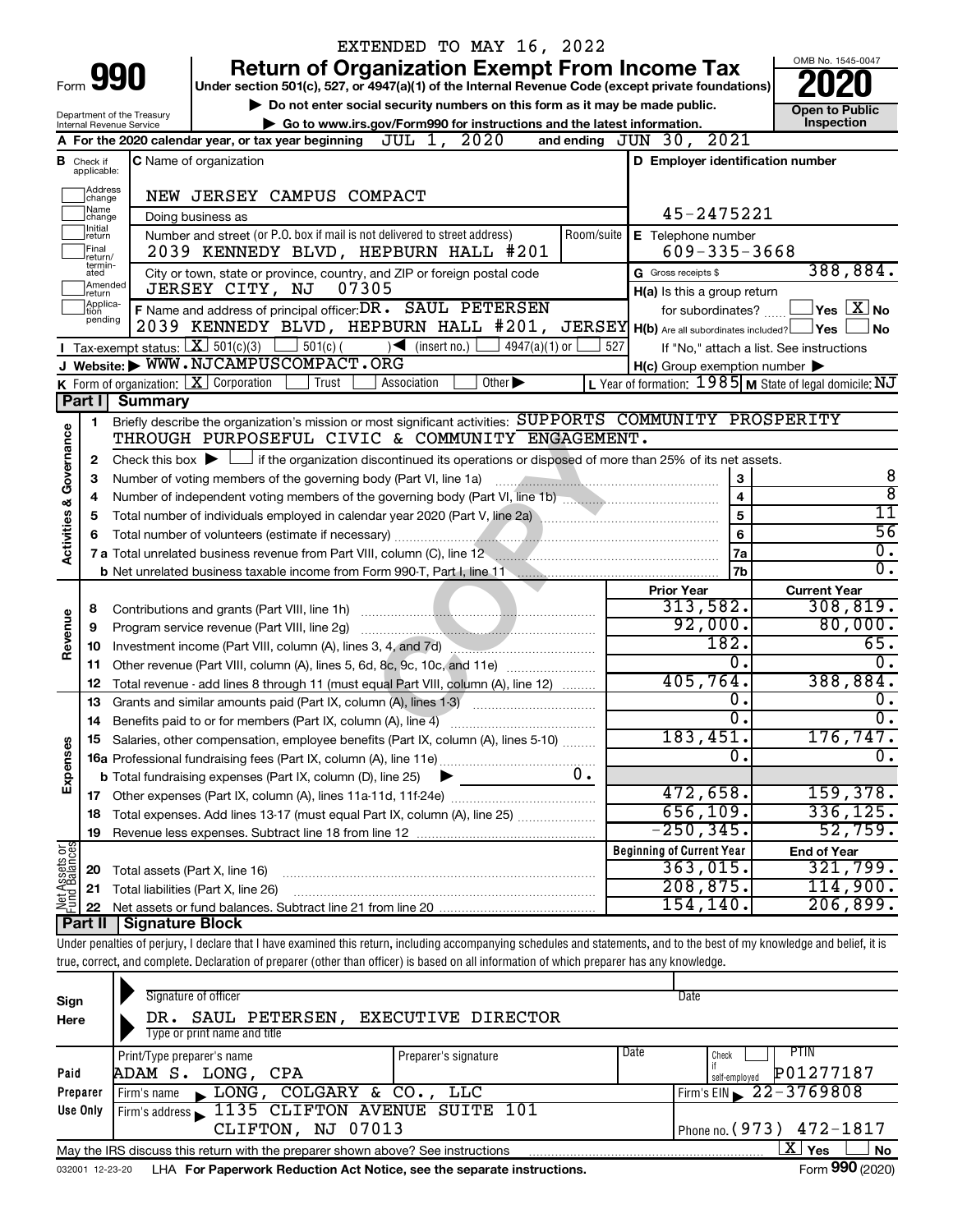|              | NEW JERSEY CAMPUS COMPACT<br>Form 990 (2020)                                                                                                 | 45-2475221           | Page 2                                    |
|--------------|----------------------------------------------------------------------------------------------------------------------------------------------|----------------------|-------------------------------------------|
|              | <b>Statement of Program Service Accomplishments</b><br>Part III I                                                                            |                      |                                           |
|              | Check if Schedule O contains a response or note to any line in this Part III                                                                 |                      | $\overline{\mathbf{X}}$                   |
| 1            | Briefly describe the organization's mission:<br>NEW JERSEY CAMPUS COMPACT IS A PRESIDENTS HIGHER EDUCATION COALITION                         |                      |                                           |
|              | THAT SUPPORTS COMMUNITY PROSPERITY THROUGH PURPOSEFUL CIVIC AND<br>COMMUNITY ENGAGEMENT.                                                     |                      |                                           |
|              |                                                                                                                                              |                      |                                           |
| $\mathbf{2}$ | Did the organization undertake any significant program services during the year which were not listed on the                                 |                      |                                           |
|              | prior Form 990 or 990-EZ?                                                                                                                    |                      | $\sqrt{\mathsf{Yes}\ \mathbf{X}}$ No      |
|              | If "Yes," describe these new services on Schedule O.                                                                                         |                      |                                           |
| 3            | Did the organization cease conducting, or make significant changes in how it conducts, any program services?                                 |                      | $\overline{\ }$ Yes $\overline{\ \ X}$ No |
|              | If "Yes," describe these changes on Schedule O.                                                                                              |                      |                                           |
| 4            | Describe the organization's program service accomplishments for each of its three largest program services, as measured by expenses.         |                      |                                           |
|              | Section 501(c)(3) and 501(c)(4) organizations are required to report the amount of grants and allocations to others, the total expenses, and |                      |                                           |
|              | revenue, if any, for each program service reported.<br>$\overline{62}$ , $186$ $\cdot$ including grants of \$                                |                      |                                           |
| 4a           | ) (Expenses \$<br>) (Revenue \$<br>(Code:<br>HELD QUARTERLY PROFESSIONAL DEVELOPMENT EVENTS FOR FACULTY AND STAFF                            |                      |                                           |
|              | NJ HIGHER EDUCATION INSTITUTIONS TO ENCOURAGE EDUCATIONAL OPPORTUNITIES                                                                      |                      |                                           |
|              | FOR DISADVANTAGED YOUTH, IMPROVE THE QUALITY OF SERVICE AND VOLUNTEER                                                                        |                      |                                           |
|              | OPPORTUNITIES, FACULTY DEVELOPMENT, AND IMPROVING EQUITY AND INCLUSION.                                                                      |                      |                                           |
|              | DONATED SERVICES RECEIVED AND USED DURING THE YEAR OF \$22,233 ARE NOT                                                                       |                      |                                           |
|              | INCLUDED IN THE ABOVE PROGRAM EXPENSE.                                                                                                       |                      |                                           |
|              |                                                                                                                                              |                      |                                           |
|              |                                                                                                                                              |                      |                                           |
|              |                                                                                                                                              |                      |                                           |
|              |                                                                                                                                              |                      |                                           |
|              |                                                                                                                                              |                      |                                           |
| 4b           | 178,704.<br>including grants of \$<br>) (Revenue \$<br>(Code:<br>) (Expenses \$                                                              |                      | 80,000.                                   |
|              | DEVELOPED A NEW MAJOR STATEWIDE PROJECT WITH 10 HIGHER EDUCATION                                                                             |                      |                                           |
|              | PARTNER CAMPUSES CALLED CHANGEBUILDERS TO DRAMATICALLY                                                                                       | <b>EXPAND</b><br>THE |                                           |
|              | QUALITY AND NUMBER OF VOLUNTEER OPPORTUNITIES IN ORDER TO MAKE NJ<br>ENGAGED STATE. DONATED SERVICES RECEIVED AND USED DURING THE YEAR OF    |                      | THE                                       |
|              | \$150,806 ARE NOT INCLUDED IN THE ABOVE PROGRAM EXPENSE.                                                                                     |                      |                                           |
|              |                                                                                                                                              |                      |                                           |
|              |                                                                                                                                              |                      |                                           |
|              |                                                                                                                                              |                      |                                           |
|              |                                                                                                                                              |                      |                                           |
|              |                                                                                                                                              |                      |                                           |
|              |                                                                                                                                              |                      |                                           |
|              |                                                                                                                                              |                      |                                           |
| 4c           | including grants of \$<br>$\left(\text{Code:}\right)$<br>) (Expenses \$<br>) (Revenue \$                                                     |                      |                                           |
|              |                                                                                                                                              |                      |                                           |
|              |                                                                                                                                              |                      |                                           |
|              |                                                                                                                                              |                      |                                           |
|              |                                                                                                                                              |                      |                                           |
|              |                                                                                                                                              |                      |                                           |
|              |                                                                                                                                              |                      |                                           |
|              |                                                                                                                                              |                      |                                           |
|              |                                                                                                                                              |                      |                                           |
|              |                                                                                                                                              |                      |                                           |
|              |                                                                                                                                              |                      |                                           |
| 4d           | Other program services (Describe on Schedule O.)                                                                                             |                      |                                           |
|              | 6,653. including grants of \$<br>(Expenses \$<br>(Revenue \$                                                                                 |                      |                                           |
| 4е           | 247,543.<br>Total program service expenses                                                                                                   |                      |                                           |
|              |                                                                                                                                              |                      | Form 990 (2020)                           |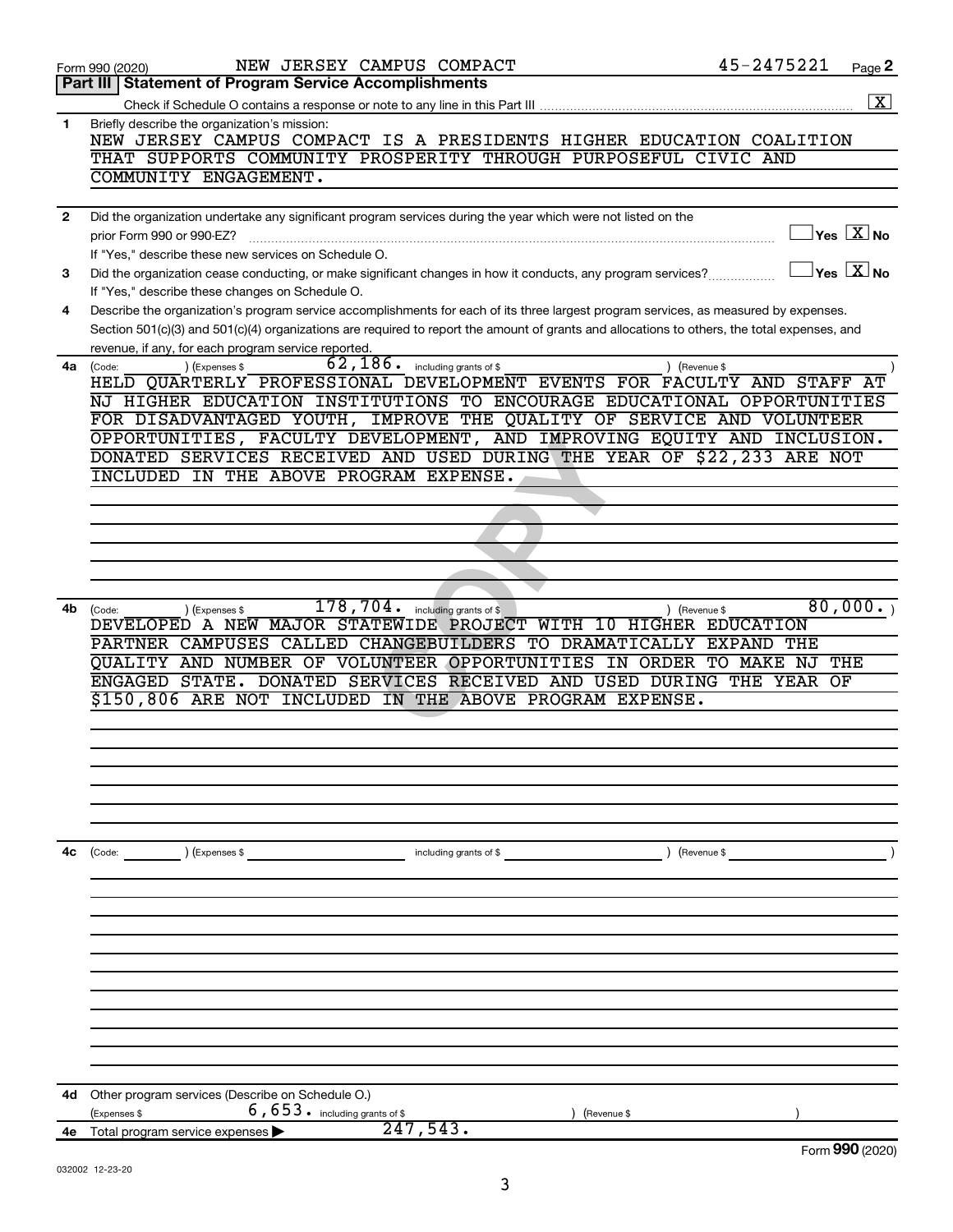| Form 990 (2020) |                                                | NEW JERSEY C |  |
|-----------------|------------------------------------------------|--------------|--|
|                 | <b>Part IV Checklist of Required Schedules</b> |              |  |

|    |                                                                                                                                                                                          |                   | Yes | No                      |
|----|------------------------------------------------------------------------------------------------------------------------------------------------------------------------------------------|-------------------|-----|-------------------------|
| 1  | Is the organization described in section $501(c)(3)$ or $4947(a)(1)$ (other than a private foundation)?                                                                                  |                   | х   |                         |
|    | If "Yes," complete Schedule A                                                                                                                                                            | 1<br>$\mathbf{2}$ |     | $\overline{\mathbf{X}}$ |
| 2  | Is the organization required to complete Schedule B, Schedule of Contributors? [1111] [11] the organization required to complete Schedule B, Schedule of Contributors?                   |                   |     |                         |
| 3  | Did the organization engage in direct or indirect political campaign activities on behalf of or in opposition to candidates for                                                          | 3                 |     | x                       |
| 4  | public office? If "Yes," complete Schedule C, Part I<br>Section 501(c)(3) organizations. Did the organization engage in lobbying activities, or have a section 501(h) election in effect |                   |     |                         |
|    |                                                                                                                                                                                          | 4                 |     | х                       |
| 5  | Is the organization a section 501(c)(4), 501(c)(5), or 501(c)(6) organization that receives membership dues, assessments, or                                                             |                   |     |                         |
|    |                                                                                                                                                                                          | 5                 |     | x                       |
| 6  | Did the organization maintain any donor advised funds or any similar funds or accounts for which donors have the right to                                                                |                   |     |                         |
|    | provide advice on the distribution or investment of amounts in such funds or accounts? If "Yes," complete Schedule D, Part I                                                             | 6                 |     | x                       |
| 7  | Did the organization receive or hold a conservation easement, including easements to preserve open space,                                                                                |                   |     |                         |
|    |                                                                                                                                                                                          | 7                 |     | x                       |
| 8  | Did the organization maintain collections of works of art, historical treasures, or other similar assets? If "Yes," complete                                                             |                   |     |                         |
|    | Schedule D, Part III                                                                                                                                                                     | 8                 |     | x                       |
| 9  | Did the organization report an amount in Part X, line 21, for escrow or custodial account liability, serve as a custodian for                                                            |                   |     |                         |
|    | amounts not listed in Part X; or provide credit counseling, debt management, credit repair, or debt negotiation services?                                                                |                   |     | x                       |
|    |                                                                                                                                                                                          | 9                 |     |                         |
| 10 | Did the organization, directly or through a related organization, hold assets in donor-restricted endowments                                                                             |                   |     | x                       |
| 11 | If the organization's answer to any of the following questions is "Yes," then complete Schedule D, Parts VI, VII, VIII, IX, or X                                                         | 10                |     |                         |
|    | as applicable.                                                                                                                                                                           |                   |     |                         |
|    | a Did the organization report an amount for land, buildings, and equipment in Part X, line 10? If "Yes," complete Schedule D,                                                            |                   |     |                         |
|    | Part VI                                                                                                                                                                                  | 11a               |     | x                       |
|    | <b>b</b> Did the organization report an amount for investments - other securities in Part X, line 12, that is 5% or more of its total                                                    |                   |     |                         |
|    |                                                                                                                                                                                          | 11 <sub>b</sub>   |     | x                       |
|    | c Did the organization report an amount for investments - program related in Part X, line 13, that is 5% or more of its total                                                            |                   |     |                         |
|    |                                                                                                                                                                                          | 11c               |     | x                       |
|    | d Did the organization report an amount for other assets in Part X, line 15, that is 5% or more of its total assets reported in                                                          |                   |     |                         |
|    |                                                                                                                                                                                          | 11d               |     | x                       |
|    |                                                                                                                                                                                          | 11e               | х   |                         |
| f  | Did the organization's separate or consolidated financial statements for the tax year include a footnote that addresses                                                                  |                   |     |                         |
|    | the organization's liability for uncertain tax positions under FIN 48 (ASC 740)? If "Yes," complete Schedule D, Part X                                                                   | 11f               |     | х                       |
|    | 12a Did the organization obtain separate, independent audited financial statements for the tax year? If "Yes," complete                                                                  | 12a               |     | x                       |
|    | <b>b</b> Was the organization included in consolidated, independent audited financial statements for the tax year?                                                                       |                   |     |                         |
|    | If "Yes." and if the organization answered "No" to line 12a, then completing Schedule D. Parts XI and XII is optional                                                                    | 12 <sub>b</sub>   |     | х                       |
| 13 |                                                                                                                                                                                          | 13                |     | $\overline{\textbf{X}}$ |
|    |                                                                                                                                                                                          | 14a               |     | $\overline{\mathbf{X}}$ |
|    | <b>b</b> Did the organization have aggregate revenues or expenses of more than \$10,000 from grantmaking, fundraising, business,                                                         |                   |     |                         |
|    | investment, and program service activities outside the United States, or aggregate foreign investments valued at \$100,000                                                               |                   |     |                         |
|    |                                                                                                                                                                                          | 14b               |     | x                       |
| 15 | Did the organization report on Part IX, column (A), line 3, more than \$5,000 of grants or other assistance to or for any                                                                |                   |     |                         |
|    |                                                                                                                                                                                          | 15                |     | x                       |
| 16 | Did the organization report on Part IX, column (A), line 3, more than \$5,000 of aggregate grants or other assistance to                                                                 |                   |     |                         |
|    |                                                                                                                                                                                          | 16                |     | х                       |
| 17 | Did the organization report a total of more than \$15,000 of expenses for professional fundraising services on Part IX,                                                                  |                   |     | x                       |
|    | Did the organization report more than \$15,000 total of fundraising event gross income and contributions on Part VIII, lines                                                             | 17                |     |                         |
| 18 |                                                                                                                                                                                          | 18                |     | x                       |
| 19 | Did the organization report more than \$15,000 of gross income from gaming activities on Part VIII, line 9a? If "Yes,"                                                                   |                   |     |                         |
|    |                                                                                                                                                                                          | 19                |     | х                       |
|    |                                                                                                                                                                                          | 20a               |     | $\overline{\mathtt{x}}$ |
|    |                                                                                                                                                                                          | 20 <sub>b</sub>   |     |                         |
| 21 | Did the organization report more than \$5,000 of grants or other assistance to any domestic organization or                                                                              |                   |     |                         |
|    |                                                                                                                                                                                          | 21                |     | x                       |

032003 12-23-20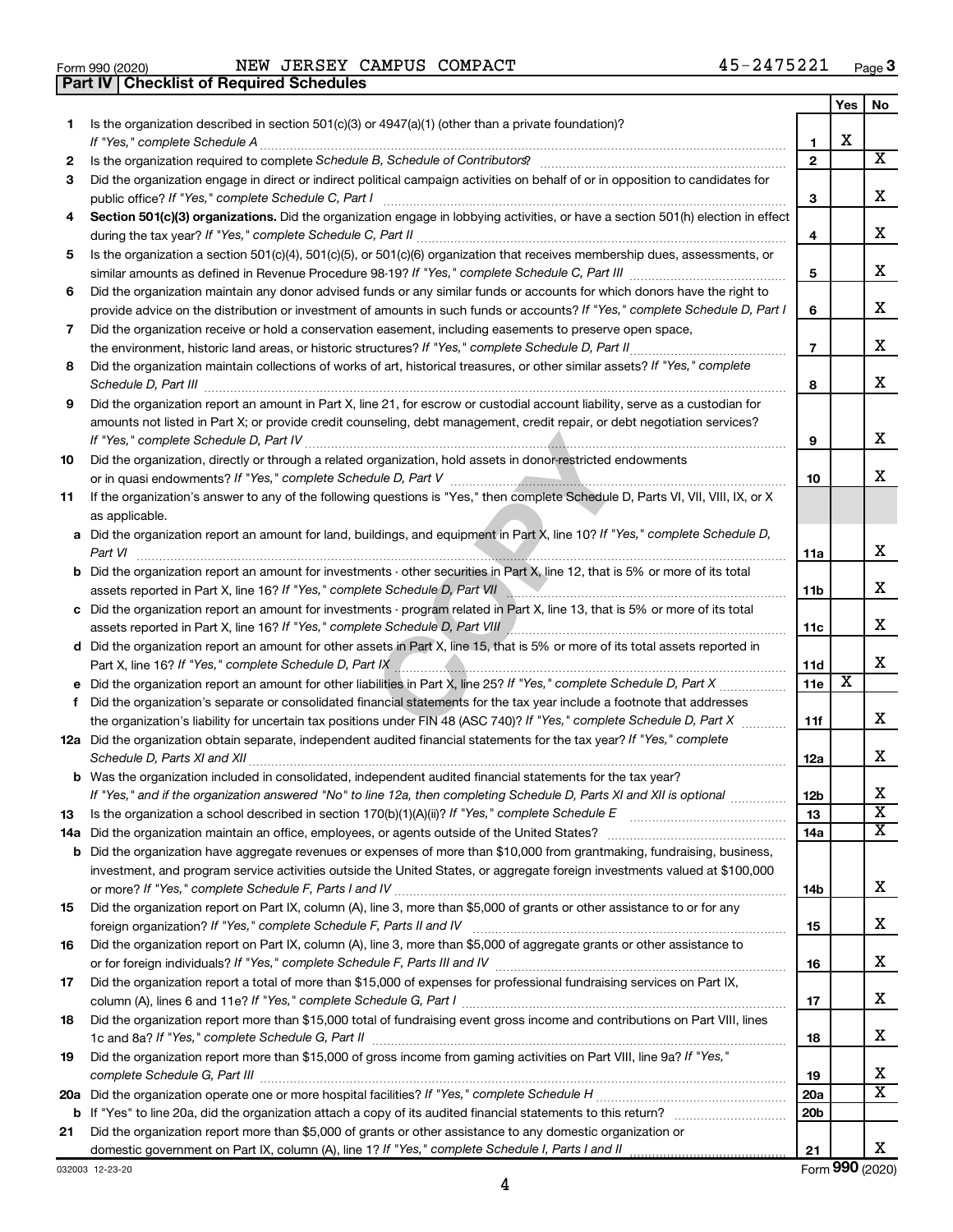|  | Form 990 (2020) |
|--|-----------------|
|  |                 |

*(continued)* **Part IV Checklist of Required Schedules**

|          |                                                                                                                                                                 |                 | Yes | No                      |
|----------|-----------------------------------------------------------------------------------------------------------------------------------------------------------------|-----------------|-----|-------------------------|
| 22       | Did the organization report more than \$5,000 of grants or other assistance to or for domestic individuals on                                                   |                 |     |                         |
|          |                                                                                                                                                                 | 22              |     | X                       |
| 23       | Did the organization answer "Yes" to Part VII, Section A, line 3, 4, or 5 about compensation of the organization's current                                      |                 |     |                         |
|          | and former officers, directors, trustees, key employees, and highest compensated employees? If "Yes," complete                                                  |                 |     |                         |
|          | Schedule J                                                                                                                                                      | 23              |     | х                       |
|          | 24a Did the organization have a tax-exempt bond issue with an outstanding principal amount of more than \$100,000 as of the                                     |                 |     |                         |
|          | last day of the year, that was issued after December 31, 2002? If "Yes," answer lines 24b through 24d and complete                                              |                 |     |                         |
|          |                                                                                                                                                                 | 24a             |     | х                       |
|          |                                                                                                                                                                 | 24 <sub>b</sub> |     |                         |
|          | c Did the organization maintain an escrow account other than a refunding escrow at any time during the year to defease                                          |                 |     |                         |
|          |                                                                                                                                                                 | 24c             |     |                         |
|          |                                                                                                                                                                 | 24 <sub>d</sub> |     |                         |
|          | 25a Section 501(c)(3), 501(c)(4), and 501(c)(29) organizations. Did the organization engage in an excess benefit                                                |                 |     |                         |
|          |                                                                                                                                                                 | 25a             |     | x                       |
|          | b Is the organization aware that it engaged in an excess benefit transaction with a disqualified person in a prior year, and                                    |                 |     |                         |
|          | that the transaction has not been reported on any of the organization's prior Forms 990 or 990-EZ? If "Yes," complete                                           |                 |     | х                       |
|          | Schedule L, Part I                                                                                                                                              | 25b             |     |                         |
| 26       | Did the organization report any amount on Part X, line 5 or 22, for receivables from or payables to any current                                                 |                 |     |                         |
|          | or former officer, director, trustee, key employee, creator or founder, substantial contributor, or 35%                                                         |                 |     | X                       |
|          | Did the organization provide a grant or other assistance to any current or former officer, director, trustee, key employee,                                     | 26              |     |                         |
| 27       | creator or founder, substantial contributor or employee thereof, a grant selection committee member, or to a 35% controlled                                     |                 |     |                         |
|          | entity (including an employee thereof) or family member of any of these persons? If "Yes," complete Schedule L, Part III                                        | 27              |     | х                       |
| 28       | Was the organization a party to a business transaction with one of the following parties (see Schedule L, Part IV                                               |                 |     |                         |
|          | instructions, for applicable filing thresholds, conditions, and exceptions):                                                                                    |                 |     |                         |
|          | a A current or former officer, director, trustee, key employee, creator or founder, or substantial contributor? If                                              |                 |     |                         |
|          |                                                                                                                                                                 | 28a             |     | х                       |
|          |                                                                                                                                                                 | 28 <sub>b</sub> |     | $\overline{\texttt{x}}$ |
|          | c A 35% controlled entity of one or more individuals and/or organizations described in lines 28a or 28b?If                                                      |                 |     |                         |
|          |                                                                                                                                                                 | 28c             |     | х                       |
| 29       |                                                                                                                                                                 | 29              |     | $\overline{\text{x}}$   |
| 30       | Did the organization receive contributions of art, historical treasures, or other similar assets, or qualified conservation                                     |                 |     |                         |
|          |                                                                                                                                                                 | 30              |     | х                       |
| 31       | Did the organization liquidate, terminate, or dissolve and cease operations? If "Yes," complete Schedule N, Part I                                              | 31              |     | $\overline{\text{X}}$   |
| 32       | Did the organization sell, exchange, dispose of, or transfer more than 25% of its net assets? If "Yes," complete                                                |                 |     |                         |
|          | Schedule N, Part II                                                                                                                                             | 32              |     | х                       |
| 33       | Did the organization own 100% of an entity disregarded as separate from the organization under Regulations                                                      |                 |     |                         |
|          |                                                                                                                                                                 | 33              |     | х                       |
| 34       | Was the organization related to any tax-exempt or taxable entity? If "Yes," complete Schedule R, Part II, III, or IV, and                                       |                 |     |                         |
|          | Part V, line 1                                                                                                                                                  | 34              |     | х                       |
|          |                                                                                                                                                                 | <b>35a</b>      |     | $\overline{\mathtt{x}}$ |
|          | b If "Yes" to line 35a, did the organization receive any payment from or engage in any transaction with a controlled entity                                     |                 |     |                         |
|          |                                                                                                                                                                 | 35b             |     |                         |
| 36       | Section 501(c)(3) organizations. Did the organization make any transfers to an exempt non-charitable related organization?                                      |                 |     |                         |
|          |                                                                                                                                                                 | 36              |     | X                       |
| 37       | Did the organization conduct more than 5% of its activities through an entity that is not a related organization                                                |                 |     |                         |
|          |                                                                                                                                                                 | 37              |     | x                       |
| 38       | Did the organization complete Schedule O and provide explanations in Schedule O for Part VI, lines 11b and 19?                                                  |                 |     |                         |
| ∣ Part V | Note: All Form 990 filers are required to complete Schedule O<br><b>Statements Regarding Other IRS Filings and Tax Compliance</b>                               | 38              | х   |                         |
|          |                                                                                                                                                                 |                 |     |                         |
|          | Check if Schedule O contains a response or note to any line in this Part V [11] [12] Check if Schedule O contains a response or note to any line in this Part V |                 |     |                         |
|          |                                                                                                                                                                 |                 | Yes | No                      |
|          | 1a<br><b>b</b> Enter the number of Forms W-2G included in line 1a. Enter -0- if not applicable<br>1b                                                            |                 |     |                         |
|          | c Did the organization comply with backup withholding rules for reportable payments to vendors and reportable gaming                                            |                 |     |                         |
|          |                                                                                                                                                                 | 1c              |     |                         |
|          |                                                                                                                                                                 |                 |     |                         |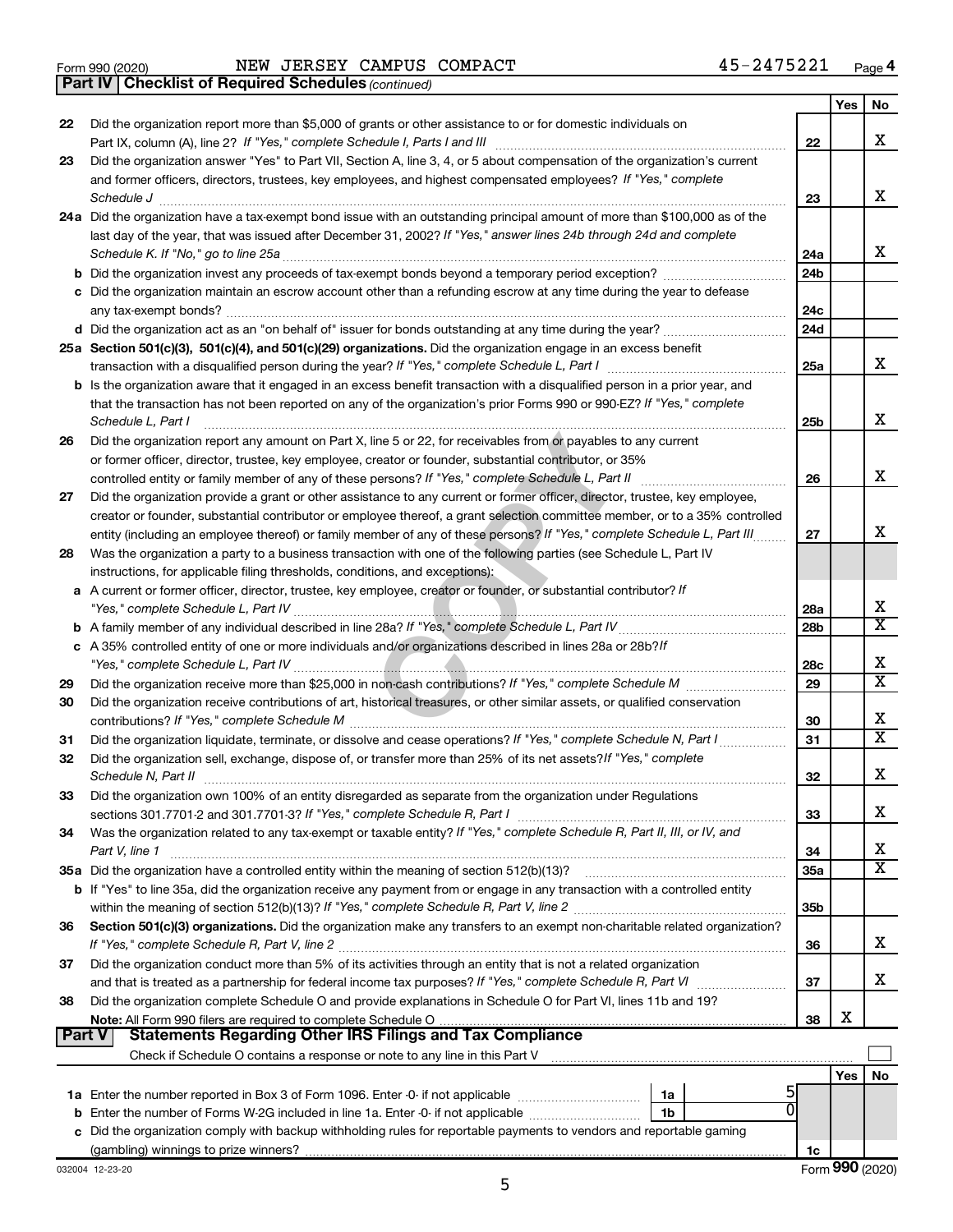| Form 990 (2020) |  |  |  |  | NEW JERSEY CAMPUS COMPACT | 45-2475221 | Page |
|-----------------|--|--|--|--|---------------------------|------------|------|
|-----------------|--|--|--|--|---------------------------|------------|------|

**Part V Statements Regarding Other IRS Filings and Tax Compliance**

*(continued)*

|    |                                                                                                                                                                                                                                                  |                 |    |                 | Yes | No                      |
|----|--------------------------------------------------------------------------------------------------------------------------------------------------------------------------------------------------------------------------------------------------|-----------------|----|-----------------|-----|-------------------------|
|    | 2a Enter the number of employees reported on Form W-3, Transmittal of Wage and Tax Statements,                                                                                                                                                   |                 |    |                 |     |                         |
|    | filed for the calendar year ending with or within the year covered by this return [[[[[[[[[[[[[[[[[[[[[[[[[[[                                                                                                                                    | 2a              | 11 |                 |     |                         |
|    | b If at least one is reported on line 2a, did the organization file all required federal employment tax returns?                                                                                                                                 |                 |    | 2 <sub>b</sub>  | X   |                         |
|    |                                                                                                                                                                                                                                                  |                 |    |                 |     |                         |
|    | 3a Did the organization have unrelated business gross income of \$1,000 or more during the year?                                                                                                                                                 |                 |    | 3a              |     | x                       |
|    |                                                                                                                                                                                                                                                  |                 |    | 3 <sub>b</sub>  |     |                         |
|    | 4a At any time during the calendar year, did the organization have an interest in, or a signature or other authority over, a                                                                                                                     |                 |    |                 |     |                         |
|    | financial account in a foreign country (such as a bank account, securities account, or other financial account)?                                                                                                                                 |                 |    | 4a              |     | х                       |
|    | <b>b</b> If "Yes," enter the name of the foreign country                                                                                                                                                                                         |                 |    |                 |     |                         |
|    | See instructions for filing requirements for FinCEN Form 114, Report of Foreign Bank and Financial Accounts (FBAR).                                                                                                                              |                 |    |                 |     |                         |
|    |                                                                                                                                                                                                                                                  |                 |    | 5a<br>5b        |     | x                       |
| b  |                                                                                                                                                                                                                                                  |                 |    |                 |     | $\overline{\mathbf{x}}$ |
|    |                                                                                                                                                                                                                                                  |                 |    |                 |     |                         |
|    | 6a Does the organization have annual gross receipts that are normally greater than \$100,000, and did the organization solicit                                                                                                                   |                 |    |                 |     |                         |
|    | any contributions that were not tax deductible as charitable contributions?                                                                                                                                                                      |                 |    | 6a              |     | x                       |
|    | b If "Yes," did the organization include with every solicitation an express statement that such contributions or gifts                                                                                                                           |                 |    |                 |     |                         |
|    |                                                                                                                                                                                                                                                  |                 |    | 6b              |     |                         |
| 7  | Organizations that may receive deductible contributions under section 170(c).                                                                                                                                                                    |                 |    |                 |     |                         |
|    | Did the organization receive a payment in excess of \$75 made partly as a contribution and partly for goods and services provided to the payor?                                                                                                  |                 |    | 7a              |     | x                       |
|    |                                                                                                                                                                                                                                                  |                 |    | 7b              |     |                         |
|    | c Did the organization sell, exchange, or otherwise dispose of tangible personal property for which it was required<br>to file Form 8282?                                                                                                        |                 |    |                 |     | x                       |
|    |                                                                                                                                                                                                                                                  | 7d              |    | 7c              |     |                         |
|    |                                                                                                                                                                                                                                                  |                 |    | 7e              |     |                         |
|    |                                                                                                                                                                                                                                                  |                 |    | 7f              |     |                         |
| g  | Did the organization, during the year, pay premiums, directly or indirectly, on a personal benefit contract?<br>If the organization received a contribution of qualified intellectual property, did the organization file Form 8899 as required? |                 |    |                 |     |                         |
|    | If the organization received a contribution of cars, boats, airplanes, or other vehicles, did the organization file a Form 1098-C?<br>h                                                                                                          |                 |    |                 |     |                         |
| 8  | Sponsoring organizations maintaining donor advised funds. Did a donor advised fund maintained by the                                                                                                                                             |                 |    |                 |     |                         |
|    | sponsoring organization have excess business holdings at any time during the year?                                                                                                                                                               |                 |    |                 |     |                         |
| 9  | Sponsoring organizations maintaining donor advised funds.                                                                                                                                                                                        |                 |    | 8               |     |                         |
| a  | Did the sponsoring organization make any taxable distributions under section 4966?                                                                                                                                                               |                 |    | 9a              |     |                         |
| b  |                                                                                                                                                                                                                                                  |                 |    | 9b              |     |                         |
| 10 | Section 501(c)(7) organizations. Enter:                                                                                                                                                                                                          |                 |    |                 |     |                         |
| а  |                                                                                                                                                                                                                                                  | 10a             |    |                 |     |                         |
| b  | Gross receipts, included on Form 990, Part VIII, line 12, for public use of club facilities                                                                                                                                                      | 10 <sub>b</sub> |    |                 |     |                         |
| 11 | Section 501(c)(12) organizations. Enter:                                                                                                                                                                                                         |                 |    |                 |     |                         |
|    |                                                                                                                                                                                                                                                  | 11a             |    |                 |     |                         |
|    | b Gross income from other sources (Do not net amounts due or paid to other sources against                                                                                                                                                       |                 |    |                 |     |                         |
|    | amounts due or received from them.)                                                                                                                                                                                                              | 11b             |    |                 |     |                         |
|    | 12a Section 4947(a)(1) non-exempt charitable trusts. Is the organization filing Form 990 in lieu of Form 1041?                                                                                                                                   |                 |    | 12a             |     |                         |
|    | <b>b</b> If "Yes," enter the amount of tax-exempt interest received or accrued during the year                                                                                                                                                   | 12 <sub>b</sub> |    |                 |     |                         |
| 13 | Section 501(c)(29) qualified nonprofit health insurance issuers.                                                                                                                                                                                 |                 |    |                 |     |                         |
|    |                                                                                                                                                                                                                                                  |                 |    | 13a             |     |                         |
|    | Note: See the instructions for additional information the organization must report on Schedule O.                                                                                                                                                |                 |    |                 |     |                         |
|    | <b>b</b> Enter the amount of reserves the organization is required to maintain by the states in which the                                                                                                                                        |                 |    |                 |     |                         |
|    |                                                                                                                                                                                                                                                  | 13 <sub>b</sub> |    |                 |     |                         |
|    |                                                                                                                                                                                                                                                  | 13с             |    |                 |     |                         |
|    | 14a Did the organization receive any payments for indoor tanning services during the tax year?                                                                                                                                                   |                 |    | 14a             |     | X                       |
|    | <b>b</b> If "Yes," has it filed a Form 720 to report these payments? If "No," provide an explanation on Schedule O                                                                                                                               |                 |    | 14 <sub>b</sub> |     |                         |
| 15 | Is the organization subject to the section 4960 tax on payment(s) of more than \$1,000,000 in remuneration or                                                                                                                                    |                 |    |                 |     | х                       |
|    |                                                                                                                                                                                                                                                  |                 |    | 15              |     |                         |
|    | If "Yes," see instructions and file Form 4720, Schedule N.                                                                                                                                                                                       |                 |    |                 |     | х                       |
| 16 | Is the organization an educational institution subject to the section 4968 excise tax on net investment income?<br>If "Yes," complete Form 4720, Schedule O.                                                                                     |                 |    | 16              |     |                         |
|    |                                                                                                                                                                                                                                                  |                 |    |                 |     |                         |

Form (2020) **990**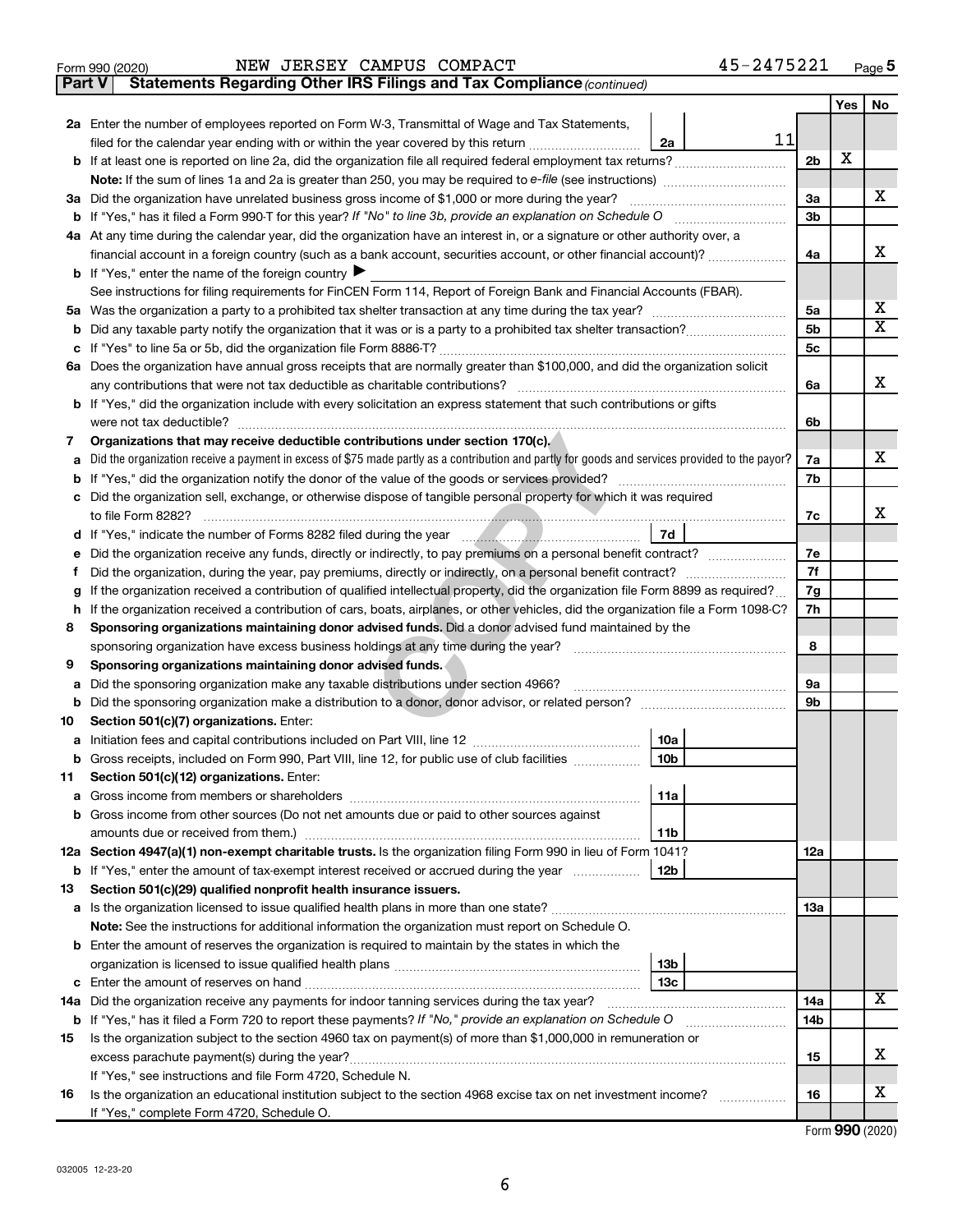| Form 990 (2020) |  |
|-----------------|--|
|-----------------|--|

**Part VI** Governance, Management, and Disclosure For each "Yes" response to lines 2 through 7b below, and for a "No" response *to line 8a, 8b, or 10b below, describe the circumstances, processes, or changes on Schedule O. See instructions.*

|          | Check if Schedule O contains a response or note to any line in this Part VI                                                                                                                                                    |                 |                         | $\overline{\mathbf{x}}$ |
|----------|--------------------------------------------------------------------------------------------------------------------------------------------------------------------------------------------------------------------------------|-----------------|-------------------------|-------------------------|
|          | <b>Section A. Governing Body and Management</b>                                                                                                                                                                                |                 |                         |                         |
|          |                                                                                                                                                                                                                                |                 | <b>Yes</b>              | No                      |
|          | 1a Enter the number of voting members of the governing body at the end of the tax year <i>manumum</i><br>1a                                                                                                                    | 8               |                         |                         |
|          | If there are material differences in voting rights among members of the governing body, or if the governing                                                                                                                    |                 |                         |                         |
|          | body delegated broad authority to an executive committee or similar committee, explain on Schedule O.                                                                                                                          |                 |                         |                         |
| b        | Enter the number of voting members included on line 1a, above, who are independent<br>1b                                                                                                                                       | 8               |                         |                         |
| 2        | Did any officer, director, trustee, or key employee have a family relationship or a business relationship with any other                                                                                                       |                 |                         |                         |
|          | officer, director, trustee, or key employee?                                                                                                                                                                                   | $\mathbf{2}$    |                         | х                       |
| 3        | Did the organization delegate control over management duties customarily performed by or under the direct supervision                                                                                                          |                 |                         |                         |
|          |                                                                                                                                                                                                                                | 3               |                         | х                       |
| 4        | Did the organization make any significant changes to its governing documents since the prior Form 990 was filed?                                                                                                               | 4               |                         | $\overline{\mathbf{x}}$ |
| 5        |                                                                                                                                                                                                                                | 5               |                         | х                       |
| 6        |                                                                                                                                                                                                                                | 6               |                         | x                       |
| 7a       | Did the organization have members, stockholders, or other persons who had the power to elect or appoint one or                                                                                                                 |                 |                         |                         |
|          |                                                                                                                                                                                                                                | 7a              |                         | х                       |
|          | <b>b</b> Are any governance decisions of the organization reserved to (or subject to approval by) members, stockholders, or                                                                                                    |                 |                         |                         |
|          | persons other than the governing body?                                                                                                                                                                                         | 7b              |                         | x                       |
| 8        | Did the organization contemporaneously document the meetings held or written actions undertaken during the year by the following:                                                                                              |                 |                         |                         |
| а        |                                                                                                                                                                                                                                | 8a              | х                       |                         |
|          |                                                                                                                                                                                                                                | 8b              | $\overline{\mathbf{x}}$ |                         |
| 9        | Is there any officer, director, trustee, or key employee listed in Part VII, Section A, who cannot be reached at the                                                                                                           |                 |                         |                         |
|          |                                                                                                                                                                                                                                | 9               |                         | x                       |
|          | Section B. Policies (This Section B requests information about policies not required by the Internal Revenue Code.)                                                                                                            |                 |                         |                         |
|          |                                                                                                                                                                                                                                |                 | Yes                     | No                      |
|          |                                                                                                                                                                                                                                | 10a             |                         | x                       |
|          | <b>b</b> If "Yes," did the organization have written policies and procedures governing the activities of such chapters, affiliates,                                                                                            |                 |                         |                         |
|          |                                                                                                                                                                                                                                | 10b             |                         |                         |
|          | 11a Has the organization provided a complete copy of this Form 990 to all members of its governing body before filing the form?                                                                                                | 11a             | х                       |                         |
| b        | Describe in Schedule O the process, if any, used by the organization to review this Form 990.                                                                                                                                  |                 |                         |                         |
| 12a      |                                                                                                                                                                                                                                | 12a             | х                       |                         |
| b        | Were officers, directors, or trustees, and key employees required to disclose annually interests that could give rise to conflicts?                                                                                            | 12 <sub>b</sub> | х                       |                         |
| с        | Did the organization regularly and consistently monitor and enforce compliance with the policy? If "Yes," describe                                                                                                             |                 |                         |                         |
|          | in Schedule O how this was done [11, 12] manufacture in the schedule of the schedule O how this was done                                                                                                                       | 12c             | X                       |                         |
| 13       | Did the organization have a written whistleblower policy?                                                                                                                                                                      | 13              | X                       |                         |
| 14       |                                                                                                                                                                                                                                | 14              | X                       |                         |
| 15       | Did the process for determining compensation of the following persons include a review and approval by independent                                                                                                             |                 |                         |                         |
|          | persons, comparability data, and contemporaneous substantiation of the deliberation and decision?                                                                                                                              |                 |                         |                         |
| а        | The organization's CEO, Executive Director, or top management official manufactured content of the organization's CEO, Executive Director, or top management official manufactured content of the organization's CEO, Executiv | 15a             | х                       |                         |
|          | Other officers or key employees of the organization                                                                                                                                                                            | <b>15b</b>      | x                       |                         |
|          | If "Yes" to line 15a or 15b, describe the process in Schedule O (see instructions).                                                                                                                                            |                 |                         |                         |
|          | 16a Did the organization invest in, contribute assets to, or participate in a joint venture or similar arrangement with a                                                                                                      |                 |                         |                         |
|          | taxable entity during the year?                                                                                                                                                                                                | <b>16a</b>      |                         | х                       |
|          | b If "Yes," did the organization follow a written policy or procedure requiring the organization to evaluate its participation                                                                                                 |                 |                         |                         |
|          | in joint venture arrangements under applicable federal tax law, and take steps to safeguard the organization's                                                                                                                 |                 |                         |                         |
|          | exempt status with respect to such arrangements?<br><b>Section C. Disclosure</b>                                                                                                                                               | 16b             |                         |                         |
|          | <b>NONE</b><br>List the states with which a copy of this Form 990 is required to be filed $\blacktriangleright$                                                                                                                |                 |                         |                         |
| 17<br>18 | Section 6104 requires an organization to make its Forms 1023 (1024 or 1024-A, if applicable), 990, and 990-T (Section 501(c)(3)s only) available                                                                               |                 |                         |                         |
|          | for public inspection. Indicate how you made these available. Check all that apply.                                                                                                                                            |                 |                         |                         |
|          | $ \underline{X} $ Upon request<br>Own website<br>Another's website<br>Other (explain on Schedule O)                                                                                                                            |                 |                         |                         |
| 19       | Describe on Schedule O whether (and if so, how) the organization made its governing documents, conflict of interest policy, and financial                                                                                      |                 |                         |                         |
|          | statements available to the public during the tax year.                                                                                                                                                                        |                 |                         |                         |
| 20       | State the name, address, and telephone number of the person who possesses the organization's books and records                                                                                                                 |                 |                         |                         |
|          | SAUL PETERSEN. NEW JERSEY CAMPUS COMPACT C/O NJCU - 609-335-3668                                                                                                                                                               |                 |                         |                         |
|          | 2039 KENNEDY BOULEVARD, HEPBURN HALL ROOM 201, JERSEY CITY, NJ                                                                                                                                                                 |                 | 07305                   |                         |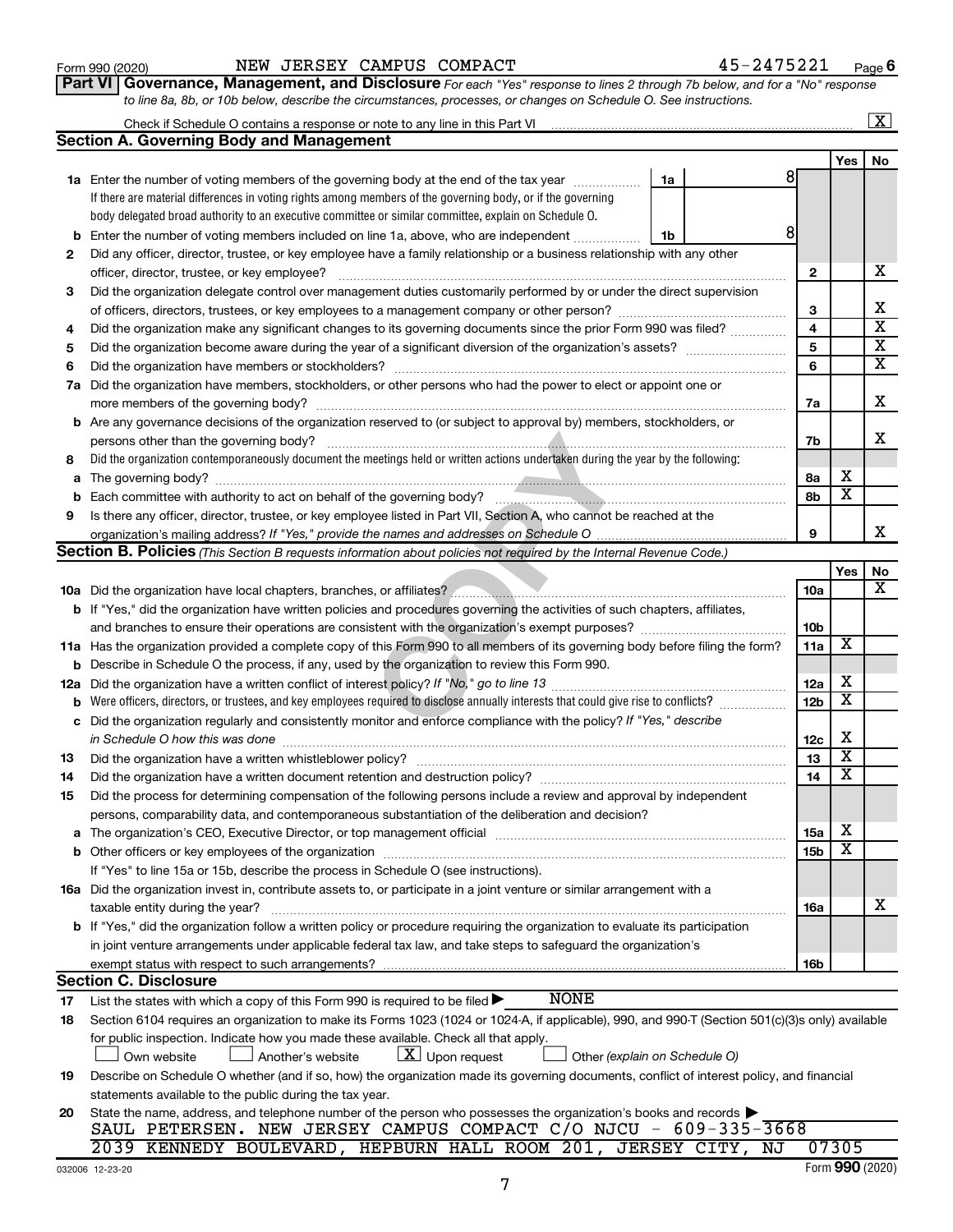$\Box$ 

| Part VII Compensation of Officers, Directors, Trustees, Key Employees, Highest Compensated |  |  |
|--------------------------------------------------------------------------------------------|--|--|
| <b>Employees, and Independent Contractors</b>                                              |  |  |

Check if Schedule O contains a response or note to any line in this Part VII

**Section A. Officers, Directors, Trustees, Key Employees, and Highest Compensated Employees**

**1a**  Complete this table for all persons required to be listed. Report compensation for the calendar year ending with or within the organization's tax year.  $\bullet$  List all of the organization's current officers, directors, trustees (whether individuals or organizations), regardless of amount of compensation.

Enter -0- in columns (D), (E), and (F) if no compensation was paid.

**•** List all of the organization's current key employees, if any. See instructions for definition of "key employee."

• List the organization's five *current* highest compensated employees (other than an officer, director, trustee, or key employee) who received reportable compensation (Box 5 of Form W-2 and/or Box 7 of Form 1099-MISC) of more than \$100,000 from the organization and any related organizations.

 $\bullet$  List all of the organization's former officers, key employees, and highest compensated employees who received more than \$100,000 of reportable compensation from the organization and any related organizations.

**•** List all of the organization's former directors or trustees that received, in the capacity as a former director or trustee of the organization, more than \$10,000 of reportable compensation from the organization and any related organizations.

See instructions for the order in which to list the persons above.

Check this box if neither the organization nor any related organization compensated any current officer, director, or trustee.  $\Box$ 

| (A)                        | (B)            | (C)                                     |                       |                                                                  |              |                                   |        | (D)             | (E)             | (F)           |
|----------------------------|----------------|-----------------------------------------|-----------------------|------------------------------------------------------------------|--------------|-----------------------------------|--------|-----------------|-----------------|---------------|
| Name and title             | Average        | Position<br>(do not check more than one |                       |                                                                  |              |                                   |        | Reportable      | Reportable      | Estimated     |
|                            | hours per      |                                         |                       | box, unless person is both an<br>officer and a director/trustee) |              |                                   |        | compensation    | compensation    | amount of     |
|                            | week           |                                         |                       |                                                                  |              |                                   |        | from            | from related    | other         |
|                            | (list any      |                                         |                       |                                                                  |              |                                   |        | the             | organizations   | compensation  |
|                            | hours for      |                                         |                       |                                                                  |              |                                   |        | organization    | (W-2/1099-MISC) | from the      |
|                            | related        |                                         |                       |                                                                  |              |                                   |        | (W-2/1099-MISC) |                 | organization  |
|                            | organizations  |                                         |                       |                                                                  |              |                                   |        |                 |                 | and related   |
|                            | below<br>line) | Individual trustee or director          | Institutional trustee | Officer                                                          | Key employee | Highest compensated<br>  employee | Former |                 |                 | organizations |
| (1) DR. SAUL PETERSEN      | 40.00          |                                         |                       |                                                                  |              |                                   |        |                 |                 |               |
| EXECUTIVE DIRECTOR         |                | $\mathbf X$                             |                       |                                                                  |              |                                   |        | $\mathbf 0$ .   | 105,160.        | $\mathbf 0$ . |
| (2) DR. SUE HENDERSON      | 2.00           |                                         |                       |                                                                  |              |                                   |        |                 |                 |               |
| CHAIR                      |                | X                                       |                       | $\mathbf X$                                                      |              |                                   |        | $\mathbf 0$ .   | $\mathbf 0$ .   | $\mathbf 0$ . |
| (3) DR. HARVEY KESSELMAN   | 2.00           |                                         |                       |                                                                  |              |                                   |        |                 |                 |               |
| <b>TREASURER</b>           |                | X                                       |                       | $\mathbf X$                                                      |              |                                   |        | $\mathbf 0$ .   | 0.              | $\mathbf 0$ . |
| (4) BOB BOYAJIEFF          | 2.00           |                                         |                       |                                                                  |              |                                   |        |                 |                 |               |
| <b>MEMBER</b>              |                | $\overline{\mathbf{X}}$                 |                       |                                                                  |              |                                   |        | 0.              | $\mathbf 0$ .   | $\mathbf 0$ . |
| (5) DR. ROCHELLE HENDRICKS | 2.00           |                                         |                       |                                                                  |              |                                   |        |                 |                 |               |
| <b>MEMBER</b>              |                | Χ                                       |                       |                                                                  |              |                                   |        | 0.              | $\mathbf 0$ .   | $\mathbf 0$ . |
| (6) DR. MICHAEL MCDONOUGH  | 2.00           |                                         |                       |                                                                  |              |                                   |        |                 |                 |               |
| <b>MEMBER</b>              |                | X                                       |                       |                                                                  |              |                                   |        | 0.              | $\mathbf 0$ .   | $\mathbf 0$ . |
| (7) DR. STEVEN ROSE        | 2.00           |                                         |                       |                                                                  |              |                                   |        |                 |                 |               |
| <b>MEMBER</b>              |                | $\mathbf X$                             |                       |                                                                  |              |                                   |        | 0.              | 0.              | $\mathbf 0$ . |
| (8) DR. MARK MCCORMICK     | 2.00           |                                         |                       |                                                                  |              |                                   |        |                 |                 |               |
| <b>MEMBER</b>              |                | $\rm X$                                 |                       |                                                                  |              |                                   |        | 0.              | 0.              | $\mathbf 0$ . |
| (9) DR. LAMONT REPOLLET    | 2.00           |                                         |                       |                                                                  |              |                                   |        |                 |                 |               |
| <b>MEMBER</b>              |                | $\mathbf X$                             |                       |                                                                  |              |                                   |        | 0.              | 0.              | $\mathbf 0$ . |
|                            |                |                                         |                       |                                                                  |              |                                   |        |                 |                 |               |
|                            |                |                                         |                       |                                                                  |              |                                   |        |                 |                 |               |
|                            |                |                                         |                       |                                                                  |              |                                   |        |                 |                 |               |
|                            |                |                                         |                       |                                                                  |              |                                   |        |                 |                 |               |
|                            |                |                                         |                       |                                                                  |              |                                   |        |                 |                 |               |
|                            |                |                                         |                       |                                                                  |              |                                   |        |                 |                 |               |
|                            |                |                                         |                       |                                                                  |              |                                   |        |                 |                 |               |
|                            |                |                                         |                       |                                                                  |              |                                   |        |                 |                 |               |
|                            |                |                                         |                       |                                                                  |              |                                   |        |                 |                 |               |
|                            |                |                                         |                       |                                                                  |              |                                   |        |                 |                 |               |
|                            |                |                                         |                       |                                                                  |              |                                   |        |                 |                 |               |
|                            |                |                                         |                       |                                                                  |              |                                   |        |                 |                 |               |
|                            |                |                                         |                       |                                                                  |              |                                   |        |                 |                 |               |
|                            |                |                                         |                       |                                                                  |              |                                   |        |                 |                 |               |

Form (2020) **990**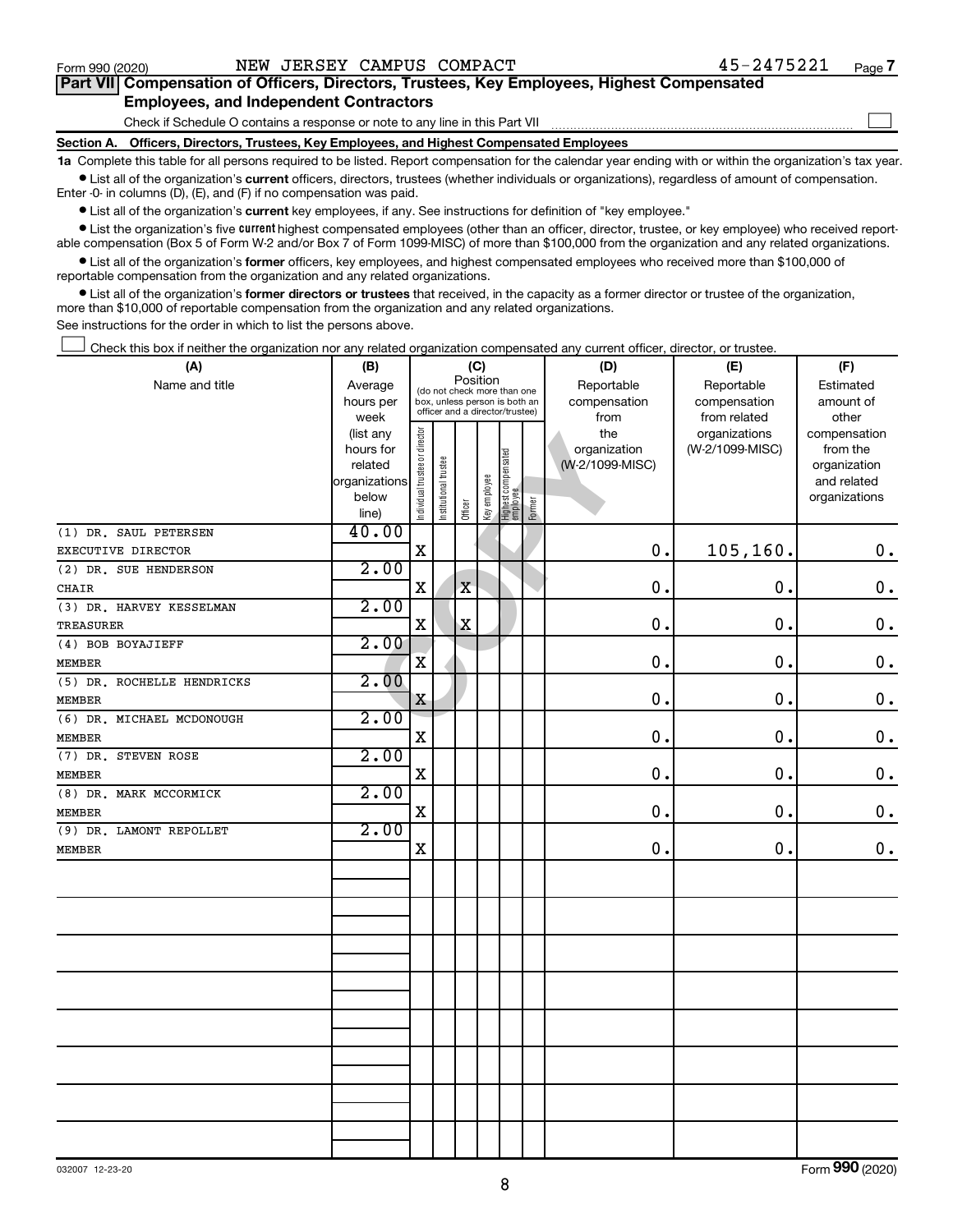|    | NEW JERSEY CAMPUS COMPACT<br>Form 990 (2020)                                                                                                                                                                                                           |                                                                      |                                |                       |                                                                                                                    |                                   |        |                                           | 45-2475221                                        |                     |                                                                          | Page 8           |
|----|--------------------------------------------------------------------------------------------------------------------------------------------------------------------------------------------------------------------------------------------------------|----------------------------------------------------------------------|--------------------------------|-----------------------|--------------------------------------------------------------------------------------------------------------------|-----------------------------------|--------|-------------------------------------------|---------------------------------------------------|---------------------|--------------------------------------------------------------------------|------------------|
|    | <b>Part VII</b><br>Section A. Officers, Directors, Trustees, Key Employees, and Highest Compensated Employees (continued)                                                                                                                              |                                                                      |                                |                       |                                                                                                                    |                                   |        |                                           |                                                   |                     |                                                                          |                  |
|    | (A)<br>Name and title                                                                                                                                                                                                                                  | (B)<br>Average<br>hours per<br>week                                  |                                |                       | (C)<br>Position<br>(do not check more than one<br>box, unless person is both an<br>officer and a director/trustee) |                                   |        | (D)<br>Reportable<br>compensation<br>from | (E)<br>Reportable<br>compensation<br>from related |                     | (F)<br>Estimated<br>amount of<br>other                                   |                  |
|    |                                                                                                                                                                                                                                                        | (list any<br>hours for<br>related<br>organizations<br>below<br>line) | Individual trustee or director | Institutional trustee | Key employee<br>Officer                                                                                            | Highest compensated<br>  employee | Former | the<br>organization<br>(W-2/1099-MISC)    | organizations<br>(W-2/1099-MISC)                  |                     | compensation<br>from the<br>organization<br>and related<br>organizations |                  |
|    |                                                                                                                                                                                                                                                        |                                                                      |                                |                       |                                                                                                                    |                                   |        |                                           |                                                   |                     |                                                                          |                  |
|    |                                                                                                                                                                                                                                                        |                                                                      |                                |                       |                                                                                                                    |                                   |        |                                           |                                                   |                     |                                                                          |                  |
|    |                                                                                                                                                                                                                                                        |                                                                      |                                |                       |                                                                                                                    |                                   |        |                                           |                                                   |                     |                                                                          |                  |
|    |                                                                                                                                                                                                                                                        |                                                                      |                                |                       |                                                                                                                    |                                   |        |                                           |                                                   |                     |                                                                          |                  |
|    |                                                                                                                                                                                                                                                        |                                                                      |                                |                       |                                                                                                                    |                                   |        |                                           |                                                   |                     |                                                                          |                  |
|    |                                                                                                                                                                                                                                                        |                                                                      |                                |                       |                                                                                                                    |                                   |        |                                           |                                                   |                     |                                                                          |                  |
|    | 1b Subtotal                                                                                                                                                                                                                                            |                                                                      |                                |                       |                                                                                                                    |                                   |        | $\overline{0}$ .                          | 105, 160.                                         |                     |                                                                          | $\overline{0}$ . |
|    |                                                                                                                                                                                                                                                        |                                                                      |                                |                       |                                                                                                                    |                                   |        | $\overline{0}$ .                          | $\overline{0}$ .                                  |                     |                                                                          | $\overline{0}$ . |
|    |                                                                                                                                                                                                                                                        |                                                                      |                                |                       |                                                                                                                    |                                   |        | 0.                                        | 105, 160.                                         |                     |                                                                          | $\overline{0}$ . |
| 2  | Total number of individuals (including but not limited to those listed above) who received more than \$100,000 of reportable                                                                                                                           |                                                                      |                                |                       |                                                                                                                    |                                   |        |                                           |                                                   |                     |                                                                          | 0                |
|    | compensation from the organization                                                                                                                                                                                                                     |                                                                      |                                |                       |                                                                                                                    |                                   |        |                                           |                                                   |                     | Yes                                                                      | No               |
| 3  | Did the organization list any former officer, director, trustee, key employee, or highest compensated employee on                                                                                                                                      |                                                                      |                                |                       |                                                                                                                    |                                   |        |                                           |                                                   | з                   |                                                                          | х                |
|    | For any individual listed on line 1a, is the sum of reportable compensation and other compensation from the organization<br>and related organizations greater than \$150,000? If "Yes," complete Schedule J for such individual                        |                                                                      |                                |                       |                                                                                                                    |                                   |        |                                           |                                                   | 4                   |                                                                          | x                |
| 5  | Did any person listed on line 1a receive or accrue compensation from any unrelated organization or individual for services                                                                                                                             |                                                                      |                                |                       |                                                                                                                    |                                   |        |                                           |                                                   | 5                   |                                                                          | х                |
|    | <b>Section B. Independent Contractors</b>                                                                                                                                                                                                              |                                                                      |                                |                       |                                                                                                                    |                                   |        |                                           |                                                   |                     |                                                                          |                  |
| 1. | Complete this table for your five highest compensated independent contractors that received more than \$100,000 of compensation from<br>the organization. Report compensation for the calendar year ending with or within the organization's tax year. |                                                                      |                                |                       |                                                                                                                    |                                   |        |                                           |                                                   |                     |                                                                          |                  |
|    | (A)<br>Name and business address                                                                                                                                                                                                                       |                                                                      | <b>NONE</b>                    |                       |                                                                                                                    |                                   |        | (B)<br>Description of services            |                                                   | (C)<br>Compensation |                                                                          |                  |
|    |                                                                                                                                                                                                                                                        |                                                                      |                                |                       |                                                                                                                    |                                   |        |                                           |                                                   |                     |                                                                          |                  |
|    |                                                                                                                                                                                                                                                        |                                                                      |                                |                       |                                                                                                                    |                                   |        |                                           |                                                   |                     |                                                                          |                  |
|    |                                                                                                                                                                                                                                                        |                                                                      |                                |                       |                                                                                                                    |                                   |        |                                           |                                                   |                     |                                                                          |                  |
|    |                                                                                                                                                                                                                                                        |                                                                      |                                |                       |                                                                                                                    |                                   |        |                                           |                                                   |                     |                                                                          |                  |
| 2  | Total number of independent contractors (including but not limited to those listed above) who received more than<br>\$100,000 of compensation from the organization                                                                                    |                                                                      |                                |                       |                                                                                                                    | 0                                 |        |                                           |                                                   |                     |                                                                          |                  |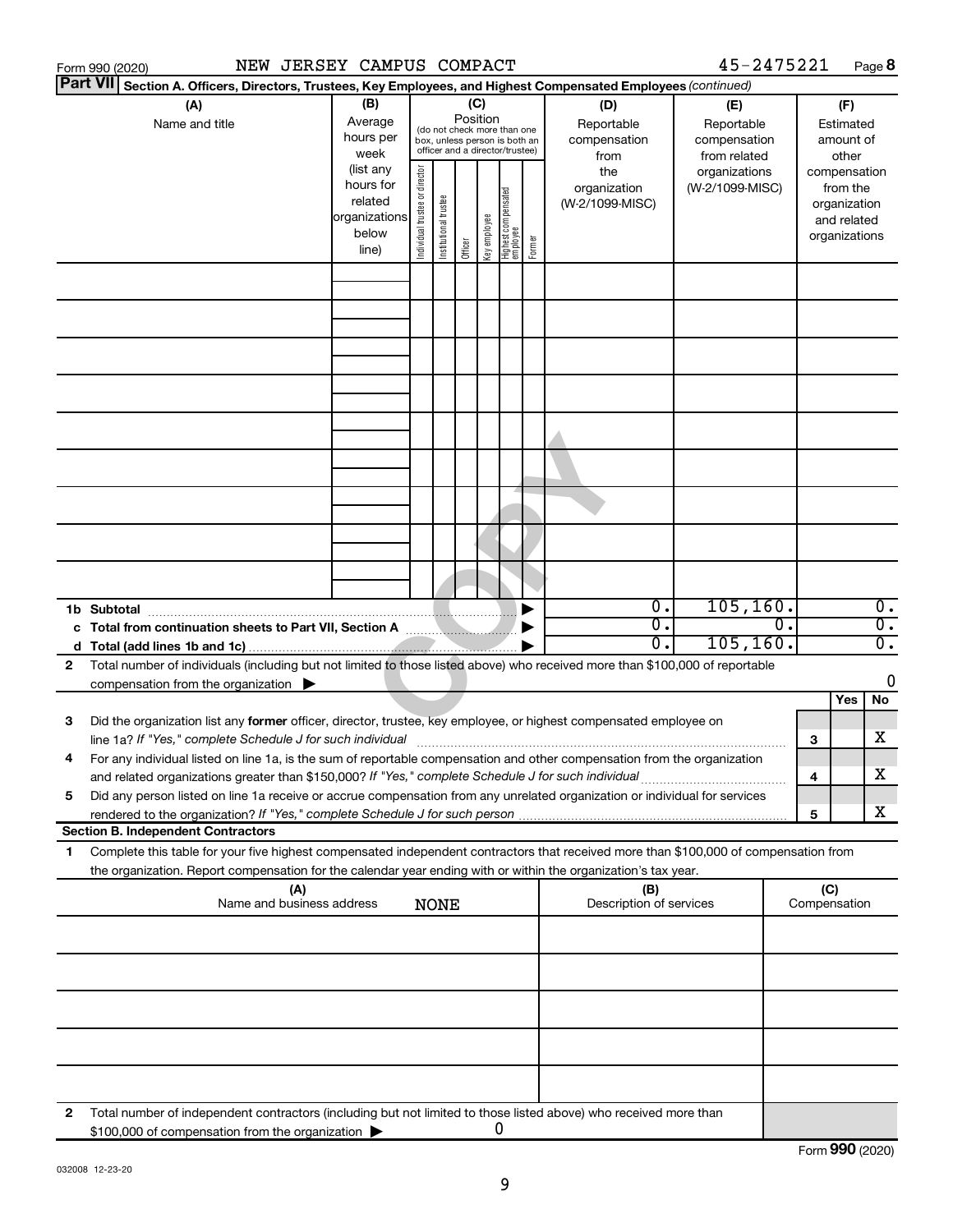|                                                           |                  | NEW JERSEY CAMPUS COMPACT<br>Form 990 (2020)                                                 |                    |                      |                      |                                                                | 45-2475221                  | Page 9                                    |
|-----------------------------------------------------------|------------------|----------------------------------------------------------------------------------------------|--------------------|----------------------|----------------------|----------------------------------------------------------------|-----------------------------|-------------------------------------------|
|                                                           | <b>Part VIII</b> | <b>Statement of Revenue</b>                                                                  |                    |                      |                      |                                                                |                             |                                           |
|                                                           |                  |                                                                                              |                    |                      |                      |                                                                |                             |                                           |
|                                                           |                  |                                                                                              |                    |                      | (A)<br>Total revenue | (B)<br>Related or exempt<br>function revenue business revenuel | $\overline{C}$<br>Unrelated | (D)<br>Revenue excluded<br>from tax under |
|                                                           |                  | 1a<br>1 a Federated campaigns                                                                |                    |                      |                      |                                                                |                             | sections 512 - 514                        |
|                                                           |                  | 1 <sub>b</sub><br><b>b</b> Membership dues<br>$\ldots \ldots \ldots \ldots \ldots$           |                    | 94, 250.             |                      |                                                                |                             |                                           |
|                                                           |                  | 1 <sub>c</sub><br>c Fundraising events                                                       |                    |                      |                      |                                                                |                             |                                           |
|                                                           |                  | 1 <sub>d</sub><br>d Related organizations<br>$\overline{\phantom{a}}$                        |                    |                      |                      |                                                                |                             |                                           |
|                                                           |                  | e Government grants (contributions)<br>1e                                                    |                    | 214,519.             |                      |                                                                |                             |                                           |
|                                                           |                  | f All other contributions, gifts, grants, and                                                |                    |                      |                      |                                                                |                             |                                           |
|                                                           |                  | similar amounts not included above<br>1f                                                     |                    | 50.                  |                      |                                                                |                             |                                           |
| Contributions, Gifts, Grants<br>and Other Similar Amounts |                  | 1g   \$<br>g Noncash contributions included in lines 1a-1f                                   |                    |                      |                      |                                                                |                             |                                           |
|                                                           |                  |                                                                                              |                    |                      | 308,819.             |                                                                |                             |                                           |
|                                                           |                  |                                                                                              |                    | <b>Business Code</b> |                      |                                                                |                             |                                           |
|                                                           | 2 a              | CHANGEBUILDERS                                                                               |                    | 611710               | 80,000.              | 80,000.                                                        |                             |                                           |
|                                                           | b                |                                                                                              |                    |                      |                      |                                                                |                             |                                           |
|                                                           | c                | the control of the control of the control of the control of the control of                   |                    |                      |                      |                                                                |                             |                                           |
| Program Service<br>Revenue                                |                  | d<br>the control of the control of the control of the control of the                         |                    |                      |                      |                                                                |                             |                                           |
|                                                           |                  | е                                                                                            |                    |                      |                      |                                                                |                             |                                           |
|                                                           |                  | a                                                                                            |                    |                      | 80,000.              |                                                                |                             |                                           |
|                                                           | 3                | Investment income (including dividends, interest, and                                        |                    |                      |                      |                                                                |                             |                                           |
|                                                           |                  |                                                                                              |                    |                      | 65.                  |                                                                |                             | 65.                                       |
|                                                           | 4                | Income from investment of tax-exempt bond proceeds                                           |                    |                      |                      |                                                                |                             |                                           |
|                                                           | 5                |                                                                                              |                    |                      |                      |                                                                |                             |                                           |
|                                                           |                  | $(i)$ Real                                                                                   |                    | (ii) Personal        |                      |                                                                |                             |                                           |
|                                                           | 6а               | Gross rents<br>∣6a<br>.                                                                      |                    |                      |                      |                                                                |                             |                                           |
|                                                           |                  | 6b<br>Less: rental expenses<br>b                                                             |                    |                      |                      |                                                                |                             |                                           |
|                                                           |                  | Rental income or (loss)<br>6с<br>c                                                           |                    |                      |                      |                                                                |                             |                                           |
|                                                           |                  | d Net rental income or (loss)                                                                |                    |                      |                      |                                                                |                             |                                           |
|                                                           |                  | (i) Securities<br>7 a Gross amount from sales of                                             |                    | (ii) Other           |                      |                                                                |                             |                                           |
|                                                           |                  | assets other than inventory<br>7a                                                            |                    |                      |                      |                                                                |                             |                                           |
|                                                           |                  | <b>b</b> Less: cost or other basis<br>and sales expenses<br>7b                               |                    |                      |                      |                                                                |                             |                                           |
| evenue                                                    |                  | 7c<br>c Gain or (loss)                                                                       |                    |                      |                      |                                                                |                             |                                           |
| œ                                                         |                  |                                                                                              |                    |                      |                      |                                                                |                             |                                           |
| Other                                                     |                  | 8 a Gross income from fundraising events (not                                                |                    |                      |                      |                                                                |                             |                                           |
|                                                           |                  | including \$<br>of                                                                           |                    |                      |                      |                                                                |                             |                                           |
|                                                           |                  | contributions reported on line 1c). See                                                      |                    |                      |                      |                                                                |                             |                                           |
|                                                           |                  |                                                                                              |                    |                      |                      |                                                                |                             |                                           |
|                                                           |                  |                                                                                              | 8b                 |                      |                      |                                                                |                             |                                           |
|                                                           |                  | c Net income or (loss) from fundraising events                                               |                    | .                    |                      |                                                                |                             |                                           |
|                                                           |                  | 9 a Gross income from gaming activities. See                                                 |                    |                      |                      |                                                                |                             |                                           |
|                                                           |                  |                                                                                              | 9a                 |                      |                      |                                                                |                             |                                           |
|                                                           |                  | <b>b</b> Less: direct expenses <b>contained b</b> Less: direct expenses                      | $ g_{\mathbf{b}} $ |                      |                      |                                                                |                             |                                           |
|                                                           |                  | c Net income or (loss) from gaming activities<br>10 a Gross sales of inventory, less returns |                    |                      |                      |                                                                |                             |                                           |
|                                                           |                  |                                                                                              |                    |                      |                      |                                                                |                             |                                           |
|                                                           |                  | <b>b</b> Less: cost of goods sold                                                            | l10bl              |                      |                      |                                                                |                             |                                           |
|                                                           |                  | c Net income or (loss) from sales of inventory                                               |                    |                      |                      |                                                                |                             |                                           |
|                                                           |                  |                                                                                              |                    | <b>Business Code</b> |                      |                                                                |                             |                                           |
|                                                           | 11 a             |                                                                                              |                    |                      |                      |                                                                |                             |                                           |
|                                                           |                  | b                                                                                            |                    |                      |                      |                                                                |                             |                                           |
| Miscellaneous<br>Revenue                                  | c                |                                                                                              |                    |                      |                      |                                                                |                             |                                           |
|                                                           |                  |                                                                                              |                    |                      |                      |                                                                |                             |                                           |
|                                                           |                  |                                                                                              |                    |                      |                      |                                                                |                             | 65.                                       |
|                                                           | 12               |                                                                                              |                    |                      |                      | $388, 884.$ 80,000.                                            | $\overline{0}$ .            |                                           |

032009 12-23-20

**9**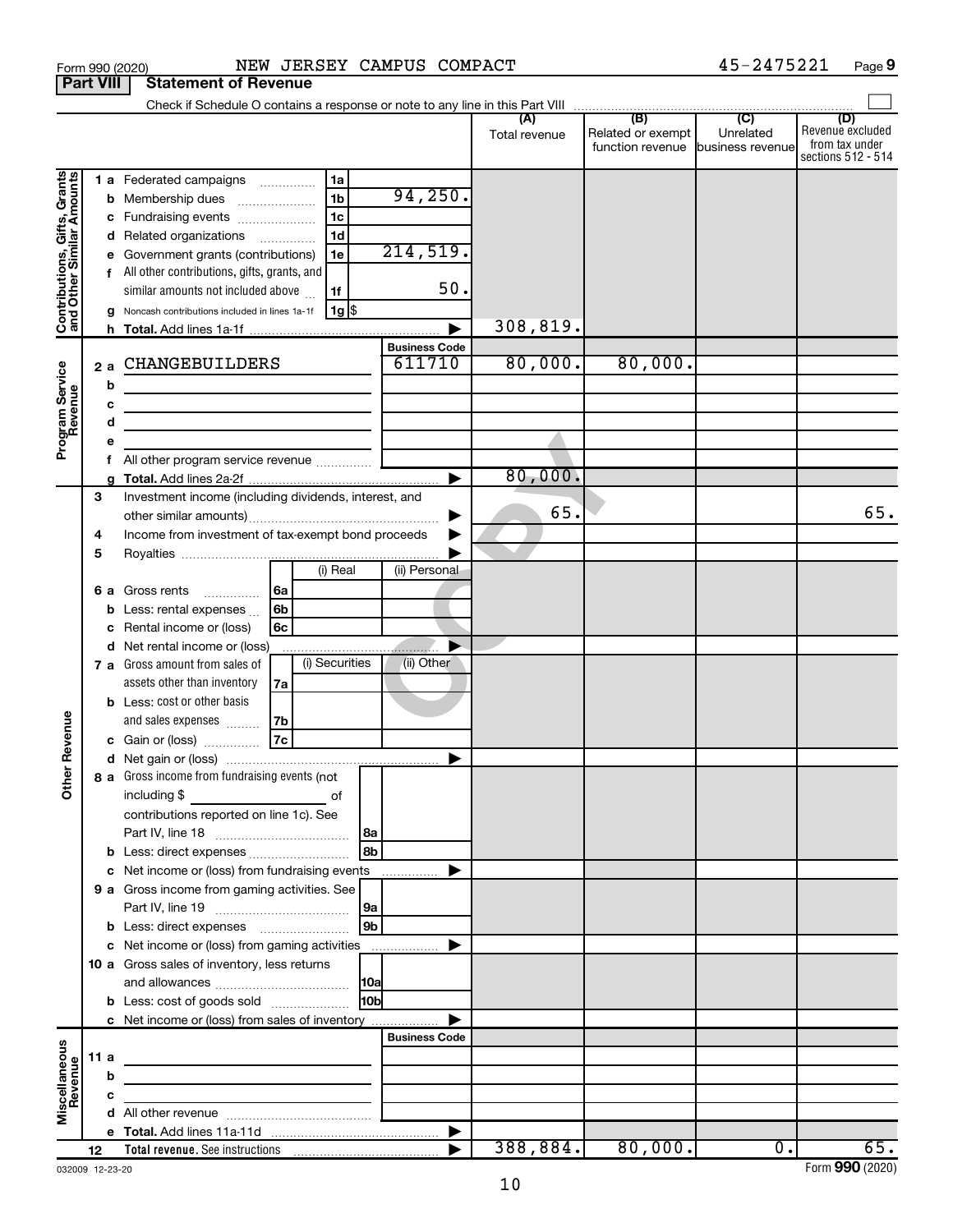Form 990 (2020) Page NEW JERSEY CAMPUS COMPACT 45-2475221 **Part IX Statement of Functional Expenses**

*Section 501(c)(3) and 501(c)(4) organizations must complete all columns. All other organizations must complete column (A).*

|              | Do not include amounts reported on lines 6b,<br>7b, 8b, 9b, and 10b of Part VIII.                        | (A)<br>Total expenses | (B)<br>Program service<br>expenses | (C)<br>Management and<br>general expenses | (D)<br>Fundraising<br>expenses |
|--------------|----------------------------------------------------------------------------------------------------------|-----------------------|------------------------------------|-------------------------------------------|--------------------------------|
| 1            | Grants and other assistance to domestic organizations                                                    |                       |                                    |                                           |                                |
|              | and domestic governments. See Part IV, line 21                                                           |                       |                                    |                                           |                                |
| $\mathbf{2}$ | Grants and other assistance to domestic                                                                  |                       |                                    |                                           |                                |
|              | individuals. See Part IV, line 22                                                                        |                       |                                    |                                           |                                |
| 3            | Grants and other assistance to foreign                                                                   |                       |                                    |                                           |                                |
|              | organizations, foreign governments, and foreign                                                          |                       |                                    |                                           |                                |
|              | individuals. See Part IV, lines 15 and 16                                                                |                       |                                    |                                           |                                |
| 4            | Benefits paid to or for members                                                                          |                       |                                    |                                           |                                |
| 5            | Compensation of current officers, directors,                                                             |                       |                                    |                                           |                                |
|              | trustees, and key employees                                                                              | 105, 160.             | 74,663.                            | 30,497.                                   |                                |
| 6            | Compensation not included above to disqualified                                                          |                       |                                    |                                           |                                |
|              | persons (as defined under section $4958(f)(1)$ ) and                                                     |                       |                                    |                                           |                                |
|              | persons described in section 4958(c)(3)(B)                                                               |                       |                                    |                                           |                                |
| 7            |                                                                                                          | 63,965.               | 45,887.                            | 18,078.                                   |                                |
| 8            | Pension plan accruals and contributions (include                                                         |                       |                                    |                                           |                                |
|              | section 401(k) and 403(b) employer contributions)                                                        |                       |                                    |                                           |                                |
| 9            |                                                                                                          |                       |                                    |                                           |                                |
| 10           |                                                                                                          | 7,622.                | 7,622.                             |                                           |                                |
| 11           | Fees for services (nonemployees):                                                                        |                       |                                    |                                           |                                |
| a            |                                                                                                          |                       |                                    |                                           |                                |
| b            |                                                                                                          |                       |                                    |                                           |                                |
| с            |                                                                                                          | 19,600.               | 8,167.                             | 11,433.                                   |                                |
| d            |                                                                                                          |                       |                                    |                                           |                                |
| е            | Professional fundraising services. See Part IV, line 17                                                  |                       |                                    |                                           |                                |
| f            | Investment management fees                                                                               |                       |                                    |                                           |                                |
| g            | Other. (If line 11g amount exceeds 10% of line 25,                                                       |                       |                                    |                                           |                                |
|              | column (A) amount, list line 11g expenses on Sch O.)                                                     | 1,456.                |                                    | 1,456.                                    |                                |
| 12           |                                                                                                          | 3,845.                | 1,512.                             | 2,333.                                    |                                |
| 13           |                                                                                                          | 12,516.               | 8,370.                             | 4,146.                                    |                                |
| 14           |                                                                                                          |                       |                                    |                                           |                                |
| 15           |                                                                                                          |                       |                                    |                                           |                                |
| 16<br>17     |                                                                                                          |                       |                                    |                                           |                                |
|              |                                                                                                          |                       |                                    |                                           |                                |
| 18           | Payments of travel or entertainment expenses<br>for any federal, state, or local public officials        |                       |                                    |                                           |                                |
| 19           | Conferences, conventions, and meetings                                                                   | 6,186.                | 2,826.                             | 3,360.                                    |                                |
| 20           | Interest                                                                                                 |                       |                                    |                                           |                                |
| 21           |                                                                                                          |                       |                                    |                                           |                                |
| 22           | Depreciation, depletion, and amortization                                                                |                       |                                    |                                           |                                |
| 23           | Insurance                                                                                                | 2,890.                |                                    | 2,890.                                    |                                |
| 24           | Other expenses. Itemize expenses not covered                                                             |                       |                                    |                                           |                                |
|              | above (List miscellaneous expenses on line 24e. If<br>line 24e amount exceeds 10% of line 25, column (A) |                       |                                    |                                           |                                |
|              | amount, list line 24e expenses on Schedule O.)                                                           |                       |                                    |                                           |                                |
| a            | LIVING EXPENSE COORDINA                                                                                  | 77,425.               | 77,425.                            |                                           |                                |
| b            | <b>OUTSIDE SERVICES</b>                                                                                  | 11,650.               | 11,650.                            |                                           |                                |
|              | <b>MEMBERSHIP DUES</b>                                                                                   | 10, 181.              |                                    | 10, 181.                                  |                                |
| d            | RECOGNITION EVENTS                                                                                       | 6,000.                | 6,000.                             |                                           |                                |
|              | e All other expenses                                                                                     | 7,629.                | 3,421.                             | 4,208.                                    |                                |
| 25           | Total functional expenses. Add lines 1 through 24e                                                       | 336, 125.             | 247,543.                           | 88,582.                                   | $\overline{0}$ .               |
| 26           | <b>Joint costs.</b> Complete this line only if the organization                                          |                       |                                    |                                           |                                |
|              | reported in column (B) joint costs from a combined                                                       |                       |                                    |                                           |                                |
|              | educational campaign and fundraising solicitation.                                                       |                       |                                    |                                           |                                |
|              | Check here $\blacktriangleright$<br>if following SOP 98-2 (ASC 958-720)                                  |                       |                                    |                                           |                                |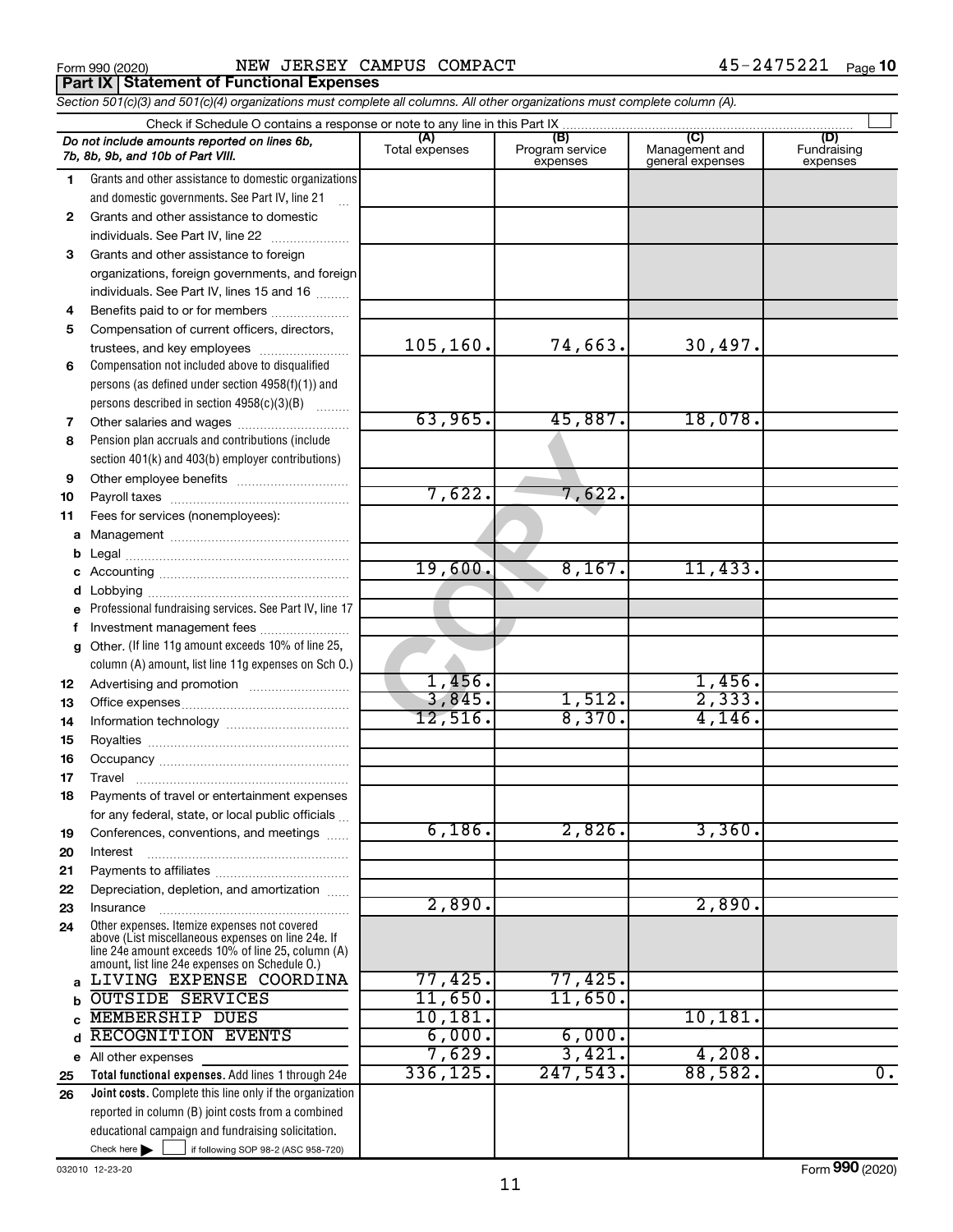45-2475221 Page 11

|                             | Form 990 (2020) | NEW JERSEY CAMPUS COMPACT                                                                                                                                                                                                      |                 |                          |                | 45-2475221<br>Page 11 |    |
|-----------------------------|-----------------|--------------------------------------------------------------------------------------------------------------------------------------------------------------------------------------------------------------------------------|-----------------|--------------------------|----------------|-----------------------|----|
|                             | Part X          | <b>Balance Sheet</b>                                                                                                                                                                                                           |                 |                          |                |                       |    |
|                             |                 |                                                                                                                                                                                                                                |                 |                          |                |                       |    |
|                             |                 |                                                                                                                                                                                                                                |                 | (A)<br>Beginning of year |                | (B)<br>End of year    |    |
|                             | 1               |                                                                                                                                                                                                                                |                 | 266,856.                 | $\mathbf{1}$   | 213,952.              |    |
|                             | 2               |                                                                                                                                                                                                                                |                 | 44, 426.                 | $\mathbf{2}$   | 44,498.               |    |
|                             | 3               |                                                                                                                                                                                                                                |                 | 51,083.                  | 3              | 34, 269.              |    |
|                             | 4               |                                                                                                                                                                                                                                |                 | 150.                     | $\overline{4}$ | 29,080.               |    |
|                             | 5               | Loans and other receivables from any current or former officer, director,                                                                                                                                                      |                 |                          |                |                       |    |
|                             |                 | trustee, key employee, creator or founder, substantial contributor, or 35%                                                                                                                                                     |                 |                          |                |                       |    |
|                             |                 | controlled entity or family member of any of these persons                                                                                                                                                                     |                 |                          | 5              |                       |    |
|                             | 6               | Loans and other receivables from other disqualified persons (as defined                                                                                                                                                        |                 |                          |                |                       |    |
|                             |                 | under section 4958(f)(1)), and persons described in section $4958(c)(3)(B)$                                                                                                                                                    |                 |                          | 6              |                       |    |
|                             | 7               |                                                                                                                                                                                                                                |                 |                          | $\overline{7}$ |                       |    |
| Assets                      | 8               |                                                                                                                                                                                                                                |                 |                          | 8              |                       |    |
|                             | 9               | Prepaid expenses and deferred charges [11] [11] prepaid expenses and deferred charges [11] [11] minimum and the Prepaid expenses and deferred charges [11] minimum and the Prepaid experiment of Prepaid experiment and the Pr |                 | 9                        |                |                       |    |
|                             |                 | 10a Land, buildings, and equipment: cost or other                                                                                                                                                                              |                 |                          |                |                       |    |
|                             |                 | basis. Complete Part VI of Schedule D                                                                                                                                                                                          | 10a             |                          |                |                       |    |
|                             |                 | <b>b</b> Less: accumulated depreciation                                                                                                                                                                                        | 10 <sub>b</sub> |                          | 10c            |                       |    |
|                             | 11              |                                                                                                                                                                                                                                |                 | 11                       |                |                       |    |
|                             | 12              |                                                                                                                                                                                                                                |                 | 12                       |                |                       |    |
|                             | 13              |                                                                                                                                                                                                                                |                 | 13                       |                |                       |    |
|                             | 14              |                                                                                                                                                                                                                                |                 |                          | 14             |                       |    |
|                             | 15              |                                                                                                                                                                                                                                |                 | 500.                     | 15             |                       | 0. |
|                             | 16              |                                                                                                                                                                                                                                |                 | 363,015.                 | 16             | 321,799.              |    |
|                             | 17              |                                                                                                                                                                                                                                |                 | 3,681.                   | 17             | 1,366.                |    |
|                             | 18              |                                                                                                                                                                                                                                |                 | 18                       |                |                       |    |
|                             | 19              |                                                                                                                                                                                                                                |                 | 19                       |                |                       |    |
|                             | 20              |                                                                                                                                                                                                                                |                 |                          | 20             |                       |    |
|                             | 21              | Escrow or custodial account liability. Complete Part IV of Schedule D [                                                                                                                                                        |                 |                          | 21             |                       |    |
|                             | 22              | Loans and other payables to any current or former officer, director,                                                                                                                                                           |                 |                          |                |                       |    |
| Liabilities                 |                 | trustee, key employee, creator or founder, substantial contributor, or 35%                                                                                                                                                     |                 |                          |                |                       |    |
|                             |                 | controlled entity or family member of any of these persons <b>with all any controlled</b> entity or family member of any of these persons                                                                                      |                 |                          | 22             |                       |    |
|                             | 23              | Secured mortgages and notes payable to unrelated third parties                                                                                                                                                                 |                 |                          | 23             |                       |    |
|                             | 24              | Unsecured notes and loans payable to unrelated third parties                                                                                                                                                                   |                 |                          | 24             |                       |    |
|                             | 25              | Other liabilities (including federal income tax, payables to related third                                                                                                                                                     |                 |                          |                |                       |    |
|                             |                 | parties, and other liabilities not included on lines 17-24). Complete Part X                                                                                                                                                   |                 | 205,194.                 |                | 113,534.              |    |
|                             |                 | of Schedule D                                                                                                                                                                                                                  |                 | 208, 875.                | 25<br>26       | 114,900.              |    |
|                             | 26              | Organizations that follow FASB ASC 958, check here $\blacktriangleright \lfloor \underline{X} \rfloor$                                                                                                                         |                 |                          |                |                       |    |
|                             |                 | and complete lines 27, 28, 32, and 33.                                                                                                                                                                                         |                 |                          |                |                       |    |
|                             | 27              |                                                                                                                                                                                                                                |                 | 154, 140.                | 27             | 206,899.              |    |
|                             | 28              |                                                                                                                                                                                                                                |                 |                          | 28             |                       |    |
|                             |                 | Organizations that do not follow FASB ASC 958, check here $\blacktriangleright$                                                                                                                                                |                 |                          |                |                       |    |
|                             |                 | and complete lines 29 through 33.                                                                                                                                                                                              |                 |                          |                |                       |    |
|                             | 29              |                                                                                                                                                                                                                                |                 |                          | 29             |                       |    |
|                             | 30              | Paid-in or capital surplus, or land, building, or equipment fund                                                                                                                                                               |                 |                          | 30             |                       |    |
|                             | 31              | Retained earnings, endowment, accumulated income, or other funds                                                                                                                                                               |                 |                          | 31             |                       |    |
| Net Assets or Fund Balances | 32              |                                                                                                                                                                                                                                |                 | 154, 140.                | 32             | 206,899.              |    |
|                             | 33              |                                                                                                                                                                                                                                | 363,015.        | 33                       | 321,799.       |                       |    |

Form (2020) **990**

| Form 990 (2020 |  |
|----------------|--|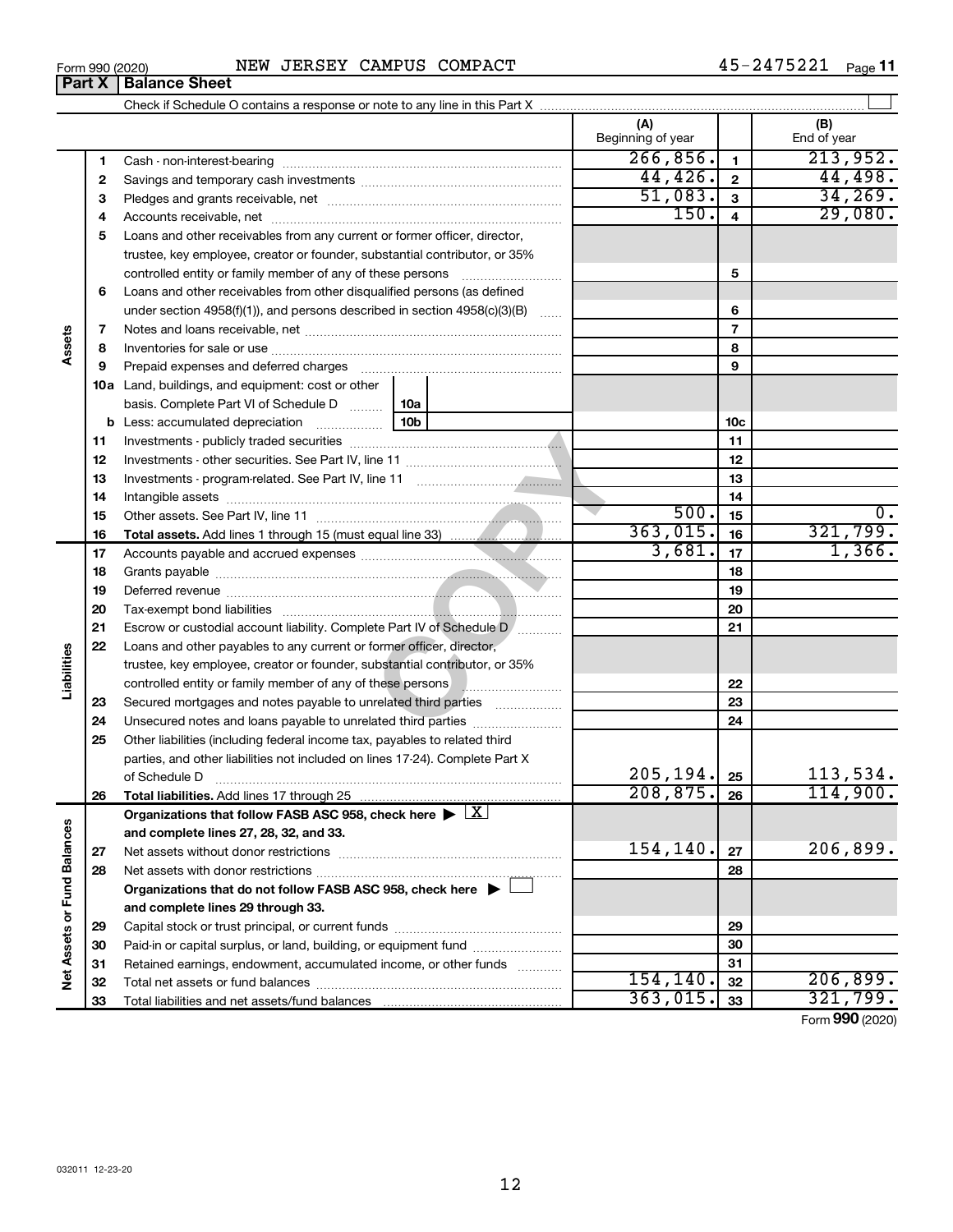|    | NEW JERSEY CAMPUS COMPACT<br>Form 990 (2020)                                                                                                                             | 45-2475221     |                 |           | Page 12            |  |  |  |
|----|--------------------------------------------------------------------------------------------------------------------------------------------------------------------------|----------------|-----------------|-----------|--------------------|--|--|--|
|    | <b>Part XI</b><br><b>Reconciliation of Net Assets</b>                                                                                                                    |                |                 |           |                    |  |  |  |
|    |                                                                                                                                                                          |                |                 |           | $\boxed{\text{X}}$ |  |  |  |
|    |                                                                                                                                                                          |                |                 |           |                    |  |  |  |
| 1  |                                                                                                                                                                          | $\mathbf{1}$   |                 | 388,884.  |                    |  |  |  |
| 2  |                                                                                                                                                                          | $\mathbf{2}$   |                 | 336, 125. |                    |  |  |  |
| З  | Revenue less expenses. Subtract line 2 from line 1                                                                                                                       | $\mathbf{3}$   |                 |           | 52,759.            |  |  |  |
| 4  |                                                                                                                                                                          | $\overline{4}$ |                 |           | 154, 140.          |  |  |  |
| 5  | Net unrealized gains (losses) on investments [111] www.martime.community.community.community.community.communi                                                           | 5              |                 | 250, 482. |                    |  |  |  |
| 6  | 6                                                                                                                                                                        |                |                 |           |                    |  |  |  |
| 7  | $\overline{7}$                                                                                                                                                           |                |                 |           |                    |  |  |  |
| 8  |                                                                                                                                                                          | 8              |                 |           |                    |  |  |  |
| 9  | Other changes in net assets or fund balances (explain on Schedule O)                                                                                                     | 9              | $-250, 482.$    |           |                    |  |  |  |
| 10 | Net assets or fund balances at end of year. Combine lines 3 through 9 (must equal Part X, line 32,                                                                       |                |                 |           |                    |  |  |  |
|    |                                                                                                                                                                          | 10             |                 | 206,899.  |                    |  |  |  |
|    | Part XII Financial Statements and Reporting                                                                                                                              |                |                 |           |                    |  |  |  |
|    | Check if Schedule O contains a response or note to any line in this Part XII [11] [11] [11] Check if Schedule O contains a response or note to any line in this Part XII |                |                 |           |                    |  |  |  |
|    |                                                                                                                                                                          |                |                 | Yes   No  |                    |  |  |  |
| 1  | $\lfloor \mathbf{X} \rfloor$ Accrual<br>Accounting method used to prepare the Form 990: $\Box$ Cash<br>Other                                                             |                |                 |           |                    |  |  |  |
|    | If the organization changed its method of accounting from a prior year or checked "Other," explain in Schedule O.                                                        |                |                 |           |                    |  |  |  |
|    |                                                                                                                                                                          |                | 2a              |           | х                  |  |  |  |
|    | If "Yes," check a box below to indicate whether the financial statements for the year were compiled or reviewed on a                                                     |                |                 |           |                    |  |  |  |
|    | separate basis, consolidated basis, or both:                                                                                                                             |                |                 |           |                    |  |  |  |
|    | Separate basis<br><b>Consolidated basis</b><br>$\Box$ Both consolidated and separate basis                                                                               |                |                 |           |                    |  |  |  |
|    |                                                                                                                                                                          |                | 2 <sub>b</sub>  |           | x                  |  |  |  |
|    | If "Yes," check a box below to indicate whether the financial statements for the year were audited on a separate basis,                                                  |                |                 |           |                    |  |  |  |
|    | consolidated basis, or both:                                                                                                                                             |                |                 |           |                    |  |  |  |
|    | Separate basis<br>Consolidated basis<br>Both consolidated and separate basis                                                                                             |                |                 |           |                    |  |  |  |
|    | c If "Yes" to line 2a or 2b, does the organization have a committee that assumes responsibility for oversight of the audit,                                              |                |                 |           |                    |  |  |  |
|    |                                                                                                                                                                          |                | 2c              |           |                    |  |  |  |
|    | If the organization changed either its oversight process or selection process during the tax year, explain on Schedule O.                                                |                |                 |           |                    |  |  |  |
|    | 3a As a result of a federal award, was the organization required to undergo an audit or audits as set forth in the Single Audit                                          |                |                 |           |                    |  |  |  |
|    |                                                                                                                                                                          |                | За              |           | X                  |  |  |  |
|    | b If "Yes," did the organization undergo the required audit or audits? If the organization did not undergo the required audit                                            |                |                 |           |                    |  |  |  |
|    |                                                                                                                                                                          |                | 3b              |           |                    |  |  |  |
|    |                                                                                                                                                                          |                | Form 990 (2020) |           |                    |  |  |  |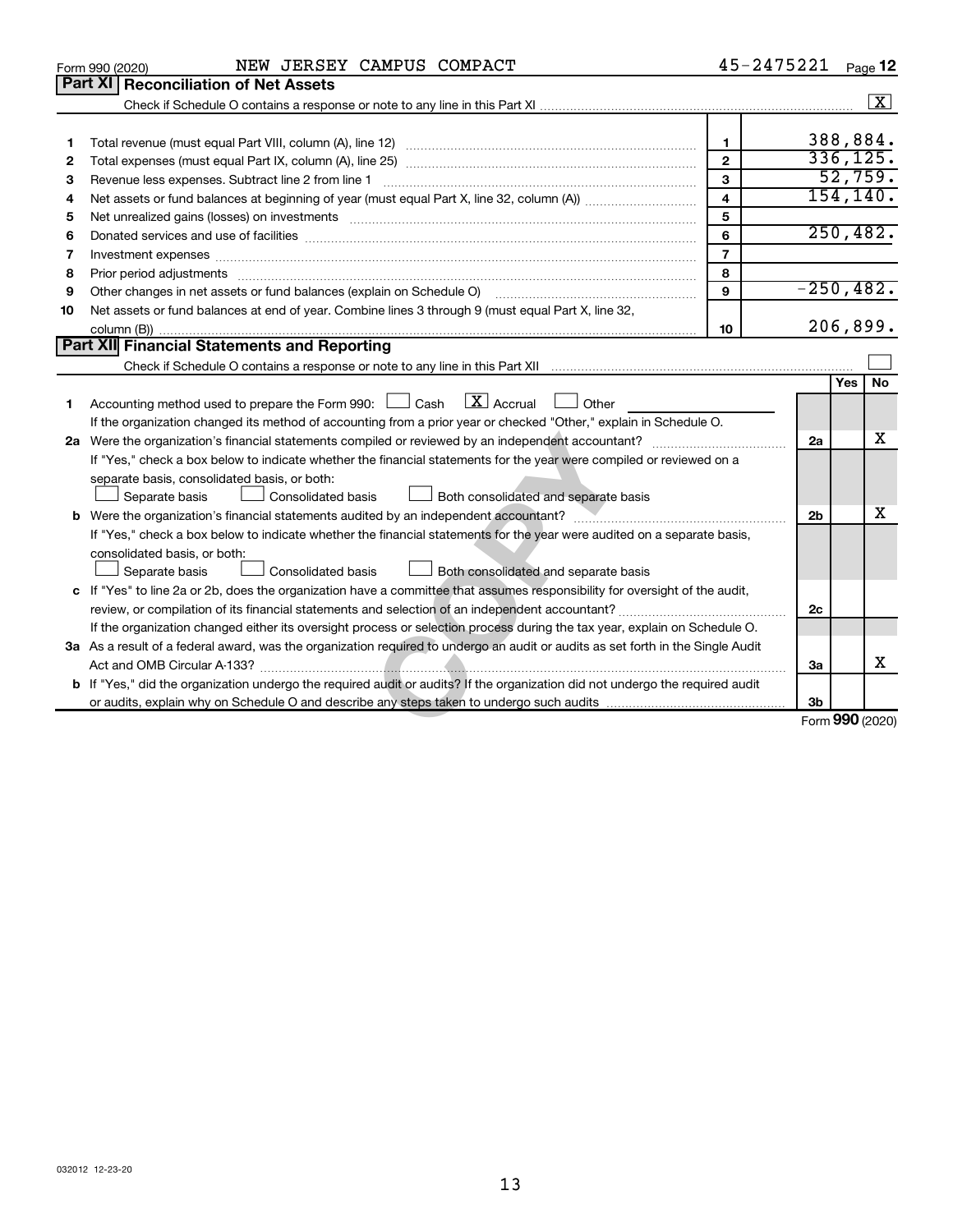**SCHEDULE A**

| (Form 990 or 990-EZ) |  |  |  |  |
|----------------------|--|--|--|--|
|----------------------|--|--|--|--|

# Form 990 or 990-EZ) **Public Charity Status and Public Support**<br>
Complete if the organization is a section 501(c)(3) organization or a section<br> **2020**

**4947(a)(1) nonexempt charitable trust.**

| <b>Open to Public</b><br>Inspection |
|-------------------------------------|
| ∽÷                                  |

OMB No. 1545-0047

|    |                                                                                                  |  | Department of the Treasury<br>Internal Revenue Service |  |                                                                        | Attach to Form 990 or Form 990-EZ.<br>Go to www.irs.gov/Form990 for instructions and the latest information.                                 |     |                                                                |                                                      |  | <b>Open to Public</b><br><b>Inspection</b>         |
|----|--------------------------------------------------------------------------------------------------|--|--------------------------------------------------------|--|------------------------------------------------------------------------|----------------------------------------------------------------------------------------------------------------------------------------------|-----|----------------------------------------------------------------|------------------------------------------------------|--|----------------------------------------------------|
|    |                                                                                                  |  | Name of the organization                               |  |                                                                        |                                                                                                                                              |     |                                                                |                                                      |  | <b>Employer identification number</b>              |
|    |                                                                                                  |  |                                                        |  |                                                                        | NEW JERSEY CAMPUS COMPACT                                                                                                                    |     |                                                                |                                                      |  | 45-2475221                                         |
|    | Part I                                                                                           |  |                                                        |  |                                                                        | Reason for Public Charity Status. (All organizations must complete this part.) See instructions.                                             |     |                                                                |                                                      |  |                                                    |
|    |                                                                                                  |  |                                                        |  |                                                                        | The organization is not a private foundation because it is: (For lines 1 through 12, check only one box.)                                    |     |                                                                |                                                      |  |                                                    |
| 1. |                                                                                                  |  |                                                        |  |                                                                        | A church, convention of churches, or association of churches described in section 170(b)(1)(A)(i).                                           |     |                                                                |                                                      |  |                                                    |
| 2  |                                                                                                  |  |                                                        |  |                                                                        | A school described in section 170(b)(1)(A)(ii). (Attach Schedule E (Form 990 or 990-EZ).)                                                    |     |                                                                |                                                      |  |                                                    |
| з  |                                                                                                  |  |                                                        |  |                                                                        | A hospital or a cooperative hospital service organization described in section 170(b)(1)(A)(iii).                                            |     |                                                                |                                                      |  |                                                    |
|    |                                                                                                  |  |                                                        |  |                                                                        | A medical research organization operated in conjunction with a hospital described in section 170(b)(1)(A)(iii). Enter the hospital's name,   |     |                                                                |                                                      |  |                                                    |
|    |                                                                                                  |  | city, and state:                                       |  |                                                                        |                                                                                                                                              |     |                                                                |                                                      |  |                                                    |
| 5  |                                                                                                  |  |                                                        |  |                                                                        | An organization operated for the benefit of a college or university owned or operated by a governmental unit described in                    |     |                                                                |                                                      |  |                                                    |
|    |                                                                                                  |  |                                                        |  | section 170(b)(1)(A)(iv). (Complete Part II.)                          |                                                                                                                                              |     |                                                                |                                                      |  |                                                    |
| 6  | A federal, state, or local government or governmental unit described in section 170(b)(1)(A)(v). |  |                                                        |  |                                                                        |                                                                                                                                              |     |                                                                |                                                      |  |                                                    |
| 7  |                                                                                                  |  |                                                        |  |                                                                        | An organization that normally receives a substantial part of its support from a governmental unit or from the general public described in    |     |                                                                |                                                      |  |                                                    |
|    |                                                                                                  |  |                                                        |  | section 170(b)(1)(A)(vi). (Complete Part II.)                          |                                                                                                                                              |     |                                                                |                                                      |  |                                                    |
| 8  |                                                                                                  |  |                                                        |  |                                                                        | A community trust described in section 170(b)(1)(A)(vi). (Complete Part II.)                                                                 |     |                                                                |                                                      |  |                                                    |
| 9  |                                                                                                  |  |                                                        |  |                                                                        | An agricultural research organization described in section 170(b)(1)(A)(ix) operated in conjunction with a land-grant college                |     |                                                                |                                                      |  |                                                    |
|    |                                                                                                  |  |                                                        |  |                                                                        | or university or a non-land-grant college of agriculture (see instructions). Enter the name, city, and state of the college or               |     |                                                                |                                                      |  |                                                    |
|    |                                                                                                  |  | university:                                            |  |                                                                        |                                                                                                                                              |     |                                                                |                                                      |  |                                                    |
|    | $10 \mid X$                                                                                      |  |                                                        |  |                                                                        | An organization that normally receives (1) more than 33 1/3% of its support from contributions, membership fees, and gross receipts from     |     |                                                                |                                                      |  |                                                    |
|    |                                                                                                  |  |                                                        |  |                                                                        | activities related to its exempt functions, subject to certain exceptions; and (2) no more than 33 1/3% of its support from gross investment |     |                                                                |                                                      |  |                                                    |
|    |                                                                                                  |  |                                                        |  |                                                                        | income and unrelated business taxable income (less section 511 tax) from businesses acquired by the organization after June 30, 1975.        |     |                                                                |                                                      |  |                                                    |
|    |                                                                                                  |  |                                                        |  | See section 509(a)(2). (Complete Part III.)                            |                                                                                                                                              |     |                                                                |                                                      |  |                                                    |
| 11 |                                                                                                  |  |                                                        |  |                                                                        | An organization organized and operated exclusively to test for public safety. See section 509(a)(4).                                         |     |                                                                |                                                      |  |                                                    |
| 12 |                                                                                                  |  |                                                        |  |                                                                        | An organization organized and operated exclusively for the benefit of, to perform the functions of, or to carry out the purposes of one or   |     |                                                                |                                                      |  |                                                    |
|    |                                                                                                  |  |                                                        |  |                                                                        | more publicly supported organizations described in section 509(a)(1) or section 509(a)(2). See section 509(a)(3). Check the box in           |     |                                                                |                                                      |  |                                                    |
|    |                                                                                                  |  |                                                        |  |                                                                        | lines 12a through 12d that describes the type of supporting organization and complete lines 12e, 12f, and 12g.                               |     |                                                                |                                                      |  |                                                    |
| а  |                                                                                                  |  |                                                        |  |                                                                        | Type I. A supporting organization operated, supervised, or controlled by its supported organization(s), typically by giving                  |     |                                                                |                                                      |  |                                                    |
|    |                                                                                                  |  |                                                        |  |                                                                        | the supported organization(s) the power to regularly appoint or elect a majority of the directors or trustees of the supporting              |     |                                                                |                                                      |  |                                                    |
|    |                                                                                                  |  |                                                        |  | organization. You must complete Part IV, Sections A and B.             |                                                                                                                                              |     |                                                                |                                                      |  |                                                    |
| b  |                                                                                                  |  |                                                        |  |                                                                        | Type II. A supporting organization supervised or controlled in connection with its supported organization(s), by having                      |     |                                                                |                                                      |  |                                                    |
|    |                                                                                                  |  |                                                        |  |                                                                        | control or management of the supporting organization vested in the same persons that control or manage the supported                         |     |                                                                |                                                      |  |                                                    |
|    |                                                                                                  |  |                                                        |  | organization(s). You must complete Part IV, Sections A and C.          |                                                                                                                                              |     |                                                                |                                                      |  |                                                    |
| c  |                                                                                                  |  |                                                        |  |                                                                        | Type III functionally integrated. A supporting organization operated in connection with, and functionally integrated with,                   |     |                                                                |                                                      |  |                                                    |
|    |                                                                                                  |  |                                                        |  |                                                                        | its supported organization(s) (see instructions). You must complete Part IV, Sections A, D, and E.                                           |     |                                                                |                                                      |  |                                                    |
| d  |                                                                                                  |  |                                                        |  |                                                                        | Type III non-functionally integrated. A supporting organization operated in connection with its supported organization(s)                    |     |                                                                |                                                      |  |                                                    |
|    |                                                                                                  |  |                                                        |  |                                                                        | that is not functionally integrated. The organization generally must satisfy a distribution requirement and an attentiveness                 |     |                                                                |                                                      |  |                                                    |
|    |                                                                                                  |  |                                                        |  |                                                                        | requirement (see instructions). You must complete Part IV, Sections A and D, and Part V.                                                     |     |                                                                |                                                      |  |                                                    |
| е  |                                                                                                  |  |                                                        |  |                                                                        | Check this box if the organization received a written determination from the IRS that it is a Type I, Type II, Type III                      |     |                                                                |                                                      |  |                                                    |
|    |                                                                                                  |  |                                                        |  |                                                                        | functionally integrated, or Type III non-functionally integrated supporting organization.                                                    |     |                                                                |                                                      |  |                                                    |
|    |                                                                                                  |  |                                                        |  |                                                                        |                                                                                                                                              |     |                                                                |                                                      |  |                                                    |
|    |                                                                                                  |  |                                                        |  | Provide the following information about the supported organization(s). |                                                                                                                                              |     |                                                                |                                                      |  |                                                    |
|    |                                                                                                  |  | (i) Name of supported<br>organization                  |  | (ii) EIN                                                               | (iii) Type of organization<br>(described on lines 1-10                                                                                       |     | (iv) Is the organization listed<br>in vour aovernina document? | (v) Amount of monetary<br>support (see instructions) |  | (vi) Amount of other<br>support (see instructions) |
|    |                                                                                                  |  |                                                        |  |                                                                        | above (see instructions))                                                                                                                    | Yes | No                                                             |                                                      |  |                                                    |
|    |                                                                                                  |  |                                                        |  |                                                                        |                                                                                                                                              |     |                                                                |                                                      |  |                                                    |
|    |                                                                                                  |  |                                                        |  |                                                                        |                                                                                                                                              |     |                                                                |                                                      |  |                                                    |
|    |                                                                                                  |  |                                                        |  |                                                                        |                                                                                                                                              |     |                                                                |                                                      |  |                                                    |
|    |                                                                                                  |  |                                                        |  |                                                                        |                                                                                                                                              |     |                                                                |                                                      |  |                                                    |
|    |                                                                                                  |  |                                                        |  |                                                                        |                                                                                                                                              |     |                                                                |                                                      |  |                                                    |
|    |                                                                                                  |  |                                                        |  |                                                                        |                                                                                                                                              |     |                                                                |                                                      |  |                                                    |
|    |                                                                                                  |  |                                                        |  |                                                                        |                                                                                                                                              |     |                                                                |                                                      |  |                                                    |
|    |                                                                                                  |  |                                                        |  |                                                                        |                                                                                                                                              |     |                                                                |                                                      |  |                                                    |
|    |                                                                                                  |  |                                                        |  |                                                                        |                                                                                                                                              |     |                                                                |                                                      |  |                                                    |
|    |                                                                                                  |  |                                                        |  |                                                                        |                                                                                                                                              |     |                                                                |                                                      |  |                                                    |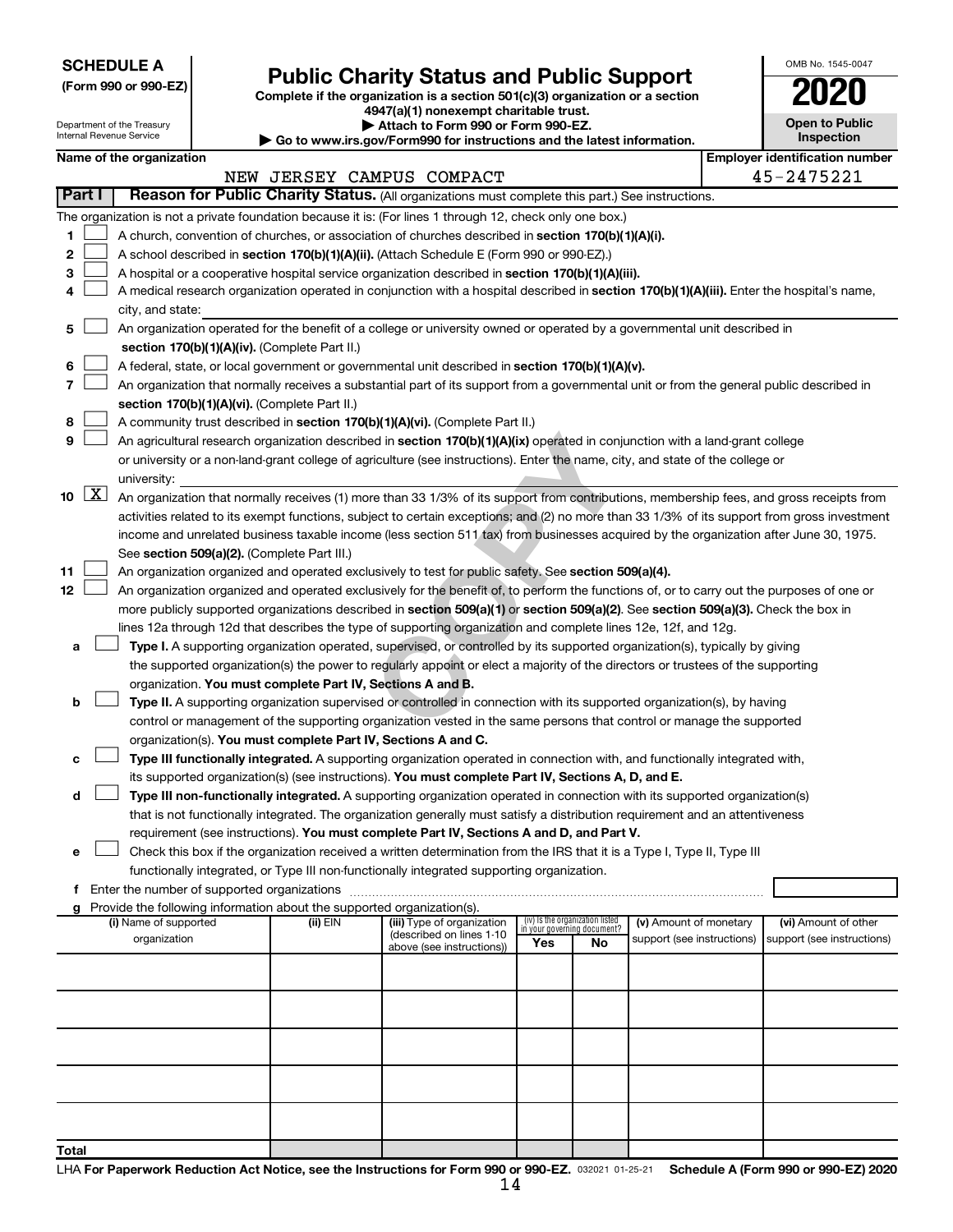#### Schedule A (Form 990 or 990-EZ) 2020 Page NEW JERSEY CAMPUS COMPACT 45-2475221

45-2475221 Page 2

(Complete only if you checked the box on line 5, 7, or 8 of Part I or if the organization failed to qualify under Part III. If the organization fails to qualify under the tests listed below, please complete Part III.) **Part II Support Schedule for Organizations Described in Sections 170(b)(1)(A)(iv) and 170(b)(1)(A)(vi)**

|    | <b>Section A. Public Support</b>                                                                                                               |          |          |            |            |          |           |
|----|------------------------------------------------------------------------------------------------------------------------------------------------|----------|----------|------------|------------|----------|-----------|
|    | Calendar year (or fiscal year beginning in) $\blacktriangleright$                                                                              | (a) 2016 | (b) 2017 | $(c)$ 2018 | $(d)$ 2019 | (e) 2020 | (f) Total |
|    | 1 Gifts, grants, contributions, and                                                                                                            |          |          |            |            |          |           |
|    | membership fees received. (Do not                                                                                                              |          |          |            |            |          |           |
|    | include any "unusual grants.")                                                                                                                 |          |          |            |            |          |           |
|    | 2 Tax revenues levied for the organ-                                                                                                           |          |          |            |            |          |           |
|    | ization's benefit and either paid to                                                                                                           |          |          |            |            |          |           |
|    | or expended on its behalf                                                                                                                      |          |          |            |            |          |           |
|    | 3 The value of services or facilities                                                                                                          |          |          |            |            |          |           |
|    | furnished by a governmental unit to                                                                                                            |          |          |            |            |          |           |
|    | the organization without charge                                                                                                                |          |          |            |            |          |           |
|    | 4 Total. Add lines 1 through 3                                                                                                                 |          |          |            |            |          |           |
| 5. | The portion of total contributions                                                                                                             |          |          |            |            |          |           |
|    | by each person (other than a                                                                                                                   |          |          |            |            |          |           |
|    | governmental unit or publicly                                                                                                                  |          |          |            |            |          |           |
|    | supported organization) included                                                                                                               |          |          |            |            |          |           |
|    | on line 1 that exceeds 2% of the                                                                                                               |          |          |            |            |          |           |
|    | amount shown on line 11,                                                                                                                       |          |          |            |            |          |           |
|    | column (f)                                                                                                                                     |          |          |            |            |          |           |
|    | 6 Public support. Subtract line 5 from line 4.                                                                                                 |          |          |            |            |          |           |
|    | <b>Section B. Total Support</b>                                                                                                                |          |          |            |            |          |           |
|    | Calendar year (or fiscal year beginning in)                                                                                                    | (a) 2016 | (b) 2017 | $(c)$ 2018 | $(d)$ 2019 | (e) 2020 | (f) Total |
|    | 7 Amounts from line 4                                                                                                                          |          |          |            |            |          |           |
| 8  | Gross income from interest.                                                                                                                    |          |          |            |            |          |           |
|    | dividends, payments received on                                                                                                                |          |          |            |            |          |           |
|    | securities loans, rents, royalties,                                                                                                            |          |          |            |            |          |           |
|    | and income from similar sources                                                                                                                |          |          |            |            |          |           |
| 9  | Net income from unrelated business                                                                                                             |          |          |            |            |          |           |
|    | activities, whether or not the                                                                                                                 |          |          |            |            |          |           |
|    | business is regularly carried on                                                                                                               |          |          |            |            |          |           |
|    | <b>10</b> Other income. Do not include gain                                                                                                    |          |          |            |            |          |           |
|    | or loss from the sale of capital                                                                                                               |          |          |            |            |          |           |
|    | assets (Explain in Part VI.)                                                                                                                   |          |          |            |            |          |           |
|    | 11 Total support. Add lines 7 through 10                                                                                                       |          |          |            |            |          |           |
|    | <b>12</b> Gross receipts from related activities, etc. (see instructions)                                                                      |          |          |            |            | 12       |           |
|    | 13 First 5 years. If the Form 990 is for the organization's first, second, third, fourth, or fifth tax year as a section 501(c)(3)             |          |          |            |            |          |           |
|    | organization, check this box and stop here<br><b>Section C. Computation of Public Support Percentage</b>                                       |          |          |            |            |          |           |
|    |                                                                                                                                                |          |          |            |            |          |           |
|    |                                                                                                                                                |          |          |            |            | 14       | %         |
|    | 16a 33 1/3% support test - 2020. If the organization did not check the box on line 13, and line 14 is 33 1/3% or more, check this box and      |          |          |            |            | 15       | %         |
|    | stop here. The organization qualifies as a publicly supported organization manufactured content and the organization                           |          |          |            |            |          |           |
|    | b 33 1/3% support test - 2019. If the organization did not check a box on line 13 or 16a, and line 15 is 33 1/3% or more, check this box       |          |          |            |            |          |           |
|    |                                                                                                                                                |          |          |            |            |          |           |
|    | 17a 10% -facts-and-circumstances test - 2020. If the organization did not check a box on line 13, 16a, or 16b, and line 14 is 10% or more,     |          |          |            |            |          |           |
|    | and if the organization meets the facts-and-circumstances test, check this box and stop here. Explain in Part VI how the organization          |          |          |            |            |          |           |
|    | meets the facts-and-circumstances test. The organization qualifies as a publicly supported organization                                        |          |          |            |            |          |           |
|    | <b>b 10% -facts-and-circumstances test - 2019.</b> If the organization did not check a box on line 13, 16a, 16b, or 17a, and line 15 is 10% or |          |          |            |            |          |           |
|    | more, and if the organization meets the facts-and-circumstances test, check this box and stop here. Explain in Part VI how the                 |          |          |            |            |          |           |
|    | organization meets the facts-and-circumstances test. The organization qualifies as a publicly supported organization                           |          |          |            |            |          |           |
| 18 | Private foundation. If the organization did not check a box on line 13, 16a, 16b, 17a, or 17b, check this box and see instructions.            |          |          |            |            |          |           |
|    |                                                                                                                                                |          |          |            |            |          |           |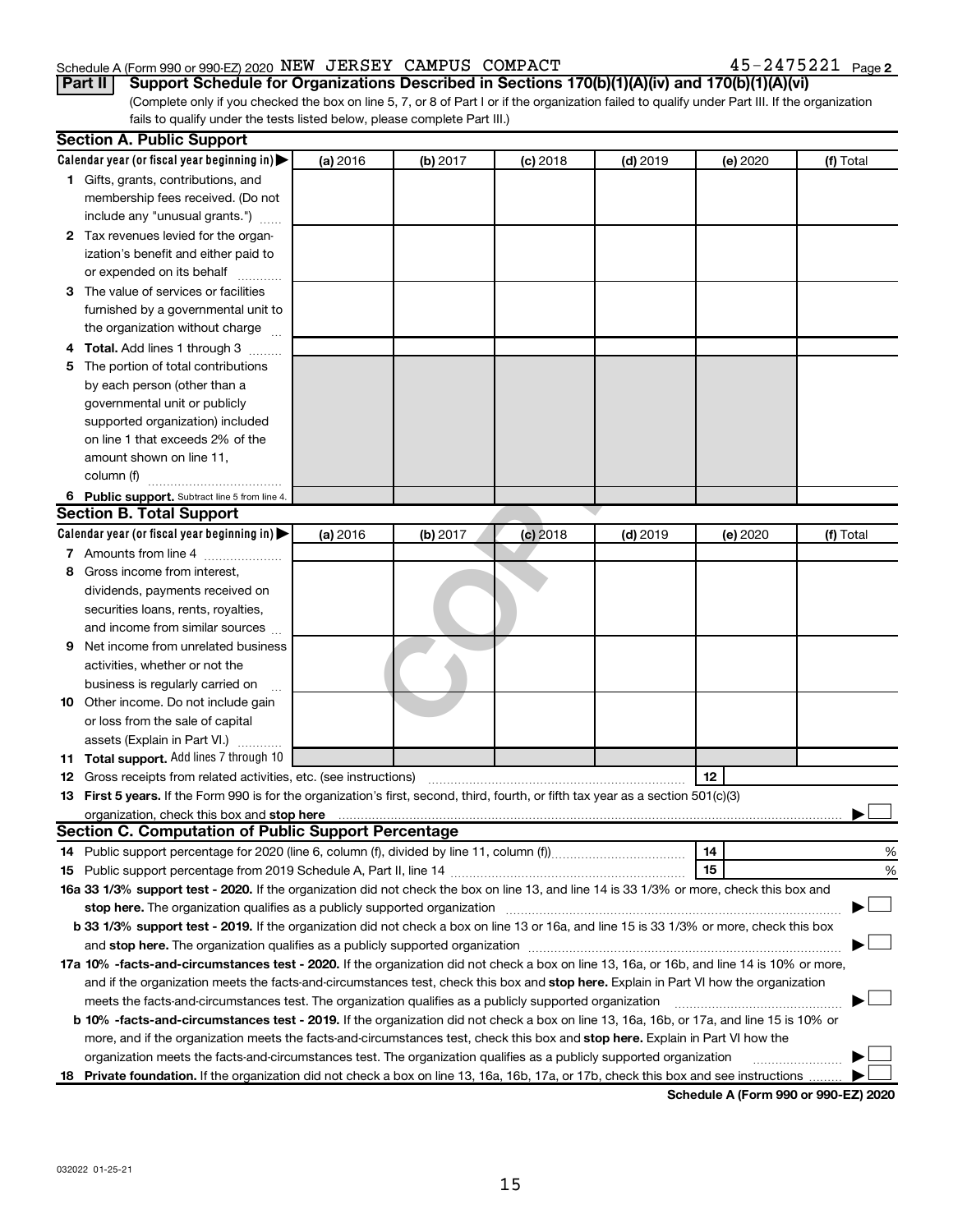#### Schedule A (Form 990 or 990-EZ) 2020 Page NEW JERSEY CAMPUS COMPACT 45-2475221 **Part III Support Schedule for Organizations Described in Section 509(a)(2)**

#### (Complete only if you checked the box on line 10 of Part I or if the organization failed to qualify under Part II. If the organization fails to qualify under the tests listed below, please complete Part II.)

|    | <b>Section A. Public Support</b>                                                                                                                                                         |           |                         |                       |                                                   |                                      |                                          |
|----|------------------------------------------------------------------------------------------------------------------------------------------------------------------------------------------|-----------|-------------------------|-----------------------|---------------------------------------------------|--------------------------------------|------------------------------------------|
|    | Calendar year (or fiscal year beginning in)                                                                                                                                              | (a) 2016  | (b) 2017                | $(c)$ 2018            | $(d)$ 2019                                        | (e) 2020                             | (f) Total                                |
|    | 1 Gifts, grants, contributions, and                                                                                                                                                      |           |                         |                       |                                                   |                                      |                                          |
|    | membership fees received. (Do not                                                                                                                                                        |           |                         |                       |                                                   |                                      |                                          |
|    | include any "unusual grants.")                                                                                                                                                           | 100, 110. |                         | $101, 115.$ 153, 398. | 223,582.                                          | 214,569.                             | 792,774.                                 |
|    | 2 Gross receipts from admissions,<br>merchandise sold or services per-<br>formed, or facilities furnished in<br>any activity that is related to the<br>organization's tax-exempt purpose | 99,500.   | 96,000.                 | 146,514.              | 92,000.                                           | 80,000.                              | 514,014.                                 |
|    | <b>3</b> Gross receipts from activities that                                                                                                                                             |           |                         |                       |                                                   |                                      |                                          |
|    | are not an unrelated trade or bus-<br>iness under section 513                                                                                                                            | 95,000.   | 92,500.                 | 100,006.              | 90,000.                                           | 94, 250.                             | 471,756.                                 |
|    | 4 Tax revenues levied for the organ-                                                                                                                                                     |           |                         |                       |                                                   |                                      |                                          |
|    | ization's benefit and either paid to<br>or expended on its behalf                                                                                                                        |           |                         |                       |                                                   |                                      |                                          |
|    | 5 The value of services or facilities                                                                                                                                                    |           |                         |                       |                                                   |                                      |                                          |
|    | furnished by a governmental unit to                                                                                                                                                      |           |                         |                       | 133, 104. 152, 535. 211, 224. 261, 425. 250, 482. |                                      | 1,008,770.                               |
|    | the organization without charge<br><b>6 Total.</b> Add lines 1 through 5                                                                                                                 | 427, 714. | 442, 150.               | 611, 142.             | 667,007.                                          | 639,301.                             | 2,787,314.                               |
|    | 7a Amounts included on lines 1, 2, and                                                                                                                                                   |           |                         |                       |                                                   |                                      |                                          |
|    | 3 received from disqualified persons                                                                                                                                                     |           |                         |                       |                                                   |                                      | 0.                                       |
|    | <b>b</b> Amounts included on lines 2 and 3 received<br>from other than disqualified persons that<br>exceed the greater of \$5,000 or 1% of the<br>amount on line 13 for the year         |           |                         |                       |                                                   |                                      | 0.                                       |
|    | c Add lines 7a and 7b                                                                                                                                                                    |           |                         |                       |                                                   |                                      | σ.                                       |
|    | 8 Public support. (Subtract line 7c from line 6.)                                                                                                                                        |           |                         |                       |                                                   |                                      | 2,787,314.                               |
|    | <b>Section B. Total Support</b>                                                                                                                                                          |           |                         |                       |                                                   |                                      |                                          |
|    | Calendar year (or fiscal year beginning in)                                                                                                                                              | (a) 2016  |                         | $(c)$ 2018            | $(d)$ 2019                                        | (e) 2020                             | (f) Total                                |
|    | 9 Amounts from line 6                                                                                                                                                                    | 427,714.  | (b) $2017$<br>442, 150. | 611,142.              | $\overline{667,007}$ .                            | 639,301.                             | 2,787,314.                               |
|    | <b>10a</b> Gross income from interest,<br>dividends, payments received on<br>securities loans, rents, royalties,<br>and income from similar sources                                      | 282.      | 339.                    | 221.                  | 183.                                              | 65.                                  | 1,090.                                   |
|    | <b>b</b> Unrelated business taxable income<br>(less section 511 taxes) from businesses                                                                                                   |           |                         |                       |                                                   |                                      |                                          |
|    | acquired after June 30, 1975                                                                                                                                                             | 282.      | 339.                    | 221.                  | 183.                                              | 65.                                  | 1,090.                                   |
|    | c Add lines 10a and 10b<br>11 Net income from unrelated business<br>activities not included in line 10b,<br>whether or not the business is<br>regularly carried on                       |           |                         |                       |                                                   |                                      |                                          |
|    | <b>12</b> Other income. Do not include gain<br>or loss from the sale of capital<br>assets (Explain in Part VI.)                                                                          |           |                         |                       |                                                   |                                      |                                          |
|    | <b>13</b> Total support. (Add lines 9, 10c, 11, and 12.)                                                                                                                                 |           | $427,996.$ $442,489.$   | 611, 363.             | 667,190.                                          | 639, 366.                            | 2,788,404.                               |
|    | 14 First 5 years. If the Form 990 is for the organization's first, second, third, fourth, or fifth tax year as a section 501(c)(3) organization,                                         |           |                         |                       |                                                   |                                      |                                          |
|    | check this box and stop here                                                                                                                                                             |           |                         |                       |                                                   |                                      |                                          |
|    | <b>Section C. Computation of Public Support Percentage</b>                                                                                                                               |           |                         |                       |                                                   |                                      |                                          |
|    |                                                                                                                                                                                          |           |                         |                       |                                                   | 15                                   | 99.96<br>%                               |
|    | 16 Public support percentage from 2019 Schedule A, Part III, line 15                                                                                                                     |           |                         |                       |                                                   | 16                                   | 99.95<br>$\%$                            |
|    | Section D. Computation of Investment Income Percentage                                                                                                                                   |           |                         |                       |                                                   |                                      |                                          |
|    | 17 Investment income percentage for 2020 (line 10c, column (f), divided by line 13, column (f))                                                                                          |           |                         |                       |                                                   | 17                                   | .04<br>$\%$<br>.05                       |
|    | 18 Investment income percentage from 2019 Schedule A, Part III, line 17                                                                                                                  |           |                         |                       |                                                   | 18                                   | $\%$                                     |
|    | 19a 33 1/3% support tests - 2020. If the organization did not check the box on line 14, and line 15 is more than 33 1/3%, and line 17 is not                                             |           |                         |                       |                                                   |                                      |                                          |
|    | more than 33 1/3%, check this box and stop here. The organization qualifies as a publicly supported organization                                                                         |           |                         |                       |                                                   |                                      | $\blacktriangleright$ $\boxed{\text{X}}$ |
|    | <b>b 33 1/3% support tests - 2019.</b> If the organization did not check a box on line 14 or line 19a, and line 16 is more than 33 1/3%, and                                             |           |                         |                       |                                                   |                                      |                                          |
|    | line 18 is not more than 33 1/3%, check this box and stop here. The organization qualifies as a publicly supported organization                                                          |           |                         |                       |                                                   |                                      |                                          |
| 20 | 032023 01-25-21                                                                                                                                                                          |           |                         |                       |                                                   | Schedule A (Form 990 or 990-EZ) 2020 |                                          |
|    |                                                                                                                                                                                          |           |                         |                       |                                                   |                                      |                                          |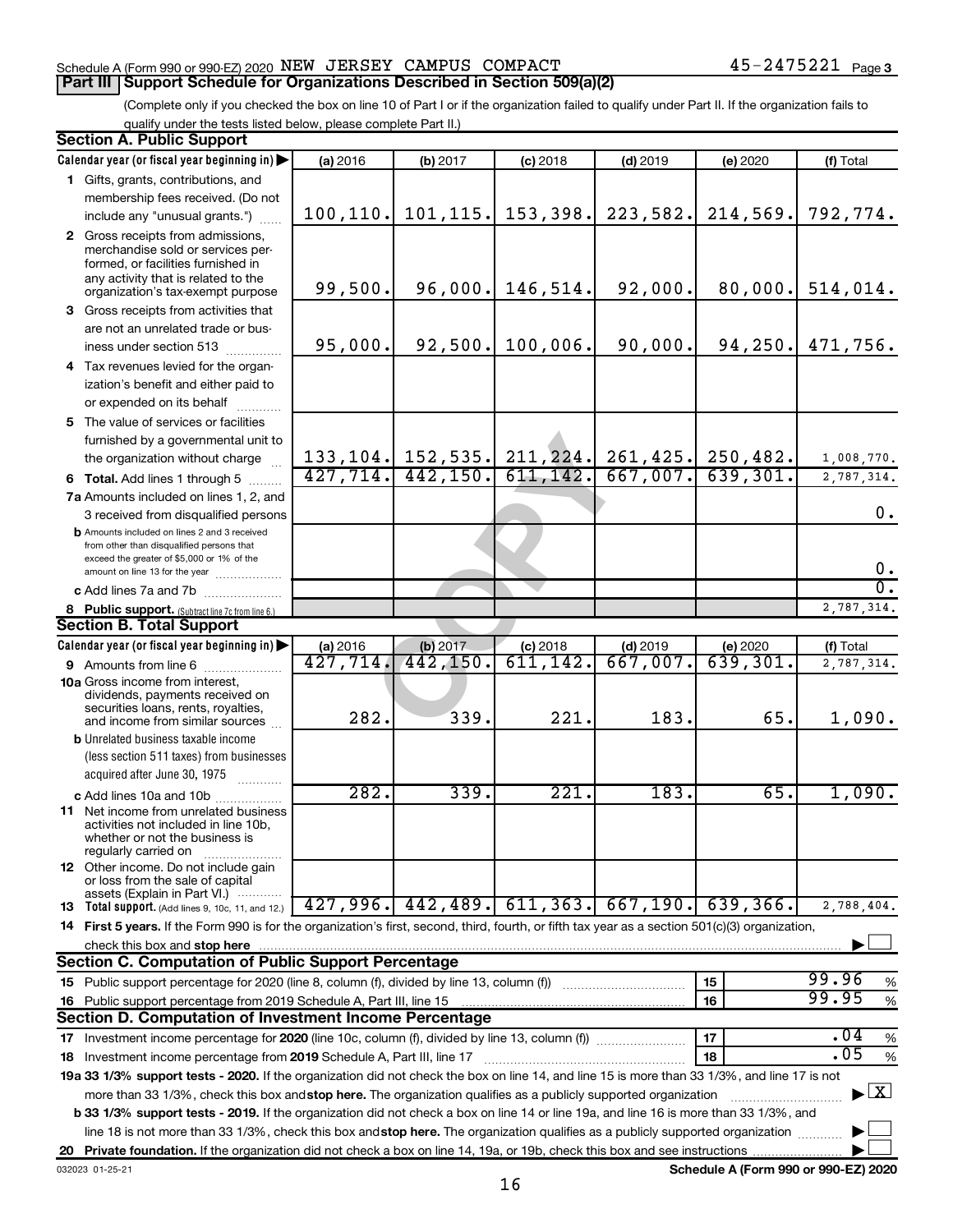**Yes No**

#### **Part IV Supporting Organizations**

(Complete only if you checked a box in line 12 on Part I. If you checked box 12a, Part I, complete Sections A and B. If you checked box 12b, Part I, complete Sections A and C. If you checked box 12c, Part I, complete Sections A, D, and E. If you checked box 12d, Part I, complete Sections A and D, and complete Part V.)

#### **Section A. All Supporting Organizations**

- **1** Are all of the organization's supported organizations listed by name in the organization's governing documents? If "No," describe in Part VI how the supported organizations are designated. If designated by *class or purpose, describe the designation. If historic and continuing relationship, explain.*
- **2** Did the organization have any supported organization that does not have an IRS determination of status under section 509(a)(1) or (2)? If "Yes," explain in Part **VI** how the organization determined that the supported *organization was described in section 509(a)(1) or (2).*
- **3a** Did the organization have a supported organization described in section 501(c)(4), (5), or (6)? If "Yes," answer *lines 3b and 3c below.*
- **b** Did the organization confirm that each supported organization qualified under section 501(c)(4), (5), or (6) and satisfied the public support tests under section 509(a)(2)? If "Yes," describe in Part VI when and how the *organization made the determination.*
- **c** Did the organization ensure that all support to such organizations was used exclusively for section 170(c)(2)(B) purposes? If "Yes," explain in Part VI what controls the organization put in place to ensure such use.
- **4 a** *If* Was any supported organization not organized in the United States ("foreign supported organization")? *"Yes," and if you checked box 12a or 12b in Part I, answer lines 4b and 4c below.*
- **b** Did the organization have ultimate control and discretion in deciding whether to make grants to the foreign supported organization? If "Yes," describe in Part VI how the organization had such control and discretion *despite being controlled or supervised by or in connection with its supported organizations.*
- **c** Did the organization support any foreign supported organization that does not have an IRS determination under sections 501(c)(3) and 509(a)(1) or (2)? If "Yes," explain in Part VI what controls the organization used *to ensure that all support to the foreign supported organization was used exclusively for section 170(c)(2)(B) purposes.*
- the United States ("foreign supported organization")? *l*<br>answer lines 4b and 4c below.<br>Consider the foreign supported organization")? *l*<br>answer lines 4b and 4c below.<br>**VI** how the organization had such control and discre **5a** Did the organization add, substitute, or remove any supported organizations during the tax year? If "Yes," answer lines 5b and 5c below (if applicable). Also, provide detail in **Part VI,** including (i) the names and EIN *numbers of the supported organizations added, substituted, or removed; (ii) the reasons for each such action; (iii) the authority under the organization's organizing document authorizing such action; and (iv) how the action was accomplished (such as by amendment to the organizing document).*
- **b** Type I or Type II only. Was any added or substituted supported organization part of a class already designated in the organization's organizing document?
- **c Substitutions only.**  Was the substitution the result of an event beyond the organization's control?
- **6** Did the organization provide support (whether in the form of grants or the provision of services or facilities) to **Part VI.** support or benefit one or more of the filing organization's supported organizations? If "Yes," provide detail in anyone other than (i) its supported organizations, (ii) individuals that are part of the charitable class benefited by one or more of its supported organizations, or (iii) other supporting organizations that also
- **7** Did the organization provide a grant, loan, compensation, or other similar payment to a substantial contributor regard to a substantial contributor? If "Yes," complete Part I of Schedule L (Form 990 or 990-EZ). (as defined in section 4958(c)(3)(C)), a family member of a substantial contributor, or a 35% controlled entity with
- **8** Did the organization make a loan to a disqualified person (as defined in section 4958) not described in line 7? *If "Yes," complete Part I of Schedule L (Form 990 or 990-EZ).*
- **9 a** Was the organization controlled directly or indirectly at any time during the tax year by one or more in section 509(a)(1) or (2))? If "Yes," provide detail in **Part VI.** disqualified persons, as defined in section 4946 (other than foundation managers and organizations described
- **b** Did one or more disqualified persons (as defined in line 9a) hold a controlling interest in any entity in which the supporting organization had an interest? If "Yes," provide detail in Part VI.
- **c** Did a disqualified person (as defined in line 9a) have an ownership interest in, or derive any personal benefit from, assets in which the supporting organization also had an interest? If "Yes," provide detail in Part VI.
- **10 a** Was the organization subject to the excess business holdings rules of section 4943 because of section supporting organizations)? If "Yes," answer line 10b below. 4943(f) (regarding certain Type II supporting organizations, and all Type III non-functionally integrated
- **b** Did the organization have any excess business holdings in the tax year? (Use Schedule C, Form 4720, to *determine whether the organization had excess business holdings.)*

**1 2 3a 3b 3c 4a 4b 4c 5a 5b 5c 6 7 8 9a 9b 9c 10a**

**10b**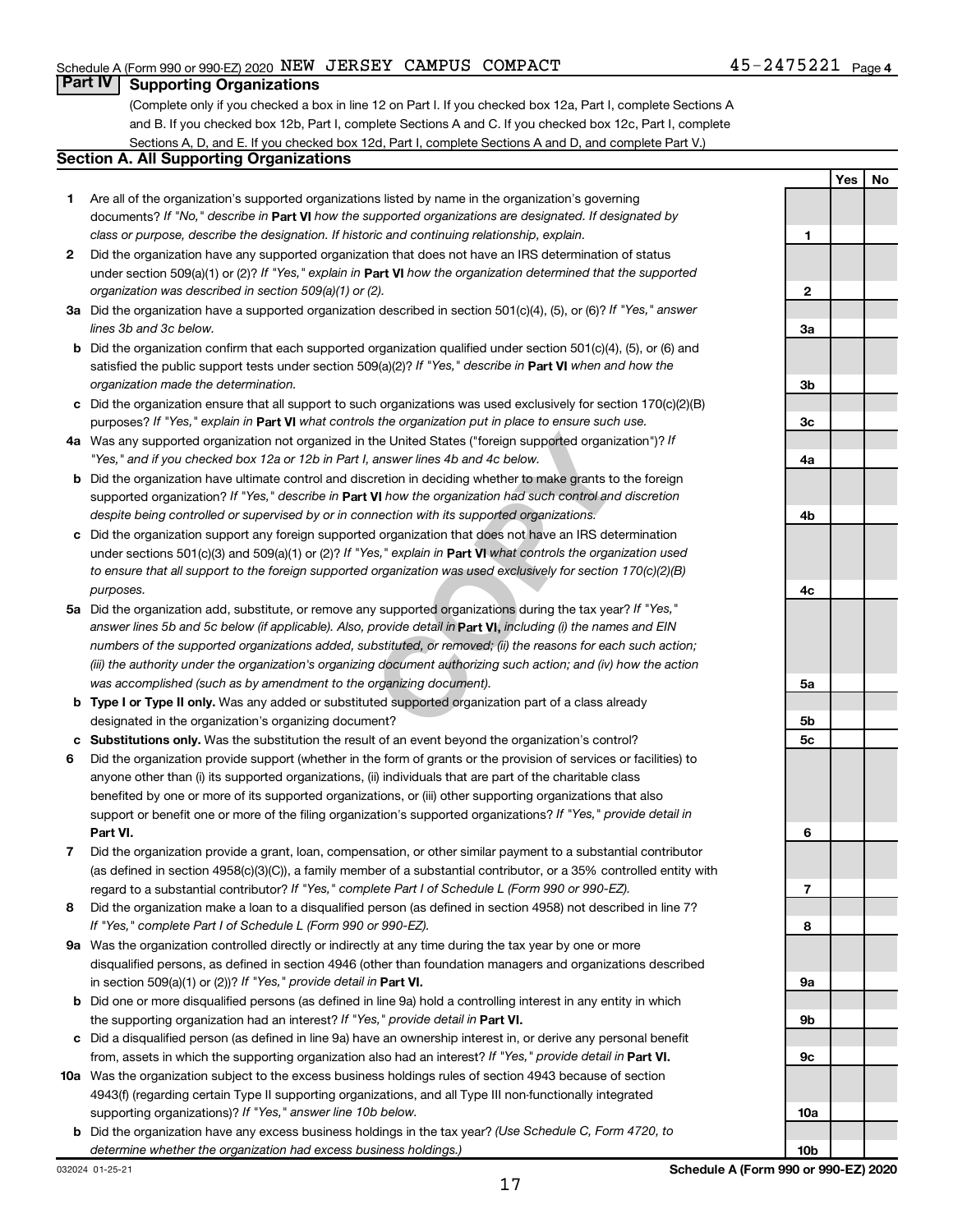### Schedule A (Form 990 or 990-EZ) 2020 Page NEW JERSEY CAMPUS COMPACT 45-2475221 **Part IV Supporting Organizations** *(continued)*

|    |                                                                                                                                                                                                                                                                                                                                                                                                                                                                                                                          |              | Yes | No |
|----|--------------------------------------------------------------------------------------------------------------------------------------------------------------------------------------------------------------------------------------------------------------------------------------------------------------------------------------------------------------------------------------------------------------------------------------------------------------------------------------------------------------------------|--------------|-----|----|
| 11 | Has the organization accepted a gift or contribution from any of the following persons?                                                                                                                                                                                                                                                                                                                                                                                                                                  |              |     |    |
|    | a A person who directly or indirectly controls, either alone or together with persons described in lines 11b and                                                                                                                                                                                                                                                                                                                                                                                                         |              |     |    |
|    | 11c below, the governing body of a supported organization?                                                                                                                                                                                                                                                                                                                                                                                                                                                               | 11a          |     |    |
|    | <b>b</b> A family member of a person described in line 11a above?                                                                                                                                                                                                                                                                                                                                                                                                                                                        | 11b          |     |    |
|    | c A 35% controlled entity of a person described in line 11a or 11b above? If "Yes" to line 11a, 11b, or 11c, provide                                                                                                                                                                                                                                                                                                                                                                                                     |              |     |    |
|    | detail in Part VI.                                                                                                                                                                                                                                                                                                                                                                                                                                                                                                       | 11c          |     |    |
|    | <b>Section B. Type I Supporting Organizations</b>                                                                                                                                                                                                                                                                                                                                                                                                                                                                        |              |     |    |
|    |                                                                                                                                                                                                                                                                                                                                                                                                                                                                                                                          |              | Yes | No |
| 1  | Did the governing body, members of the governing body, officers acting in their official capacity, or membership of one or<br>more supported organizations have the power to regularly appoint or elect at least a majority of the organization's officers,<br>directors, or trustees at all times during the tax year? If "No," describe in Part VI how the supported organization(s)<br>effectively operated, supervised, or controlled the organization's activities. If the organization had more than one supported |              |     |    |
|    | organization, describe how the powers to appoint and/or remove officers, directors, or trustees were allocated among the<br>supported organizations and what conditions or restrictions, if any, applied to such powers during the tax year.                                                                                                                                                                                                                                                                             | 1            |     |    |
| 2  | Did the organization operate for the benefit of any supported organization other than the supported                                                                                                                                                                                                                                                                                                                                                                                                                      |              |     |    |
|    | organization(s) that operated, supervised, or controlled the supporting organization? If "Yes," explain in                                                                                                                                                                                                                                                                                                                                                                                                               |              |     |    |
|    | Part VI how providing such benefit carried out the purposes of the supported organization(s) that operated,                                                                                                                                                                                                                                                                                                                                                                                                              |              |     |    |
|    | supervised, or controlled the supporting organization.                                                                                                                                                                                                                                                                                                                                                                                                                                                                   | $\mathbf{2}$ |     |    |
|    | <b>Section C. Type II Supporting Organizations</b>                                                                                                                                                                                                                                                                                                                                                                                                                                                                       |              |     |    |
|    |                                                                                                                                                                                                                                                                                                                                                                                                                                                                                                                          |              | Yes | No |
| 1. | Were a majority of the organization's directors or trustees during the tax year also a majority of the directors                                                                                                                                                                                                                                                                                                                                                                                                         |              |     |    |
|    | or trustees of each of the organization's supported organization(s)? If "No," describe in Part VI how control                                                                                                                                                                                                                                                                                                                                                                                                            |              |     |    |
|    | or management of the supporting organization was vested in the same persons that controlled or managed                                                                                                                                                                                                                                                                                                                                                                                                                   |              |     |    |
|    | the supported organization(s).                                                                                                                                                                                                                                                                                                                                                                                                                                                                                           | 1            |     |    |
|    | Section D. All Type III Supporting Organizations                                                                                                                                                                                                                                                                                                                                                                                                                                                                         |              |     |    |
|    |                                                                                                                                                                                                                                                                                                                                                                                                                                                                                                                          |              | Yes | No |
| 1. | Did the organization provide to each of its supported organizations, by the last day of the fifth month of the                                                                                                                                                                                                                                                                                                                                                                                                           |              |     |    |
|    | organization's tax year, (i) a written notice describing the type and amount of support provided during the prior tax                                                                                                                                                                                                                                                                                                                                                                                                    |              |     |    |
|    | year, (ii) a copy of the Form 990 that was most recently filed as of the date of notification, and (iii) copies of the                                                                                                                                                                                                                                                                                                                                                                                                   |              |     |    |
|    | organization's governing documents in effect on the date of notification, to the extent not previously provided?                                                                                                                                                                                                                                                                                                                                                                                                         | 1            |     |    |
| 2  | Were any of the organization's officers, directors, or trustees either (i) appointed or elected by the supported                                                                                                                                                                                                                                                                                                                                                                                                         |              |     |    |
|    | organization(s) or (ii) serving on the governing body of a supported organization? If "No," explain in Part VI how                                                                                                                                                                                                                                                                                                                                                                                                       |              |     |    |
|    | the organization maintained a close and continuous working relationship with the supported organization(s).                                                                                                                                                                                                                                                                                                                                                                                                              | $\mathbf{2}$ |     |    |
| 3  | By reason of the relationship described in line 2, above, did the organization's supported organizations have a                                                                                                                                                                                                                                                                                                                                                                                                          |              |     |    |
|    | significant voice in the organization's investment policies and in directing the use of the organization's                                                                                                                                                                                                                                                                                                                                                                                                               |              |     |    |
|    | income or assets at all times during the tax year? If "Yes," describe in Part VI the role the organization's                                                                                                                                                                                                                                                                                                                                                                                                             |              |     |    |
|    | supported organizations played in this regard.                                                                                                                                                                                                                                                                                                                                                                                                                                                                           | 3            |     |    |
|    | Section E. Type III Functionally Integrated Supporting Organizations                                                                                                                                                                                                                                                                                                                                                                                                                                                     |              |     |    |
| 1  | Check the box next to the method that the organization used to satisfy the Integral Part Test during the yealsee instructions).                                                                                                                                                                                                                                                                                                                                                                                          |              |     |    |
| a  | The organization satisfied the Activities Test. Complete line 2 below.                                                                                                                                                                                                                                                                                                                                                                                                                                                   |              |     |    |
| b  | The organization is the parent of each of its supported organizations. Complete line 3 below.                                                                                                                                                                                                                                                                                                                                                                                                                            |              |     |    |
| c  | The organization supported a governmental entity. Describe in Part VI how you supported a governmental entity (see instructions).                                                                                                                                                                                                                                                                                                                                                                                        |              |     |    |
| 2  | Activities Test. Answer lines 2a and 2b below.                                                                                                                                                                                                                                                                                                                                                                                                                                                                           |              | Yes | No |
| а  | Did substantially all of the organization's activities during the tax year directly further the exempt purposes of                                                                                                                                                                                                                                                                                                                                                                                                       |              |     |    |
|    | the supported organization(s) to which the organization was responsive? If "Yes," then in Part VI identify                                                                                                                                                                                                                                                                                                                                                                                                               |              |     |    |
|    | those supported organizations and explain how these activities directly furthered their exempt purposes,                                                                                                                                                                                                                                                                                                                                                                                                                 |              |     |    |
|    | how the organization was responsive to those supported organizations, and how the organization determined<br>that these activities constituted substantially all of its activities.                                                                                                                                                                                                                                                                                                                                      | 2a           |     |    |
|    |                                                                                                                                                                                                                                                                                                                                                                                                                                                                                                                          |              |     |    |
| b  | Did the activities described in line 2a, above, constitute activities that, but for the organization's involvement,<br>one or more of the organization's supported organization(s) would have been engaged in? If "Yes," explain in                                                                                                                                                                                                                                                                                      |              |     |    |
|    | <b>Part VI</b> the reasons for the organization's position that its supported organization(s) would have engaged in                                                                                                                                                                                                                                                                                                                                                                                                      |              |     |    |
|    | these activities but for the organization's involvement.                                                                                                                                                                                                                                                                                                                                                                                                                                                                 | 2b           |     |    |
| 3  | Parent of Supported Organizations. Answer lines 3a and 3b below.                                                                                                                                                                                                                                                                                                                                                                                                                                                         |              |     |    |
| а  | Did the organization have the power to regularly appoint or elect a majority of the officers, directors, or                                                                                                                                                                                                                                                                                                                                                                                                              |              |     |    |
|    | trustees of each of the supported organizations? If "Yes" or "No" provide details in Part VI.                                                                                                                                                                                                                                                                                                                                                                                                                            | За           |     |    |
|    | <b>b</b> Did the organization exercise a substantial degree of direction over the policies, programs, and activities of each                                                                                                                                                                                                                                                                                                                                                                                             |              |     |    |
|    | of its supported organizations? If "Yes," describe in Part VI the role played by the organization in this regard.                                                                                                                                                                                                                                                                                                                                                                                                        | Зb           |     |    |
|    |                                                                                                                                                                                                                                                                                                                                                                                                                                                                                                                          |              |     |    |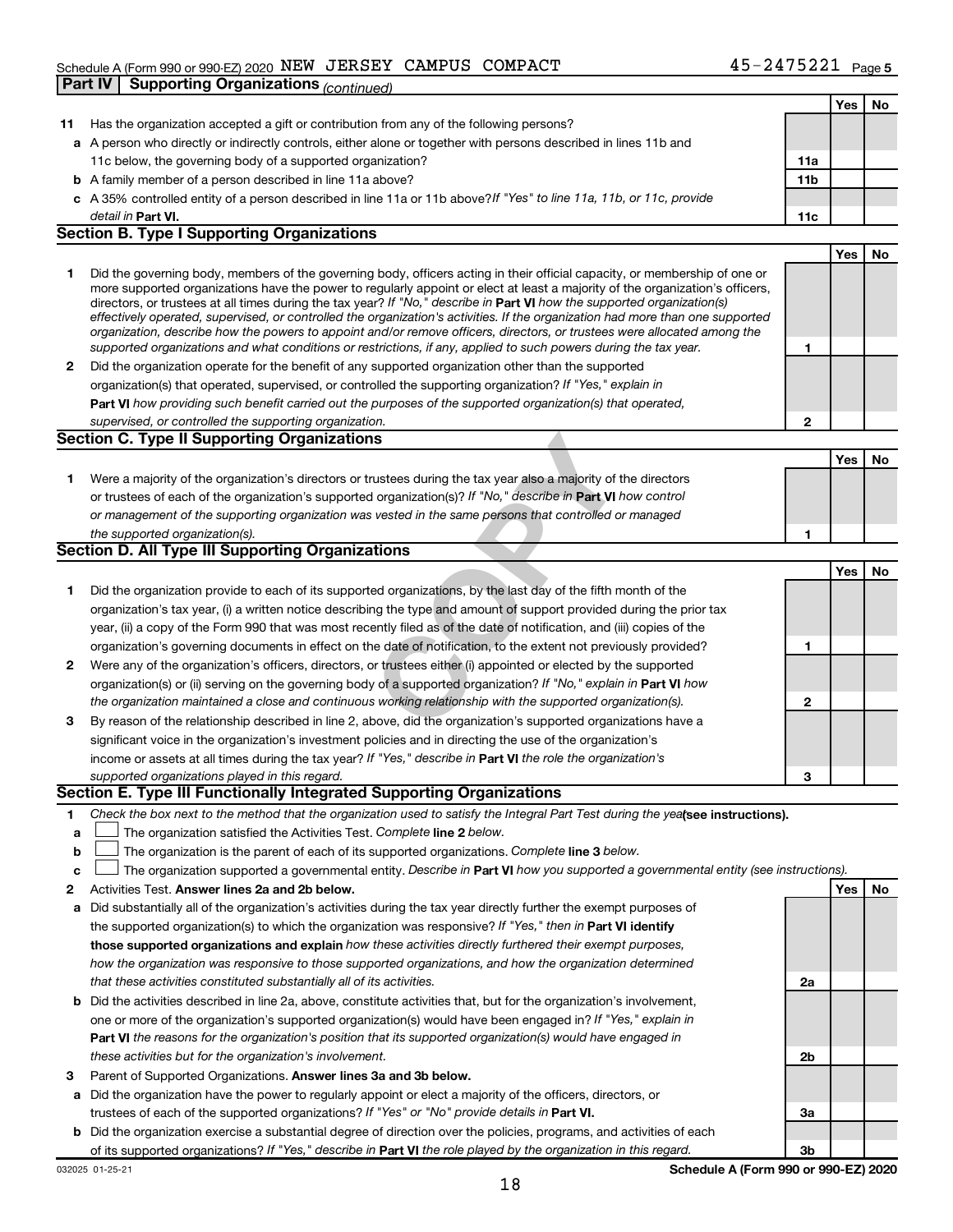#### Schedule A (Form 990 or 990-EZ) 2020 Page NEW JERSEY CAMPUS COMPACT 45-2475221 **Part V Type III Non-Functionally Integrated 509(a)(3) Supporting Organizations**

1 **Letter See instructions.** Check here if the organization satisfied the Integral Part Test as a qualifying trust on Nov. 20, 1970 (*explain in* Part **VI**). See instructions. All other Type III non-functionally integrated supporting organizations must complete Sections A through E.

|              | Section A - Adjusted Net Income                                             |                | (A) Prior Year | (B) Current Year<br>(optional) |
|--------------|-----------------------------------------------------------------------------|----------------|----------------|--------------------------------|
| 1            | Net short-term capital gain                                                 | 1              |                |                                |
| 2            | Recoveries of prior-year distributions                                      | $\mathbf{2}$   |                |                                |
| 3            | Other gross income (see instructions)                                       | 3              |                |                                |
| 4            | Add lines 1 through 3.                                                      | 4              |                |                                |
| 5            | Depreciation and depletion                                                  | 5              |                |                                |
| 6            | Portion of operating expenses paid or incurred for production or            |                |                |                                |
|              | collection of gross income or for management, conservation, or              |                |                |                                |
|              | maintenance of property held for production of income (see instructions)    | 6              |                |                                |
| 7            | Other expenses (see instructions)                                           | $\overline{7}$ |                |                                |
| 8            | Adjusted Net Income (subtract lines 5, 6, and 7 from line 4)                | 8              |                |                                |
|              | <b>Section B - Minimum Asset Amount</b>                                     |                | (A) Prior Year | (B) Current Year<br>(optional) |
| 1.           | Aggregate fair market value of all non-exempt-use assets (see               |                |                |                                |
|              | instructions for short tax year or assets held for part of year):           |                |                |                                |
|              | <b>a</b> Average monthly value of securities                                | 1a             |                |                                |
|              | <b>b</b> Average monthly cash balances                                      | 1 <sub>b</sub> |                |                                |
|              | <b>c</b> Fair market value of other non-exempt-use assets                   | 1 <sub>c</sub> |                |                                |
|              | d Total (add lines 1a, 1b, and 1c)                                          | 1 <sub>d</sub> |                |                                |
|              | <b>e</b> Discount claimed for blockage or other factors                     |                |                |                                |
|              | (explain in detail in Part VI):                                             |                |                |                                |
| 2            | Acquisition indebtedness applicable to non-exempt-use assets                | $\mathbf{2}$   |                |                                |
| З            | Subtract line 2 from line 1d.                                               | 3              |                |                                |
| 4            | Cash deemed held for exempt use. Enter 0.015 of line 3 (for greater amount, |                |                |                                |
|              | see instructions).                                                          | 4              |                |                                |
| 5            | Net value of non-exempt-use assets (subtract line 4 from line 3)            | 5              |                |                                |
| 6            | Multiply line 5 by 0.035.                                                   | 6              |                |                                |
| 7            | Recoveries of prior-year distributions                                      | 7              |                |                                |
| 8            | Minimum Asset Amount (add line 7 to line 6)                                 | 8              |                |                                |
|              | <b>Section C - Distributable Amount</b>                                     |                |                | <b>Current Year</b>            |
| 1            | Adjusted net income for prior year (from Section A, line 8, column A)       | 1              |                |                                |
| $\mathbf{2}$ | Enter 0.85 of line 1.                                                       | $\mathbf{2}$   |                |                                |
| З            | Minimum asset amount for prior year (from Section B, line 8, column A)      | 3              |                |                                |
| 4            | Enter greater of line 2 or line 3.                                          | 4              |                |                                |
| 5            | Income tax imposed in prior year                                            | 5              |                |                                |
| 6            | Distributable Amount. Subtract line 5 from line 4, unless subject to        |                |                |                                |
|              | emergency temporary reduction (see instructions).                           | 6              |                |                                |
|              |                                                                             |                |                |                                |

**7** Let Check here if the current year is the organization's first as a non-functionally integrated Type III supporting organization (see instructions).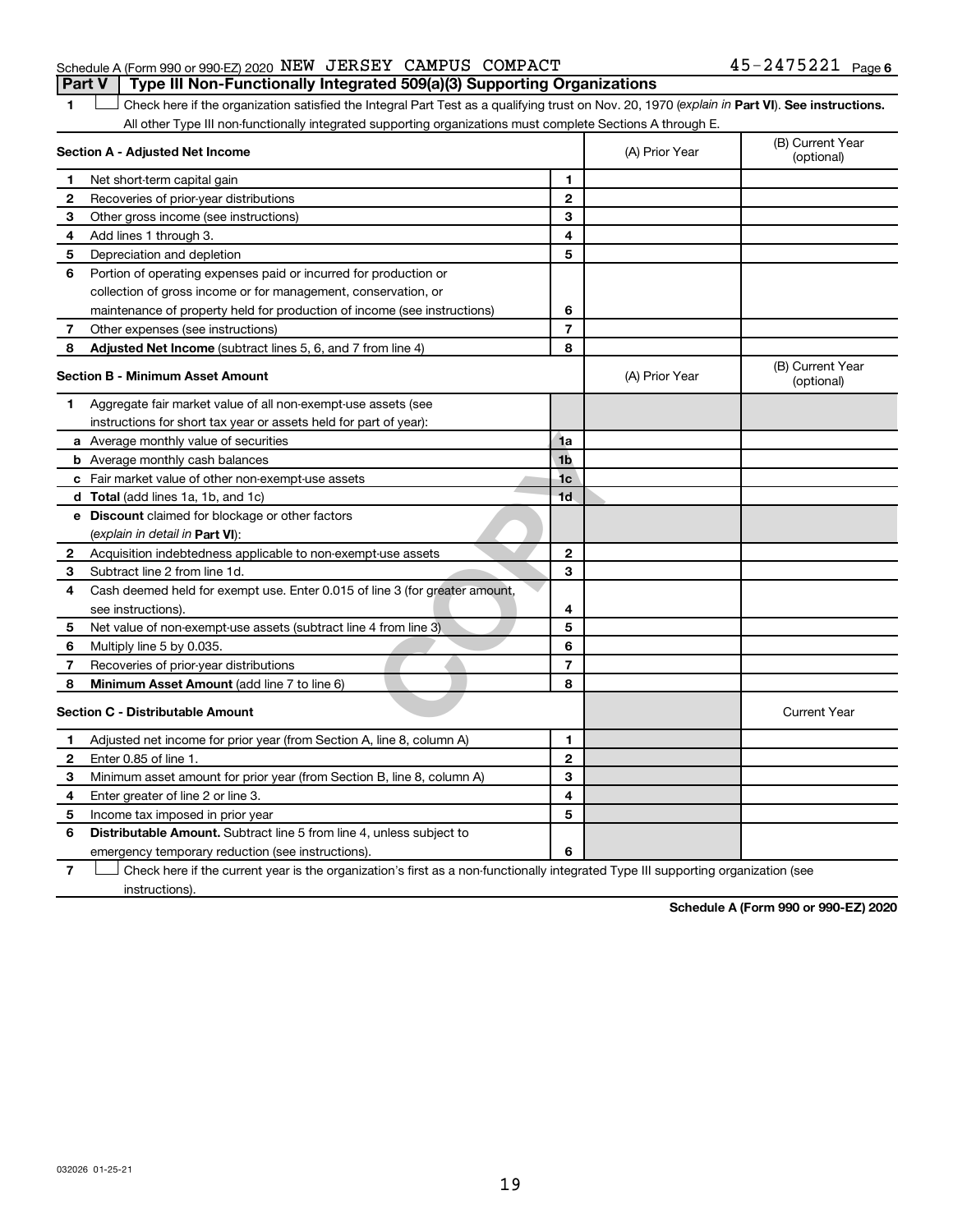#### Schedule A (Form 990 or 990-EZ) 2020 NEW J ERSEY CAMPUS COMPACT 4 5~Z4/5 Z2工 Page NEW JERSEY CAMPUS COMPACT 45-2475221

|    | Type III Non-Functionally Integrated 509(a)(3) Supporting Organizations (continued)<br><b>Part V</b> |                             |                                       |                                                |
|----|------------------------------------------------------------------------------------------------------|-----------------------------|---------------------------------------|------------------------------------------------|
|    | <b>Section D - Distributions</b>                                                                     |                             |                                       | <b>Current Year</b>                            |
| 1  | Amounts paid to supported organizations to accomplish exempt purposes                                |                             | 1                                     |                                                |
| 2  | Amounts paid to perform activity that directly furthers exempt purposes of supported                 |                             |                                       |                                                |
|    | organizations, in excess of income from activity                                                     |                             | $\mathbf{2}$                          |                                                |
| 3  | Administrative expenses paid to accomplish exempt purposes of supported organizations                |                             | 3                                     |                                                |
| 4  | Amounts paid to acquire exempt-use assets                                                            |                             | 4                                     |                                                |
| 5  | Qualified set-aside amounts (prior IRS approval required - provide details in Part VI)               |                             | 5                                     |                                                |
| 6  | Other distributions (describe in Part VI). See instructions.                                         |                             | 6                                     |                                                |
| 7  | Total annual distributions. Add lines 1 through 6.                                                   |                             | 7                                     |                                                |
| 8  | Distributions to attentive supported organizations to which the organization is responsive           |                             |                                       |                                                |
|    | ( <i>provide details in Part VI</i> ). See instructions.                                             |                             | 8                                     |                                                |
| 9  | Distributable amount for 2020 from Section C, line 6                                                 |                             | 9                                     |                                                |
| 10 | Line 8 amount divided by line 9 amount                                                               |                             | 10                                    |                                                |
|    |                                                                                                      | (i)                         | (ii)                                  | (iii)                                          |
|    | <b>Section E - Distribution Allocations (see instructions)</b>                                       | <b>Excess Distributions</b> | <b>Underdistributions</b><br>Pre-2020 | <b>Distributable</b><br><b>Amount for 2020</b> |
| 1  | Distributable amount for 2020 from Section C, line 6                                                 |                             |                                       |                                                |
| 2  | Underdistributions, if any, for years prior to 2020 (reason-                                         |                             |                                       |                                                |
|    | able cause required - explain in Part VI). See instructions.                                         |                             |                                       |                                                |
| 3  | Excess distributions carryover, if any, to 2020                                                      |                             |                                       |                                                |
|    | a From 2015                                                                                          |                             |                                       |                                                |
|    | <b>b</b> From 2016                                                                                   |                             |                                       |                                                |
|    | c From 2017                                                                                          |                             |                                       |                                                |
|    | <b>d</b> From 2018                                                                                   |                             |                                       |                                                |
|    | e From 2019                                                                                          |                             |                                       |                                                |
|    | f Total of lines 3a through 3e                                                                       |                             |                                       |                                                |
|    | g Applied to underdistributions of prior years                                                       |                             |                                       |                                                |
|    | <b>h</b> Applied to 2020 distributable amount                                                        |                             |                                       |                                                |
| Ť. | Carryover from 2015 not applied (see instructions)                                                   |                             |                                       |                                                |
|    | Remainder. Subtract lines 3g, 3h, and 3i from line 3f.                                               |                             |                                       |                                                |
| 4  | Distributions for 2020 from Section D,                                                               |                             |                                       |                                                |
|    | line $7:$                                                                                            |                             |                                       |                                                |
|    | a Applied to underdistributions of prior years                                                       |                             |                                       |                                                |
|    | <b>b</b> Applied to 2020 distributable amount                                                        |                             |                                       |                                                |
|    | c Remainder. Subtract lines 4a and 4b from line 4.                                                   |                             |                                       |                                                |
| 5  | Remaining underdistributions for years prior to 2020, if                                             |                             |                                       |                                                |
|    | any. Subtract lines 3g and 4a from line 2. For result greater                                        |                             |                                       |                                                |
|    | than zero, explain in Part VI. See instructions.                                                     |                             |                                       |                                                |
| 6  | Remaining underdistributions for 2020. Subtract lines 3h                                             |                             |                                       |                                                |
|    | and 4b from line 1. For result greater than zero, explain in                                         |                             |                                       |                                                |
|    | <b>Part VI.</b> See instructions.                                                                    |                             |                                       |                                                |
| 7  | Excess distributions carryover to 2021. Add lines 3j                                                 |                             |                                       |                                                |
|    | and 4c.                                                                                              |                             |                                       |                                                |
| 8  | Breakdown of line 7:                                                                                 |                             |                                       |                                                |
|    | a Excess from 2016                                                                                   |                             |                                       |                                                |
|    | <b>b</b> Excess from 2017                                                                            |                             |                                       |                                                |
|    | c Excess from 2018                                                                                   |                             |                                       |                                                |
|    | d Excess from 2019                                                                                   |                             |                                       |                                                |
|    | e Excess from 2020                                                                                   |                             |                                       |                                                |
|    |                                                                                                      |                             |                                       |                                                |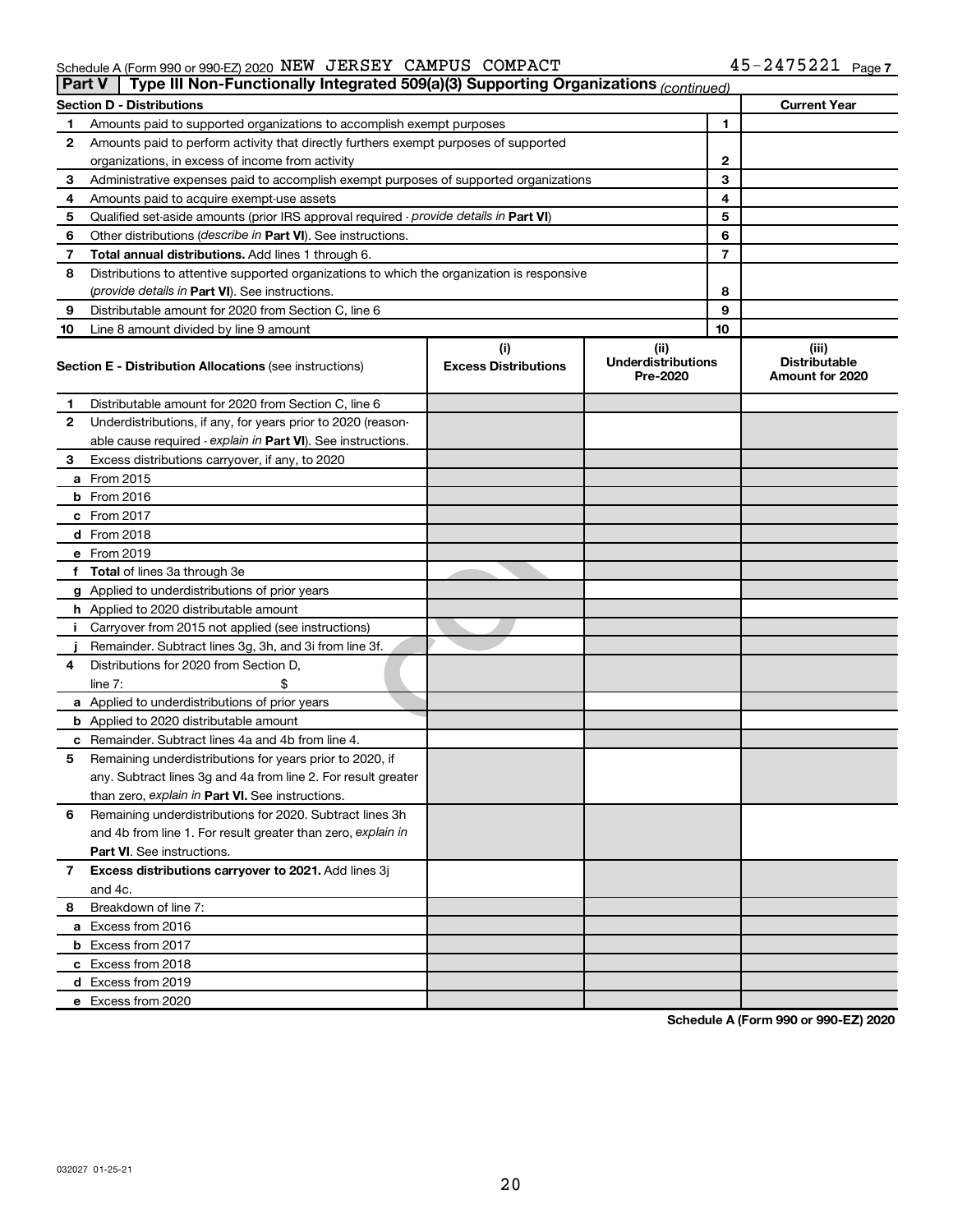|                | Schedule A (Form 990 or 990-EZ) 2020 NEW JERSEY CAMPUS COMPACT                                                                                         |  | $45 - 2475221$ Page 8                                                                                                                                                                                                                                                                                                                                                                                                             |
|----------------|--------------------------------------------------------------------------------------------------------------------------------------------------------|--|-----------------------------------------------------------------------------------------------------------------------------------------------------------------------------------------------------------------------------------------------------------------------------------------------------------------------------------------------------------------------------------------------------------------------------------|
| <b>Part VI</b> |                                                                                                                                                        |  | Supplemental Information. Provide the explanations required by Part II, line 10; Part II, line 17a or 17b; Part III, line 12;<br>Part IV, Section A, lines 1, 2, 3b, 3c, 4b, 4c, 5a, 6, 9a, 9b, 9c, 11a, 11b, and 11c; Part IV, Section B, lines 1 and 2; Part IV, Section C,<br>line 1; Part IV, Section D, lines 2 and 3; Part IV, Section E, lines 1c, 2a, 2b, 3a, and 3b; Part V, line 1; Part V, Section B, line 1e; Part V, |
|                | Section D, lines 5, 6, and 8; and Part V, Section E, lines 2, 5, and 6. Also complete this part for any additional information.<br>(See instructions.) |  |                                                                                                                                                                                                                                                                                                                                                                                                                                   |
|                |                                                                                                                                                        |  |                                                                                                                                                                                                                                                                                                                                                                                                                                   |
|                |                                                                                                                                                        |  |                                                                                                                                                                                                                                                                                                                                                                                                                                   |
|                |                                                                                                                                                        |  |                                                                                                                                                                                                                                                                                                                                                                                                                                   |
|                |                                                                                                                                                        |  |                                                                                                                                                                                                                                                                                                                                                                                                                                   |
|                |                                                                                                                                                        |  |                                                                                                                                                                                                                                                                                                                                                                                                                                   |
|                |                                                                                                                                                        |  |                                                                                                                                                                                                                                                                                                                                                                                                                                   |
|                |                                                                                                                                                        |  |                                                                                                                                                                                                                                                                                                                                                                                                                                   |
|                |                                                                                                                                                        |  |                                                                                                                                                                                                                                                                                                                                                                                                                                   |
|                |                                                                                                                                                        |  |                                                                                                                                                                                                                                                                                                                                                                                                                                   |
|                |                                                                                                                                                        |  |                                                                                                                                                                                                                                                                                                                                                                                                                                   |
|                |                                                                                                                                                        |  |                                                                                                                                                                                                                                                                                                                                                                                                                                   |
|                |                                                                                                                                                        |  |                                                                                                                                                                                                                                                                                                                                                                                                                                   |
|                |                                                                                                                                                        |  |                                                                                                                                                                                                                                                                                                                                                                                                                                   |
|                |                                                                                                                                                        |  |                                                                                                                                                                                                                                                                                                                                                                                                                                   |
|                |                                                                                                                                                        |  |                                                                                                                                                                                                                                                                                                                                                                                                                                   |
|                |                                                                                                                                                        |  |                                                                                                                                                                                                                                                                                                                                                                                                                                   |
|                |                                                                                                                                                        |  |                                                                                                                                                                                                                                                                                                                                                                                                                                   |
|                |                                                                                                                                                        |  |                                                                                                                                                                                                                                                                                                                                                                                                                                   |
|                |                                                                                                                                                        |  |                                                                                                                                                                                                                                                                                                                                                                                                                                   |
|                |                                                                                                                                                        |  |                                                                                                                                                                                                                                                                                                                                                                                                                                   |
|                |                                                                                                                                                        |  |                                                                                                                                                                                                                                                                                                                                                                                                                                   |
|                |                                                                                                                                                        |  |                                                                                                                                                                                                                                                                                                                                                                                                                                   |
|                |                                                                                                                                                        |  |                                                                                                                                                                                                                                                                                                                                                                                                                                   |
|                |                                                                                                                                                        |  |                                                                                                                                                                                                                                                                                                                                                                                                                                   |
|                |                                                                                                                                                        |  |                                                                                                                                                                                                                                                                                                                                                                                                                                   |
|                |                                                                                                                                                        |  |                                                                                                                                                                                                                                                                                                                                                                                                                                   |
|                |                                                                                                                                                        |  |                                                                                                                                                                                                                                                                                                                                                                                                                                   |
|                |                                                                                                                                                        |  |                                                                                                                                                                                                                                                                                                                                                                                                                                   |
|                |                                                                                                                                                        |  |                                                                                                                                                                                                                                                                                                                                                                                                                                   |
|                |                                                                                                                                                        |  |                                                                                                                                                                                                                                                                                                                                                                                                                                   |
|                |                                                                                                                                                        |  |                                                                                                                                                                                                                                                                                                                                                                                                                                   |
|                |                                                                                                                                                        |  |                                                                                                                                                                                                                                                                                                                                                                                                                                   |
|                |                                                                                                                                                        |  |                                                                                                                                                                                                                                                                                                                                                                                                                                   |
|                |                                                                                                                                                        |  |                                                                                                                                                                                                                                                                                                                                                                                                                                   |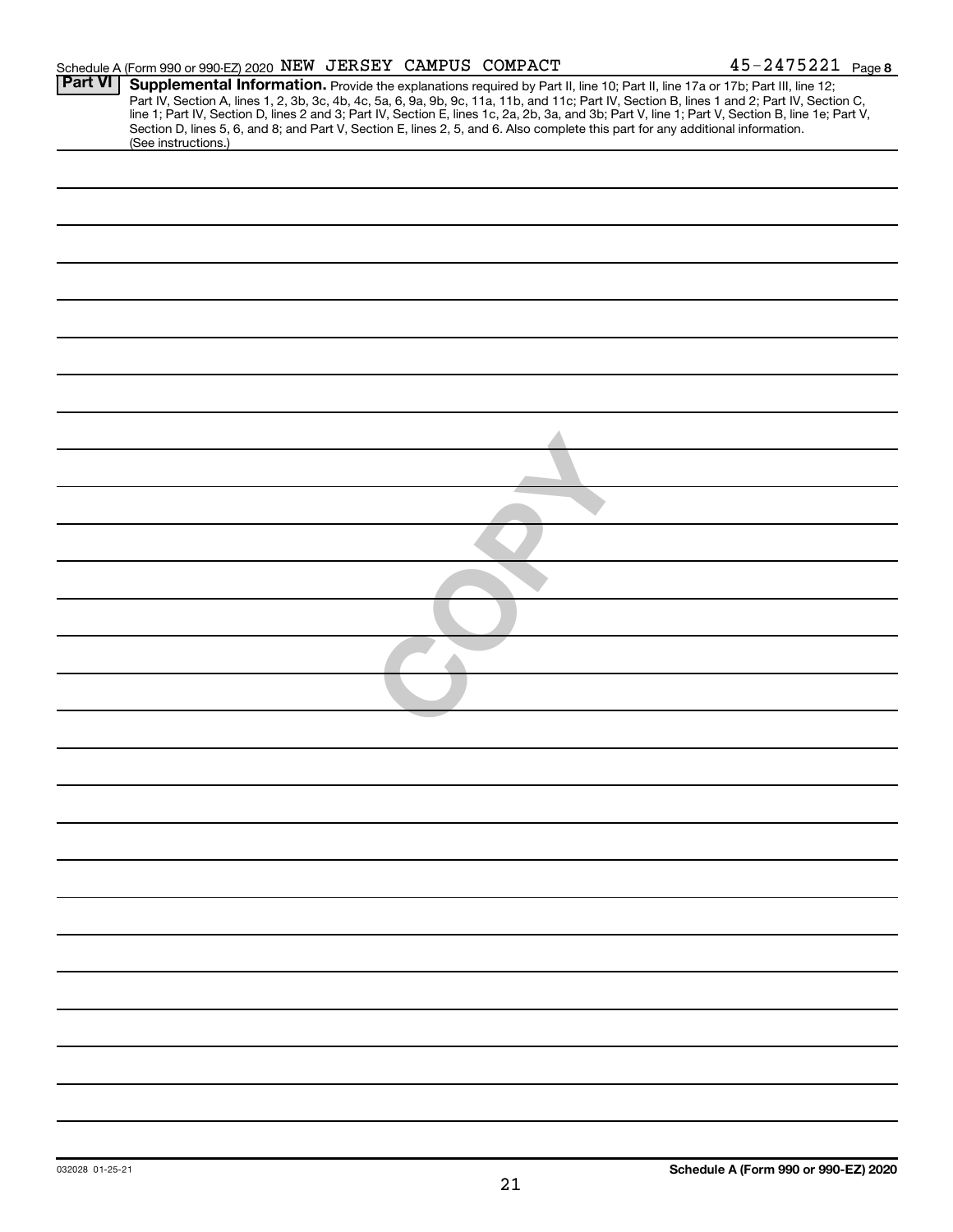| (Form 990) |  |
|------------|--|
|------------|--|

## **Supplemental Financial Statements**



|  |  | Name of the organization |
|--|--|--------------------------|

|         | (Form 990)                                                          |                               |                                                           | Complete if the organization answered "Yes" on Form 990,<br>Part IV, line 6, 7, 8, 9, 10, 11a, 11b, 11c, 11d, 11e, 11f, 12a, or 12b.           |                                                    |                |                                       | <b>Open to Public</b> |
|---------|---------------------------------------------------------------------|-------------------------------|-----------------------------------------------------------|------------------------------------------------------------------------------------------------------------------------------------------------|----------------------------------------------------|----------------|---------------------------------------|-----------------------|
|         | Department of the Treasury<br>Internal Revenue Service              |                               |                                                           | Attach to Form 990.<br>Go to www.irs.gov/Form990 for instructions and the latest information.                                                  |                                                    |                | Inspection                            |                       |
|         | Name of the organization                                            |                               |                                                           |                                                                                                                                                |                                                    |                | <b>Employer identification number</b> |                       |
|         |                                                                     |                               | NEW JERSEY CAMPUS COMPACT                                 |                                                                                                                                                |                                                    |                | 45-2475221                            |                       |
| Part I  |                                                                     |                               |                                                           | Organizations Maintaining Donor Advised Funds or Other Similar Funds or Accounts. Complete if the                                              |                                                    |                |                                       |                       |
|         |                                                                     |                               | organization answered "Yes" on Form 990, Part IV, line 6. |                                                                                                                                                |                                                    |                |                                       |                       |
|         |                                                                     |                               |                                                           | (a) Donor advised funds                                                                                                                        |                                                    |                | (b) Funds and other accounts          |                       |
| 1       |                                                                     |                               |                                                           |                                                                                                                                                |                                                    |                |                                       |                       |
| 2       | Aggregate value of contributions to (during year)                   |                               |                                                           |                                                                                                                                                |                                                    |                |                                       |                       |
| З       | Aggregate value of grants from (during year)                        |                               |                                                           |                                                                                                                                                |                                                    |                |                                       |                       |
| 4       |                                                                     |                               |                                                           |                                                                                                                                                |                                                    |                |                                       |                       |
| 5       |                                                                     |                               |                                                           | Did the organization inform all donors and donor advisors in writing that the assets held in donor advised funds                               |                                                    |                |                                       |                       |
|         |                                                                     |                               |                                                           |                                                                                                                                                |                                                    |                | Yes                                   | No                    |
| 6       |                                                                     |                               |                                                           | Did the organization inform all grantees, donors, and donor advisors in writing that grant funds can be used only                              |                                                    |                |                                       |                       |
|         |                                                                     |                               |                                                           | for charitable purposes and not for the benefit of the donor or donor advisor, or for any other purpose conferring                             |                                                    |                |                                       |                       |
|         | impermissible private benefit?                                      |                               |                                                           |                                                                                                                                                |                                                    |                | Yes                                   | No                    |
| Part II |                                                                     |                               |                                                           | Conservation Easements. Complete if the organization answered "Yes" on Form 990, Part IV, line 7.                                              |                                                    |                |                                       |                       |
| 1.      |                                                                     |                               |                                                           | Purpose(s) of conservation easements held by the organization (check all that apply).                                                          |                                                    |                |                                       |                       |
|         |                                                                     |                               |                                                           | Preservation of land for public use (for example, recreation or education)                                                                     | Preservation of a historically important land area |                |                                       |                       |
|         |                                                                     | Protection of natural habitat |                                                           |                                                                                                                                                | Preservation of a certified historic structure     |                |                                       |                       |
|         |                                                                     | Preservation of open space    |                                                           |                                                                                                                                                |                                                    |                |                                       |                       |
| 2       |                                                                     |                               |                                                           | Complete lines 2a through 2d if the organization held a qualified conservation contribution in the form of a conservation easement on the last |                                                    |                |                                       |                       |
|         | day of the tax year.                                                |                               |                                                           |                                                                                                                                                |                                                    |                | Held at the End of the Tax Year       |                       |
| а       |                                                                     |                               |                                                           |                                                                                                                                                |                                                    | 2a             |                                       |                       |
| b       | Total acreage restricted by conservation easements                  |                               |                                                           |                                                                                                                                                |                                                    | 2 <sub>b</sub> |                                       |                       |
| с       |                                                                     |                               |                                                           |                                                                                                                                                |                                                    | 2c             |                                       |                       |
| d       |                                                                     |                               |                                                           | Number of conservation easements included in (c) acquired after 7/25/06, and not on a historic structure                                       |                                                    |                |                                       |                       |
|         |                                                                     |                               |                                                           |                                                                                                                                                |                                                    | 2d             |                                       |                       |
| 3       |                                                                     |                               |                                                           | Number of conservation easements modified, transferred, released, extinguished, or terminated by the organization during the tax               |                                                    |                |                                       |                       |
|         | year                                                                |                               |                                                           |                                                                                                                                                |                                                    |                |                                       |                       |
| 4       |                                                                     |                               |                                                           | Number of states where property subject to conservation easement is located >                                                                  |                                                    |                |                                       |                       |
| 5       | violations, and enforcement of the conservation easements it holds? |                               |                                                           | Does the organization have a written policy regarding the periodic monitoring, inspection, handling of                                         |                                                    |                | Yes                                   | No                    |
| 6       |                                                                     |                               |                                                           | Staff and volunteer hours devoted to monitoring, inspecting, handling of violations, and enforcing conservation easements during the year      |                                                    |                |                                       |                       |
|         |                                                                     |                               |                                                           |                                                                                                                                                |                                                    |                |                                       |                       |
|         |                                                                     |                               |                                                           | Amount of expenses incurred in monitoring, inspecting, handling of violations, and enforcing conservation easements during the year            |                                                    |                |                                       |                       |
|         | ▶ \$                                                                |                               |                                                           |                                                                                                                                                |                                                    |                |                                       |                       |
| 8       |                                                                     |                               |                                                           | Does each conservation easement reported on line 2(d) above satisfy the requirements of section 170(h)(4)(B)(i)                                |                                                    |                |                                       |                       |
|         |                                                                     |                               |                                                           |                                                                                                                                                |                                                    |                | Yes                                   | No                    |
| 9       |                                                                     |                               |                                                           | In Part XIII, describe how the organization reports conservation easements in its revenue and expense statement and                            |                                                    |                |                                       |                       |
|         |                                                                     |                               |                                                           | balance sheet, and include, if applicable, the text of the footnote to the organization's financial statements that describes the              |                                                    |                |                                       |                       |
|         | organization's accounting for conservation easements.               |                               |                                                           |                                                                                                                                                |                                                    |                |                                       |                       |
|         | Part III                                                            |                               |                                                           | Organizations Maintaining Collections of Art, Historical Treasures, or Other Similar Assets.                                                   |                                                    |                |                                       |                       |
|         |                                                                     |                               |                                                           | Complete if the organization answered "Yes" on Form 990, Part IV, line 8.                                                                      |                                                    |                |                                       |                       |
|         |                                                                     |                               |                                                           | 1a If the organization elected, as permitted under FASB ASC 958, not to report in its revenue statement and balance sheet works                |                                                    |                |                                       |                       |
|         |                                                                     |                               |                                                           | of art, historical treasures, or other similar assets held for public exhibition, education, or research in furtherance of public              |                                                    |                |                                       |                       |
|         |                                                                     |                               |                                                           | service, provide in Part XIII the text of the footnote to its financial statements that describes these items.                                 |                                                    |                |                                       |                       |

| <b>b</b> If the organization elected, as permitted under FASB ASC 958, to report in its revenue statement and balance sheet works of    |  |
|-----------------------------------------------------------------------------------------------------------------------------------------|--|
| art, historical treasures, or other similar assets held for public exhibition, education, or research in furtherance of public service, |  |
| provide the following amounts relating to these items:                                                                                  |  |
|                                                                                                                                         |  |

| 2 If the organization received or held works of art, historical treasures, or other similar assets for financial gain, provide |  |
|--------------------------------------------------------------------------------------------------------------------------------|--|
| the following amounts required to be reported under FASB ASC 958 relating to these items:                                      |  |
| <b>a</b> Revenue included on Form 990, Part VIII, line 1                                                                       |  |
|                                                                                                                                |  |
|                                                                                                                                |  |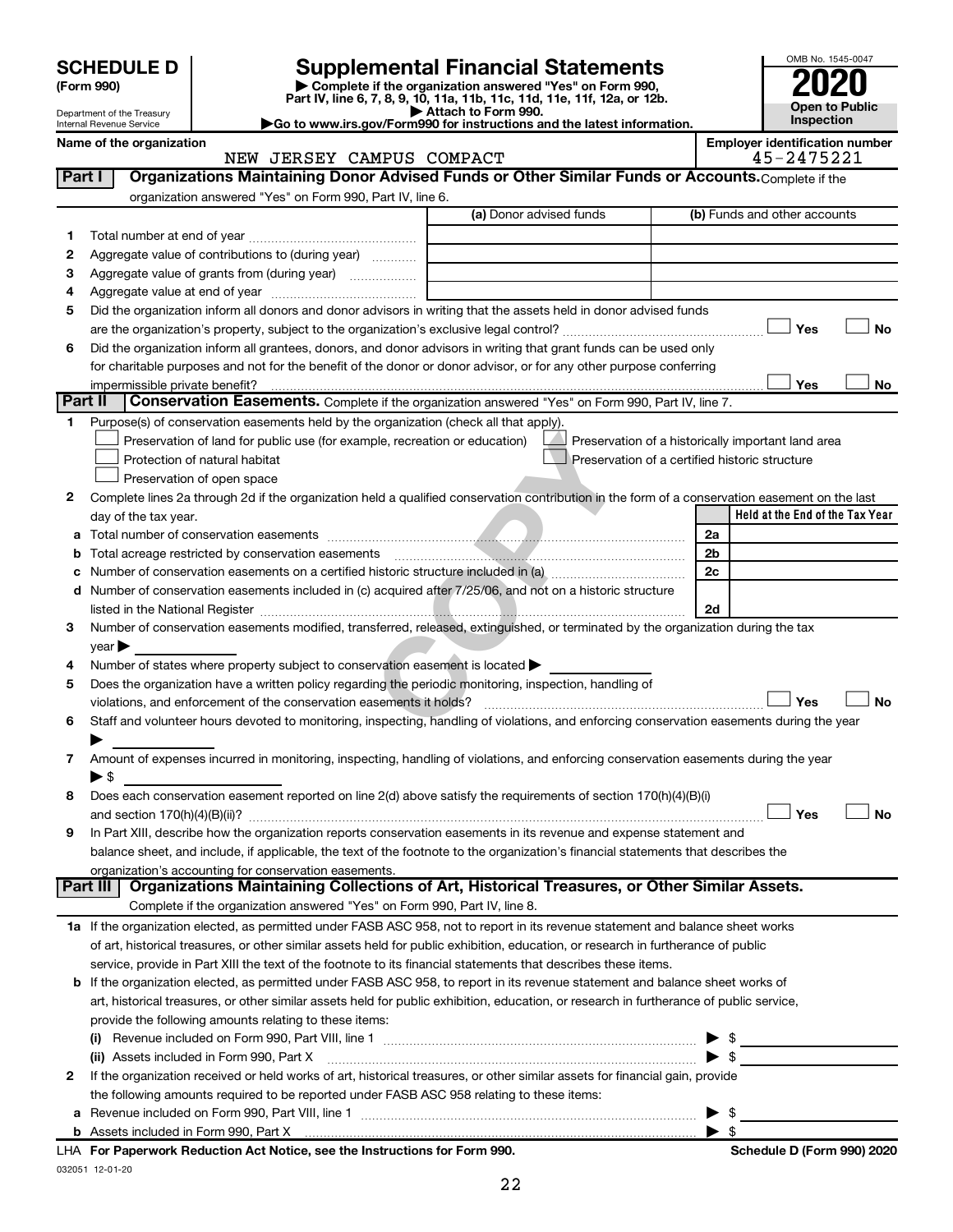|        | Schedule D (Form 990) 2020                                                                                                                                                                                                     | NEW JERSEY CAMPUS COMPACT               |                |                                                                                                                                                                                                                               |                                 | 45-2475221 Page 2                                                           |
|--------|--------------------------------------------------------------------------------------------------------------------------------------------------------------------------------------------------------------------------------|-----------------------------------------|----------------|-------------------------------------------------------------------------------------------------------------------------------------------------------------------------------------------------------------------------------|---------------------------------|-----------------------------------------------------------------------------|
|        | Part III  <br>Organizations Maintaining Collections of Art, Historical Treasures, or Other Similar Assets (continued)                                                                                                          |                                         |                |                                                                                                                                                                                                                               |                                 |                                                                             |
| 3      | Using the organization's acquisition, accession, and other records, check any of the following that make significant use of its                                                                                                |                                         |                |                                                                                                                                                                                                                               |                                 |                                                                             |
|        | collection items (check all that apply):                                                                                                                                                                                       |                                         |                |                                                                                                                                                                                                                               |                                 |                                                                             |
| a      | Public exhibition                                                                                                                                                                                                              |                                         |                | Loan or exchange program                                                                                                                                                                                                      |                                 |                                                                             |
| b      | Scholarly research                                                                                                                                                                                                             |                                         |                | Other and the contract of the contract of the contract of the contract of the contract of the contract of the contract of the contract of the contract of the contract of the contract of the contract of the contract of the |                                 |                                                                             |
| c      | Preservation for future generations                                                                                                                                                                                            |                                         |                |                                                                                                                                                                                                                               |                                 |                                                                             |
| 4      | Provide a description of the organization's collections and explain how they further the organization's exempt purpose in Part XIII.                                                                                           |                                         |                |                                                                                                                                                                                                                               |                                 |                                                                             |
| 5      | During the year, did the organization solicit or receive donations of art, historical treasures, or other similar assets                                                                                                       |                                         |                |                                                                                                                                                                                                                               |                                 |                                                                             |
|        | Part IV                                                                                                                                                                                                                        |                                         |                |                                                                                                                                                                                                                               |                                 | Yes<br>No                                                                   |
|        | <b>Escrow and Custodial Arrangements.</b> Complete if the organization answered "Yes" on Form 990, Part IV, line 9, or<br>reported an amount on Form 990, Part X, line 21.                                                     |                                         |                |                                                                                                                                                                                                                               |                                 |                                                                             |
|        | 1a Is the organization an agent, trustee, custodian or other intermediary for contributions or other assets not included                                                                                                       |                                         |                |                                                                                                                                                                                                                               |                                 |                                                                             |
|        |                                                                                                                                                                                                                                |                                         |                |                                                                                                                                                                                                                               |                                 | Yes<br>No                                                                   |
|        | b If "Yes," explain the arrangement in Part XIII and complete the following table:                                                                                                                                             |                                         |                |                                                                                                                                                                                                                               |                                 |                                                                             |
|        |                                                                                                                                                                                                                                |                                         |                |                                                                                                                                                                                                                               |                                 | Amount                                                                      |
|        |                                                                                                                                                                                                                                |                                         |                |                                                                                                                                                                                                                               | 1c                              |                                                                             |
|        |                                                                                                                                                                                                                                |                                         |                |                                                                                                                                                                                                                               | 1d                              |                                                                             |
|        | e Distributions during the year manufactured and continuum and contract the contract of the contract of the contract of the contract of the contract of the contract of the contract of the contract of the contract of the co |                                         |                |                                                                                                                                                                                                                               | 1е                              |                                                                             |
| Ť.     |                                                                                                                                                                                                                                |                                         |                |                                                                                                                                                                                                                               | 1f                              |                                                                             |
|        | 2a Did the organization include an amount on Form 990, Part X, line 21, for escrow or custodial account liability?                                                                                                             |                                         |                |                                                                                                                                                                                                                               |                                 | Yes<br>No                                                                   |
|        |                                                                                                                                                                                                                                |                                         |                |                                                                                                                                                                                                                               |                                 |                                                                             |
| Part V | <b>Endowment Funds.</b> Complete if the organization answered "Yes" on Form 990, Part IV, line 10.                                                                                                                             |                                         |                |                                                                                                                                                                                                                               |                                 |                                                                             |
|        |                                                                                                                                                                                                                                | (a) Current year                        | (b) Prior year |                                                                                                                                                                                                                               |                                 | (c) Two years back $\vert$ (d) Three years back $\vert$ (e) Four years back |
|        | 1a Beginning of year balance                                                                                                                                                                                                   |                                         |                |                                                                                                                                                                                                                               |                                 |                                                                             |
| b      |                                                                                                                                                                                                                                |                                         |                |                                                                                                                                                                                                                               |                                 |                                                                             |
|        | Net investment earnings, gains, and losses                                                                                                                                                                                     |                                         |                |                                                                                                                                                                                                                               |                                 |                                                                             |
| d      | Grants or scholarships                                                                                                                                                                                                         |                                         |                |                                                                                                                                                                                                                               |                                 |                                                                             |
|        | e Other expenditures for facilities                                                                                                                                                                                            |                                         |                |                                                                                                                                                                                                                               |                                 |                                                                             |
|        | and programs                                                                                                                                                                                                                   |                                         |                |                                                                                                                                                                                                                               |                                 |                                                                             |
| Ť.,    |                                                                                                                                                                                                                                |                                         |                |                                                                                                                                                                                                                               |                                 |                                                                             |
| g      |                                                                                                                                                                                                                                |                                         |                |                                                                                                                                                                                                                               |                                 |                                                                             |
| 2      | Provide the estimated percentage of the current year end balance (line 1g, column (a)) held as:                                                                                                                                |                                         |                |                                                                                                                                                                                                                               |                                 |                                                                             |
| а      | Board designated or quasi-endowment<br>Permanent endowment                                                                                                                                                                     | %                                       | %              |                                                                                                                                                                                                                               |                                 |                                                                             |
| b      | $\mathbf c$ Term endowment $\blacktriangleright$                                                                                                                                                                               | %                                       |                |                                                                                                                                                                                                                               |                                 |                                                                             |
|        | The percentages on lines 2a, 2b, and 2c should equal 100%.                                                                                                                                                                     |                                         |                |                                                                                                                                                                                                                               |                                 |                                                                             |
|        | 3a Are there endowment funds not in the possession of the organization that are held and administered for the organization                                                                                                     |                                         |                |                                                                                                                                                                                                                               |                                 |                                                                             |
|        | by:                                                                                                                                                                                                                            |                                         |                |                                                                                                                                                                                                                               |                                 | Yes<br>No                                                                   |
|        | (i)                                                                                                                                                                                                                            |                                         |                |                                                                                                                                                                                                                               |                                 | 3a(i)                                                                       |
|        |                                                                                                                                                                                                                                |                                         |                |                                                                                                                                                                                                                               |                                 | 3a(ii)                                                                      |
|        |                                                                                                                                                                                                                                |                                         |                |                                                                                                                                                                                                                               |                                 | 3b                                                                          |
| 4      | Describe in Part XIII the intended uses of the organization's endowment funds.                                                                                                                                                 |                                         |                |                                                                                                                                                                                                                               |                                 |                                                                             |
|        | Land, Buildings, and Equipment.<br><b>Part VI</b>                                                                                                                                                                              |                                         |                |                                                                                                                                                                                                                               |                                 |                                                                             |
|        | Complete if the organization answered "Yes" on Form 990, Part IV, line 11a. See Form 990, Part X, line 10.                                                                                                                     |                                         |                |                                                                                                                                                                                                                               |                                 |                                                                             |
|        | Description of property                                                                                                                                                                                                        | (a) Cost or other<br>basis (investment) |                | (b) Cost or other<br>basis (other)                                                                                                                                                                                            | (c) Accumulated<br>depreciation | (d) Book value                                                              |
|        |                                                                                                                                                                                                                                |                                         |                |                                                                                                                                                                                                                               |                                 |                                                                             |
|        |                                                                                                                                                                                                                                |                                         |                |                                                                                                                                                                                                                               |                                 |                                                                             |
| c      |                                                                                                                                                                                                                                |                                         |                |                                                                                                                                                                                                                               |                                 |                                                                             |
|        |                                                                                                                                                                                                                                |                                         |                |                                                                                                                                                                                                                               |                                 |                                                                             |
|        |                                                                                                                                                                                                                                |                                         |                |                                                                                                                                                                                                                               |                                 |                                                                             |
|        | Total. Add lines 1a through 1e. (Column (d) must equal Form 990, Part X, column (B), line 10c.)                                                                                                                                |                                         |                |                                                                                                                                                                                                                               |                                 | 0.                                                                          |

**Schedule D (Form 990) 2020**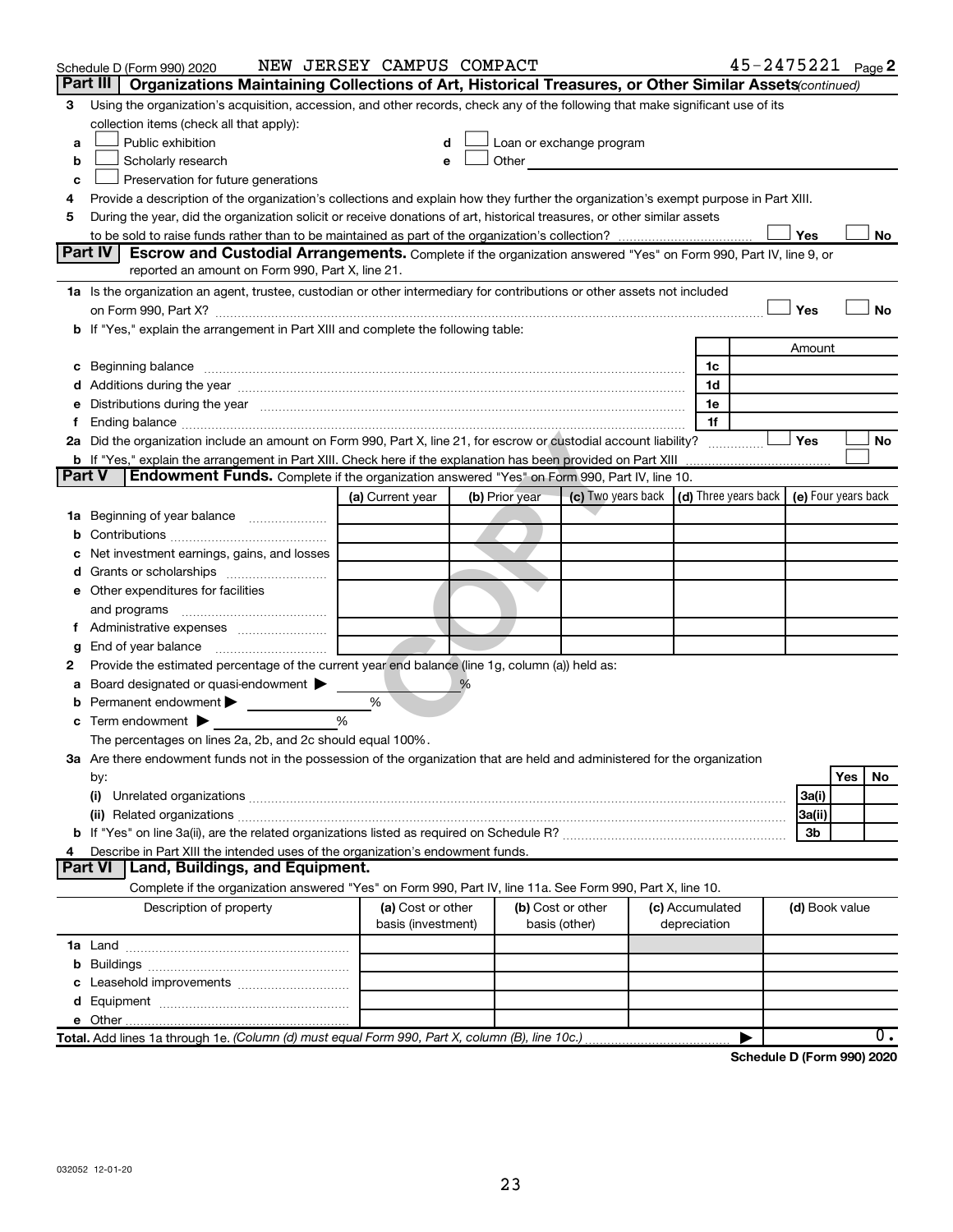|                                                                                                                   | (b) Book value                   | (c) Method of valuation: Cost or end-of-year market value |                    |
|-------------------------------------------------------------------------------------------------------------------|----------------------------------|-----------------------------------------------------------|--------------------|
| (a) Description of security or category (including name of security)<br>(1) Financial derivatives                 |                                  |                                                           |                    |
|                                                                                                                   |                                  |                                                           |                    |
| (2) Closely held equity interests                                                                                 |                                  |                                                           |                    |
| (3) Other                                                                                                         |                                  |                                                           |                    |
| (A)                                                                                                               |                                  |                                                           |                    |
| (B)                                                                                                               |                                  |                                                           |                    |
| (C)                                                                                                               |                                  |                                                           |                    |
| (D)                                                                                                               |                                  |                                                           |                    |
| (E)                                                                                                               |                                  |                                                           |                    |
| (F)                                                                                                               |                                  |                                                           |                    |
| (G)                                                                                                               |                                  |                                                           |                    |
| (H)                                                                                                               |                                  |                                                           |                    |
| Total. (Col. (b) must equal Form 990, Part X, col. (B) line 12.)                                                  |                                  |                                                           |                    |
| Part VIII Investments - Program Related.                                                                          |                                  |                                                           |                    |
| Complete if the organization answered "Yes" on Form 990, Part IV, line 11c. See Form 990, Part X, line 13.        |                                  |                                                           |                    |
| (a) Description of investment                                                                                     | (b) Book value                   | (c) Method of valuation: Cost or end-of-year market value |                    |
| (1)                                                                                                               |                                  |                                                           |                    |
| (2)                                                                                                               |                                  |                                                           |                    |
| (3)                                                                                                               |                                  |                                                           |                    |
|                                                                                                                   |                                  |                                                           |                    |
| (4)                                                                                                               |                                  |                                                           |                    |
| (5)                                                                                                               |                                  |                                                           |                    |
| (6)                                                                                                               |                                  |                                                           |                    |
| (7)                                                                                                               |                                  |                                                           |                    |
| (8)                                                                                                               |                                  |                                                           |                    |
| (9)                                                                                                               |                                  |                                                           |                    |
| Total. (Col. (b) must equal Form 990, Part X, col. (B) line 13.) $\blacktriangleright$                            |                                  |                                                           |                    |
|                                                                                                                   |                                  |                                                           |                    |
| <b>Other Assets.</b><br>Part IX                                                                                   |                                  |                                                           |                    |
| Complete if the organization answered "Yes" on Form 990, Part IV, line 11d. See Form 990, Part X, line 15.        |                                  |                                                           |                    |
|                                                                                                                   | (a) Description                  |                                                           | (b) Book value     |
| (1)                                                                                                               |                                  |                                                           |                    |
|                                                                                                                   |                                  |                                                           |                    |
| (2)                                                                                                               |                                  |                                                           |                    |
| (3)                                                                                                               |                                  |                                                           |                    |
| (4)                                                                                                               |                                  |                                                           |                    |
| (5)                                                                                                               |                                  |                                                           |                    |
| (6)                                                                                                               |                                  |                                                           |                    |
| (7)                                                                                                               |                                  |                                                           |                    |
| (8)                                                                                                               |                                  |                                                           |                    |
| (9)                                                                                                               |                                  |                                                           |                    |
|                                                                                                                   |                                  |                                                           |                    |
| <b>Other Liabilities.</b><br>Part X                                                                               |                                  |                                                           |                    |
| Complete if the organization answered "Yes" on Form 990, Part IV, line 11e or 11f. See Form 990, Part X, line 25. |                                  |                                                           |                    |
| (a) Description of liability                                                                                      |                                  |                                                           | (b) Book value     |
| (1)<br>Federal income taxes                                                                                       |                                  |                                                           |                    |
| DUE TO OTHER RELATED PARTY<br>(2)                                                                                 | HOST<br>$\overline{\phantom{m}}$ |                                                           |                    |
| INSTITUTION<br>(3)                                                                                                |                                  |                                                           |                    |
| PPP LOAN PAYABLE<br>(4)                                                                                           |                                  |                                                           |                    |
|                                                                                                                   |                                  |                                                           |                    |
| (5)                                                                                                               |                                  |                                                           |                    |
| (6)                                                                                                               |                                  |                                                           |                    |
| (7)                                                                                                               |                                  |                                                           |                    |
| 1.<br>(8)<br>(9)                                                                                                  |                                  |                                                           | 39,889.<br>73,645. |

**2.** Liability for uncertain tax positions. In Part XIII, provide the text of the footnote to the organization's financial statements that reports the organization's liability for uncertain tax positions under FASB ASC 740. Check here if the text of the footnote has been provided in Part XIII  $\perp$ 

**Schedule D (Form 990) 2020**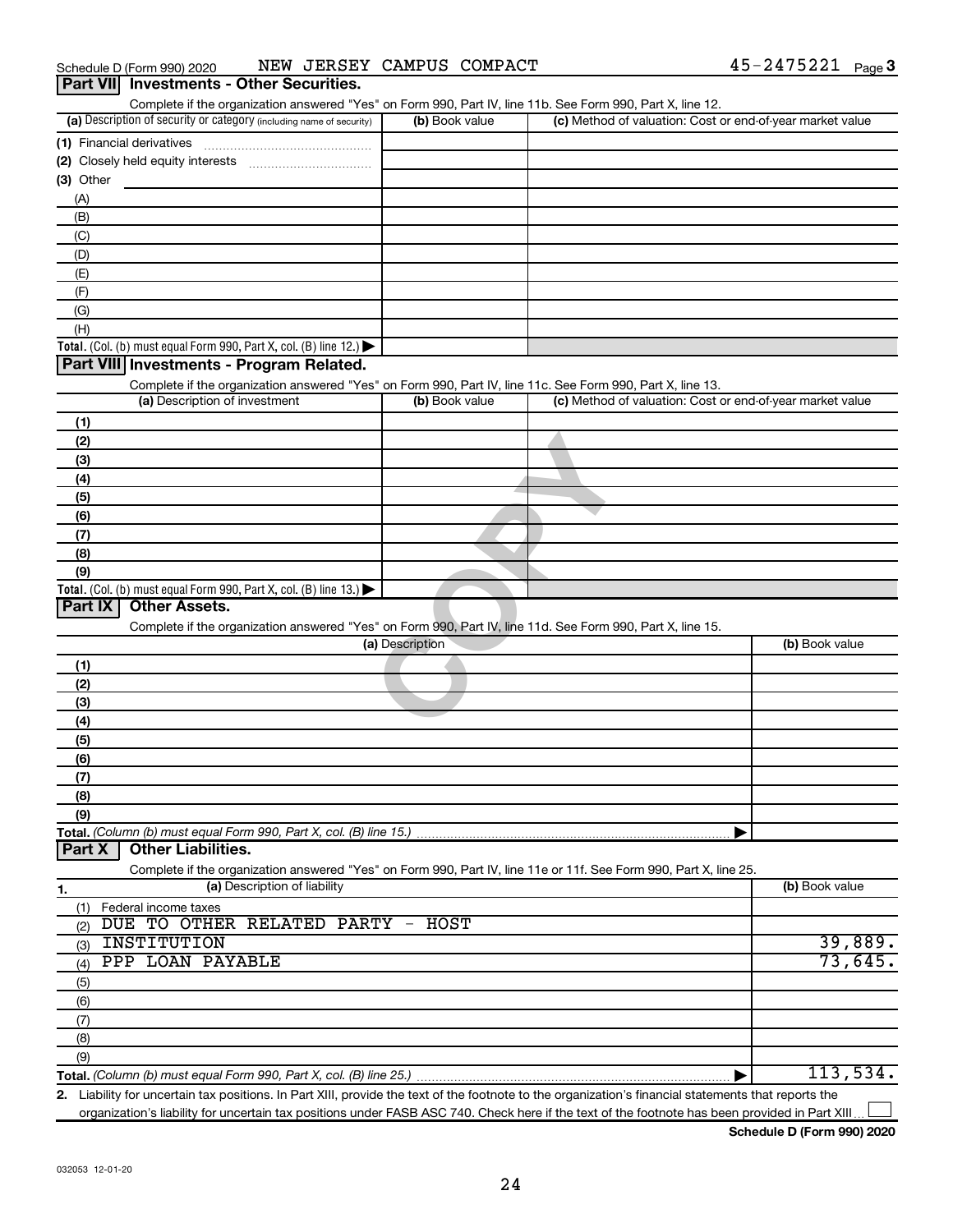| NEW JERSEY CAMPUS COMPACT<br>Schedule D (Form 990) 2020                                                                                                                                                                                   |                | $45 - 2475221$ Page 4 |
|-------------------------------------------------------------------------------------------------------------------------------------------------------------------------------------------------------------------------------------------|----------------|-----------------------|
| <b>Part XI</b><br>Reconciliation of Revenue per Audited Financial Statements With Revenue per Return.                                                                                                                                     |                |                       |
| Complete if the organization answered "Yes" on Form 990, Part IV, line 12a.                                                                                                                                                               |                |                       |
| Total revenue, gains, and other support per audited financial statements<br>1.                                                                                                                                                            |                | $\blacksquare$        |
| Amounts included on line 1 but not on Form 990, Part VIII, line 12:<br>2                                                                                                                                                                  |                |                       |
| a                                                                                                                                                                                                                                         | 2a             |                       |
| b                                                                                                                                                                                                                                         | 2 <sub>b</sub> |                       |
| с                                                                                                                                                                                                                                         | 2 <sub>c</sub> |                       |
| d                                                                                                                                                                                                                                         | 2d             |                       |
| Add lines 2a through 2d<br>e                                                                                                                                                                                                              |                | 2е                    |
| 3                                                                                                                                                                                                                                         |                | 3                     |
| Amounts included on Form 990, Part VIII, line 12, but not on line 1:<br>4                                                                                                                                                                 |                |                       |
| a                                                                                                                                                                                                                                         | 4a             |                       |
|                                                                                                                                                                                                                                           | 4b             |                       |
| c Add lines 4a and 4b                                                                                                                                                                                                                     |                | 4c                    |
| 5                                                                                                                                                                                                                                         |                | 5                     |
| Part XII   Reconciliation of Expenses per Audited Financial Statements With Expenses per Return.                                                                                                                                          |                |                       |
| Complete if the organization answered "Yes" on Form 990, Part IV, line 12a.                                                                                                                                                               |                |                       |
| 1.                                                                                                                                                                                                                                        |                | 1                     |
| Amounts included on line 1 but not on Form 990, Part IX, line 25:<br>2                                                                                                                                                                    |                |                       |
| a                                                                                                                                                                                                                                         | 2a             |                       |
| b                                                                                                                                                                                                                                         | 2 <sub>b</sub> |                       |
| c                                                                                                                                                                                                                                         | 2c             |                       |
| d                                                                                                                                                                                                                                         | 2d             |                       |
| Add lines 2a through 2d <b>contained a contained a contained a contained a contained a contained a contained a contained a contact a contact a contact a contact a contact a contact a contact a contact a contact a contact a c</b><br>e |                | 2e                    |
| З                                                                                                                                                                                                                                         |                | 3                     |
| Amounts included on Form 990, Part IX, line 25, but not on line 1:                                                                                                                                                                        |                |                       |
| a                                                                                                                                                                                                                                         | 4a             |                       |
|                                                                                                                                                                                                                                           | 4h             |                       |
| c Add lines 4a and 4b                                                                                                                                                                                                                     |                | 4с                    |
|                                                                                                                                                                                                                                           |                | 5                     |
| Part XIII Supplemental Information.                                                                                                                                                                                                       |                |                       |
| Provide the descriptions required for Part II, lines 3, 5, and 9; Part III, lines 1a and 4; Part IV, lines 1b and 2b; Part V, line 4; Part X, line 2; Part XI,                                                                            |                |                       |
| lines 2d and 4b; and Part XII, lines 2d and 4b. Also complete this part to provide any additional information.                                                                                                                            |                |                       |
|                                                                                                                                                                                                                                           |                |                       |
|                                                                                                                                                                                                                                           |                |                       |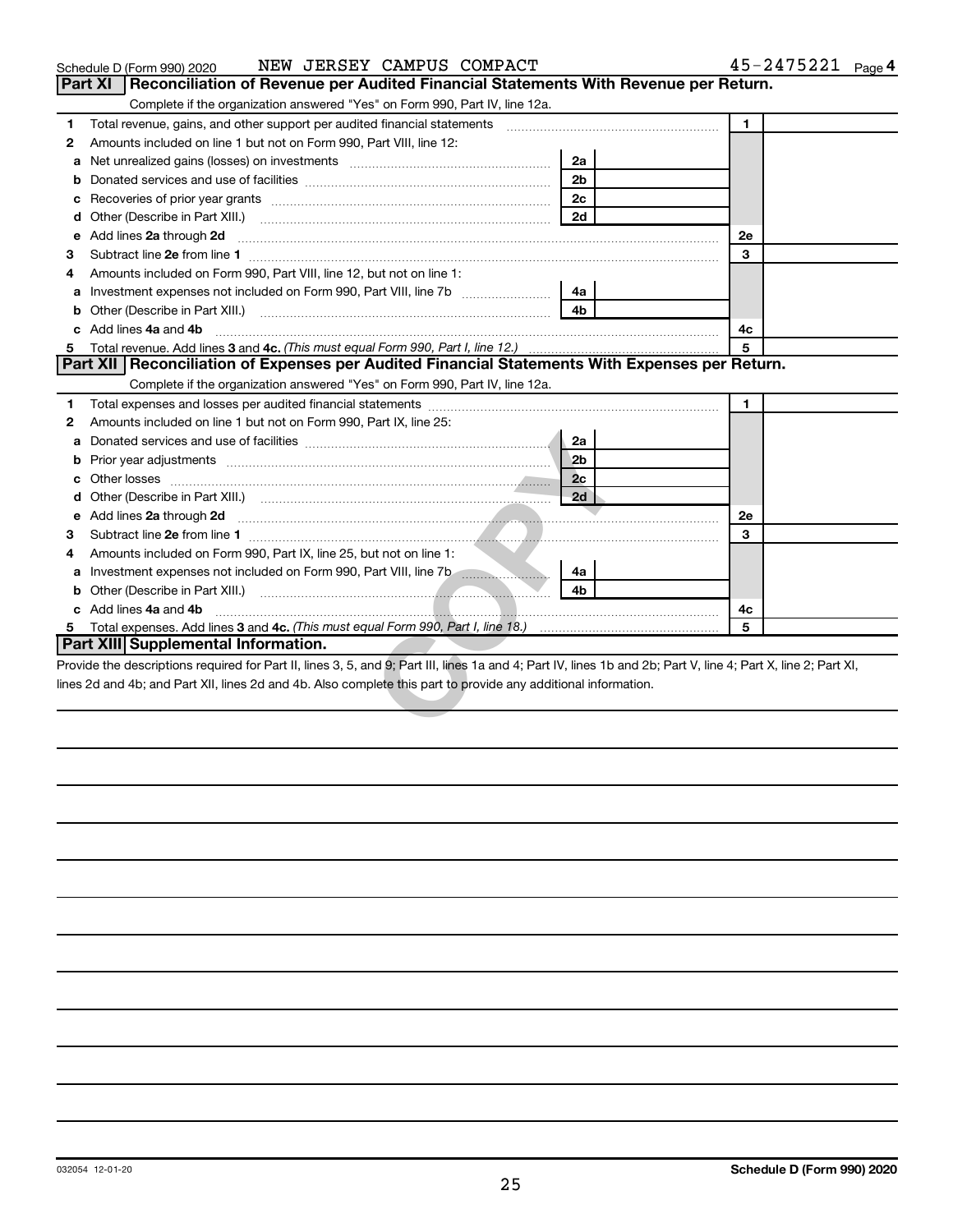Department of the Treasury **(Form 990 or 990-EZ)**

Name of the organization

Internal Revenue Service

**SCHEDULE O Supplemental Information to Form 990 or 990-EZ 2020**<br>(Form 990 or 990-EZ) Complete to provide information for responses to specific questions on

**Complete to provide information for responses to specific questions on Form 990 or 990-EZ or to provide any additional information. | Attach to Form 990 or 990-EZ.**

**| Go to www.irs.gov/Form990 for the latest information.**



**Employer identification number** NEW JERSEY CAMPUS COMPACT And the state of the 45-2475221

FORM 990, PART III, LINE 4D, OTHER PROGRAM SERVICES:

TO ENSURE THE PROPER SAFETY PROTOCOLS FOR OUR ONLINE AND IN-PERSON

VOLUNTEERS ADDITIONAL SAFETY MEASURES HAD TO BE TAKEN IN ORDER TO SAFE

GUARD OUR VOLUNTEERS AGAINST THE CORONAVIRUS. NEW EQUIPMENT, TECHNOLOGY

ORIENTATIONS AND PPE SAFETY PROTECTIONS WERE PROVIDED TO THE STUDENTS

AND VOLUNTEERS IN ORDER TO COMPLY WITH SAFETY PROTOCOLS.

EXPENSES \$ 6,653. INCLUDING GRANTS OF \$ 0. REVENUE \$ 0.

FORM 990, PART VI, SECTION B, LINE 11B:

BOARD MEMBERS AND THE ORGANIZATION'S ACCOUNTANT REVIEW THE INDEPENDENT

ACCOUNTANT PREPARED FORM 990 FOR ANY DISCREPANCIES AND SUGGEST REVISIONS

PRIOR TO FINALIZING THE FORM FOR FILING WITH THE IRS.

FORM 990, PART VI, SECTION B, LINE 12C:

**EXATION'S ACCOUNTANT REVIEW FOR ANY DISCREPANCIES AND<br>
FOR ANY DISCREPANCIES AND<br>
FOR FILING WITH THE IRS.<br>
, LINE 12C:<br>
CONSIDERED FOR POSSIBLE CO** ACTIVITIES ARE DISCUSSED AND CONSIDERED FOR POSSIBLE CONFLICT OF INTEREST DURING BOARD MEETINGS AND THROUGH REGULAR COMMUNICATION BETWEEN EXECUTIVE DIERECTOR AND BOARD MEMBERS

FORM 990, PART VI, SECTION B, LINE 15:

THERE IS AN ESTABLISHED REVIEW PROCESS IN PLACE THAT COMPARES AGREED ANNUAL RESPONSIBILITIES WITH END OF YEAR REPORT OF COMPLETED TASKS. THE BOARD MEMBERS SELECT THE AVERAGE CAMPUS COMPACT COLLEGE AND UNIVERSITY MANAGERIAL INCREASE AS THE BASIS FOR CHANGE IN SALARY.

FORM 990, PART VI, SECTION C, LINE 19:

032211 11-20-20 **For Paperwork Reduction Act Notice, see the Instructions for Form 990 or 990-EZ. Schedule O (Form 990 or 990-EZ) 2020** LHA THE ORGANIZATION MAKES ITS GOVERNING DOCUMENTS, CONFLICT OF INTEREST POLICY